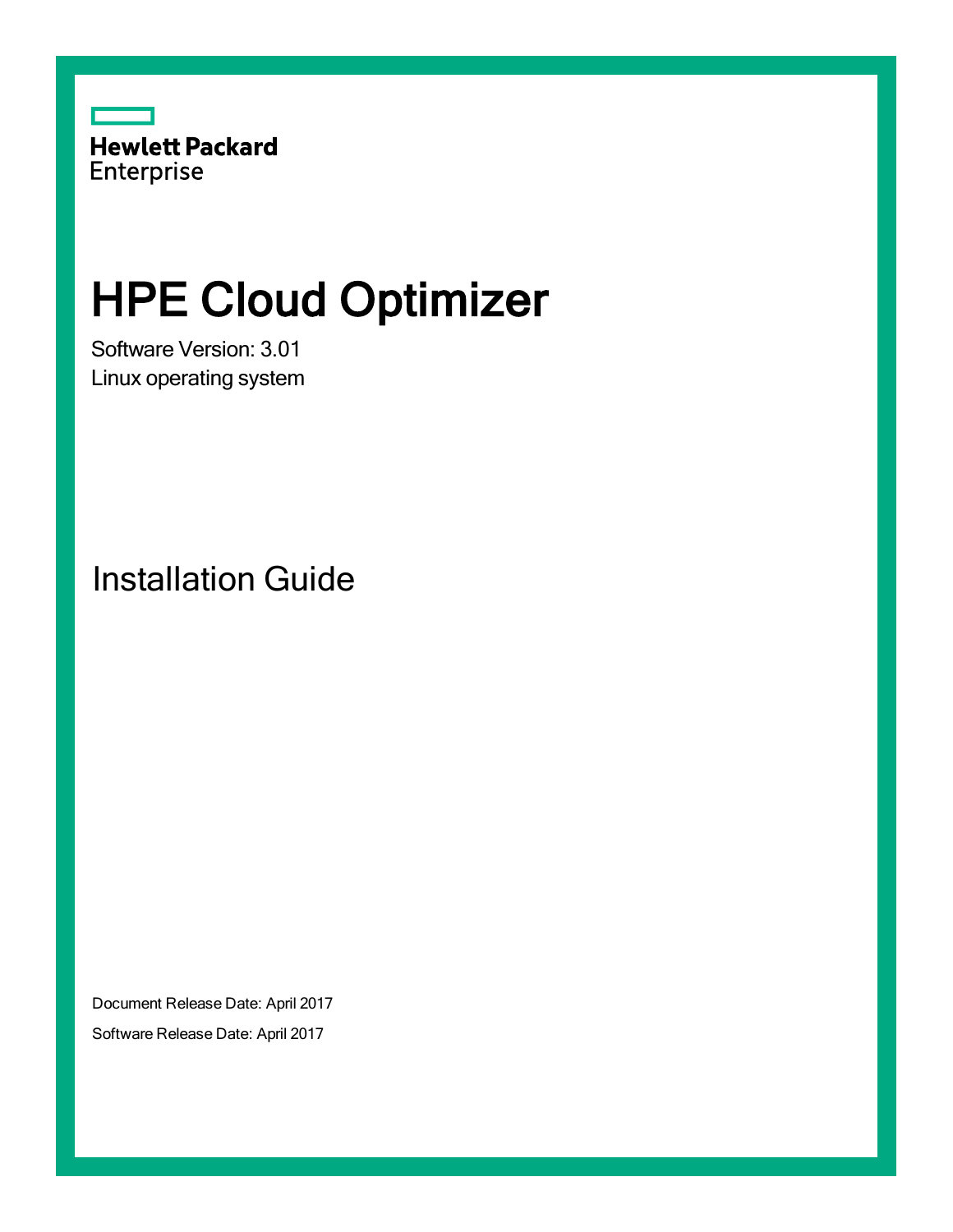### Legal Notices

### **Warranty**

The only warranties for Hewlett-Packard Enterprise Development Company, L.P. products and services are set forth in the express warranty statements accompanying such products and services. Nothing herein should be construed as constituting an additional warranty. HPE shall not be liable for technical or editorial errors or omissions contained herein.

The information contained herein is subject to change without notice.

### Restricted Rights Legend

Confidential computer software. Valid license from HPE required for possession, use or copying. Consistent with FAR 12.211 and 12.212, Commercial Computer Software, Computer Software Documentation, and Technical Data for Commercial Items are licensed to the U.S. Government under vendor's standard commercial license.

### Copyright Notice

© Copyright 2017 Hewlett Packard Enterprise Development LP

### Trademark Notices

Adobe™ is a trademark of Adobe Systems Incorporated.

Microsoft® and Windows® are U.S. registered trademarks of the Microsoft group of companies.

UNIX® is a registered trademark of The Open Group.

## Acknowledgements

This product includes software developed by the Apache Software Foundation (http://www.apache.org/).

This product includes software developed by the OpenSSL Project for use in the OpenSSL Toolkit (http://www.openssl.org/)

This product includes cryptographic software written by Eric Young (eay@cryptsoft.com)

This product includes software written by Tim Hudson (tjh@cryptsoft.com)

This product includes software developed by the Apache Software Foundation (http://www.apache.org/).

### Documentation Updates

The title page of this document contains the following identifying information:

- Software Version number, which indicates the software version.
- Document Release Date, which changes each time the document is updated.
- Software Release Date, which indicates the release date of this version of the software.

To check for recent updates or to verify that you are using the most recent edition of a document, go to: **https://softwaresupport.hp.com**

This site requires that you register for an HP Passport and sign in. To register for an HP Passport ID, go to: **https://hpp12.passport.hp.com/hppcf/createuser.do**

Or click the **the Register** link at the top of the HP Software Support page.

You will also receive updated or new editions if you subscribe to the appropriate product support service. Contact your HP sales representative for details.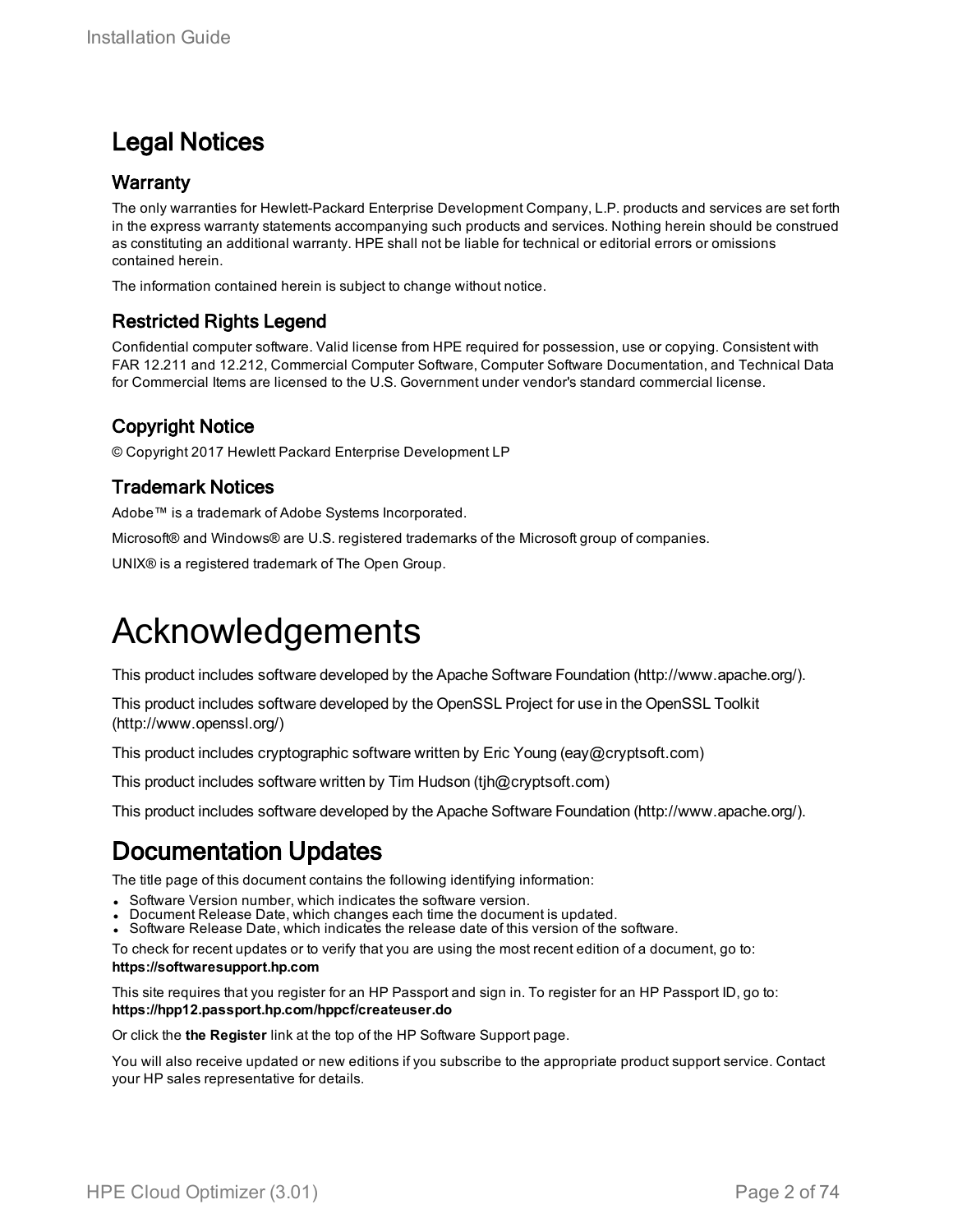### Support

Visit the HP Software Support Online web site at: **https://softwaresupport.hp.com**

This web site provides contact information and details about the products, services, and support that HP Software offers.

HP Software online support provides customer self-solve capabilities. It provides a fast and efficient way to access interactive technical support tools needed to manage your business. As a valued support customer, you can benefit by using the support web site to:

- Search for knowledge documents of interest
- Submit and track support cases and enhancement requests
- Download software patches
- Manage support contracts
- Look up HP support contacts
- Review information about available services
- Enter into discussions with other software customers
- Research and register for software training

Most of the support areas require that you register as an HP Passport user and sign in. Many also require a support contract. To register for an HP Passport ID, go to:

#### **https://hpp12.passport.hp.com/hppcf/createuser.do**

To find more information about access levels, go to:

#### **https://softwaresupport.hp.com/web/softwaresupport/access-levels**

**HP Software Solutions Now** accesses the HPSW Solution and Integration Portal Web site. This site enables you to explore HP Product Solutions to meet your business needs, includes a full list of Integrations between HP Products, as well as a listing of ITIL Processes. The URL for this Web site is **http://h20230.www2.hp.com/sc/solutions/index.jsp**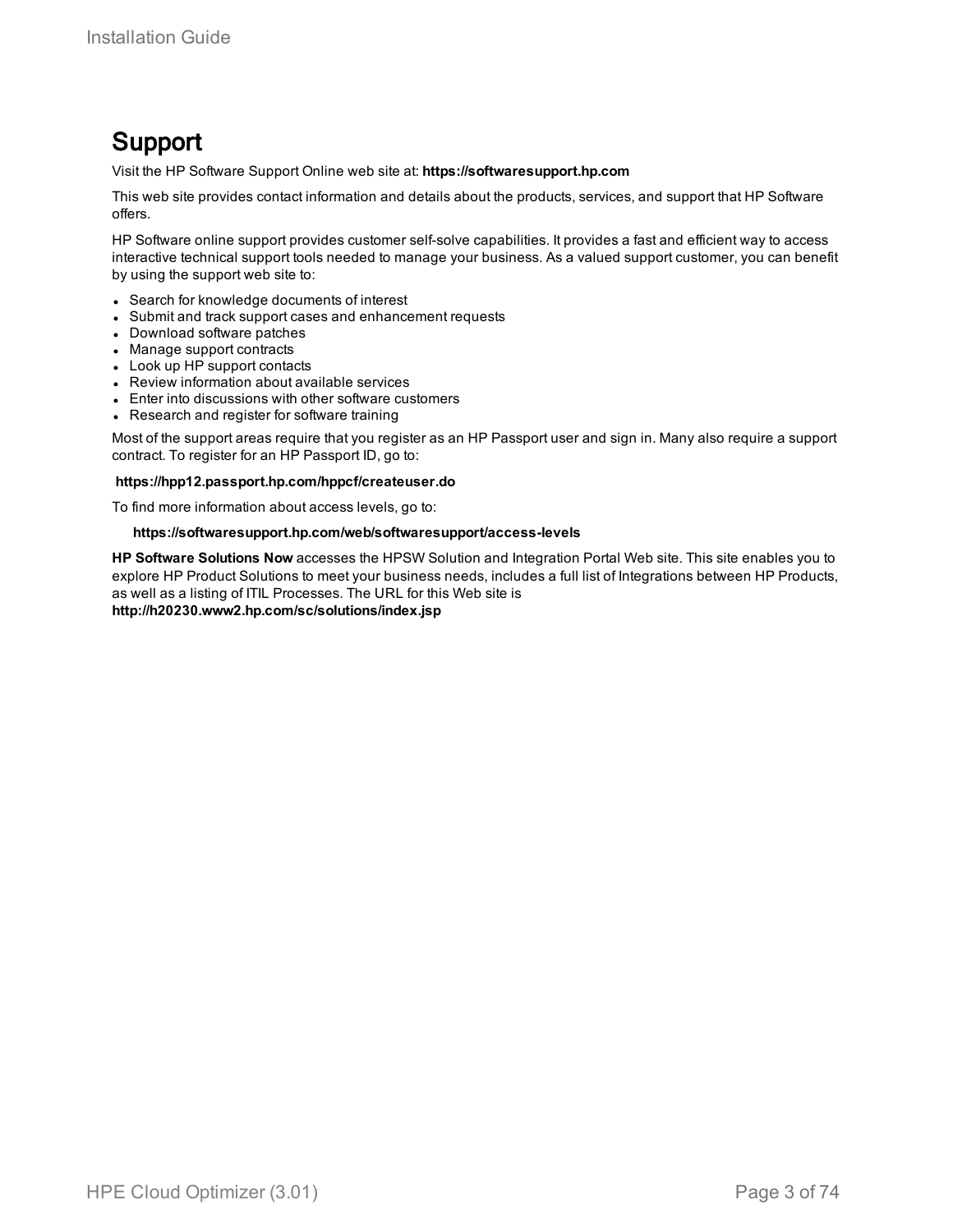# **Contents**

| Running HPE Cloud Optimizer as a Non-root User (for vSphere Datasource)  20 |  |
|-----------------------------------------------------------------------------|--|
|                                                                             |  |
|                                                                             |  |
|                                                                             |  |
|                                                                             |  |
|                                                                             |  |
|                                                                             |  |
|                                                                             |  |
|                                                                             |  |
|                                                                             |  |
| Configuring HPE Cloud Optimizer to Communicate with Remote HPE Vertica 35   |  |
|                                                                             |  |
|                                                                             |  |
|                                                                             |  |
|                                                                             |  |
|                                                                             |  |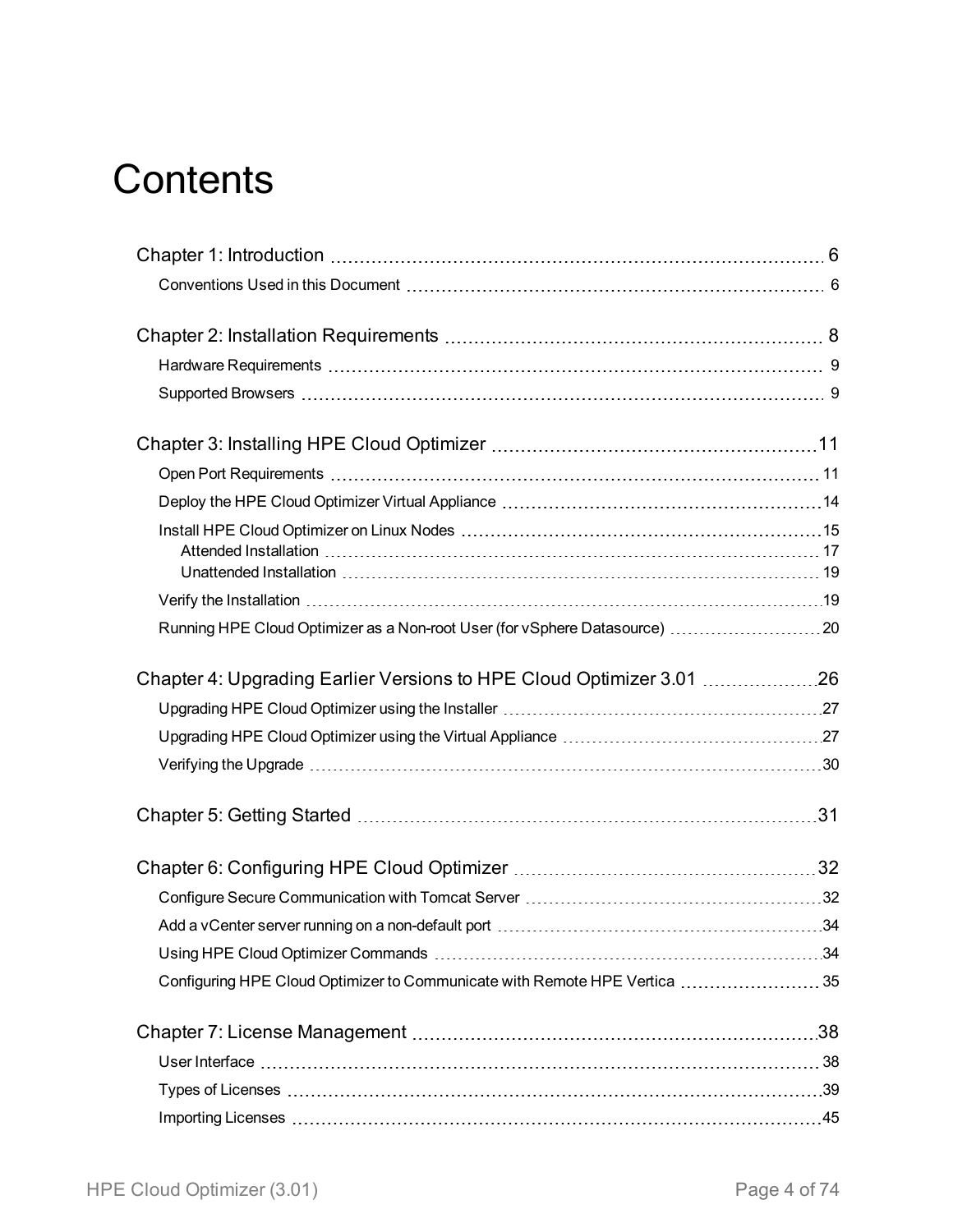| Disabling Support for RC4 and MD5 Secure Socket Layer (SSL) ciphers  52           |  |
|-----------------------------------------------------------------------------------|--|
|                                                                                   |  |
|                                                                                   |  |
|                                                                                   |  |
| Securing Communication when HPE Cloud Optimizer Collector is using Message Bus 56 |  |
|                                                                                   |  |
| Appendix: RPMs Packaged with the HPE Cloud Optimizer Virtual Appliance  66        |  |
|                                                                                   |  |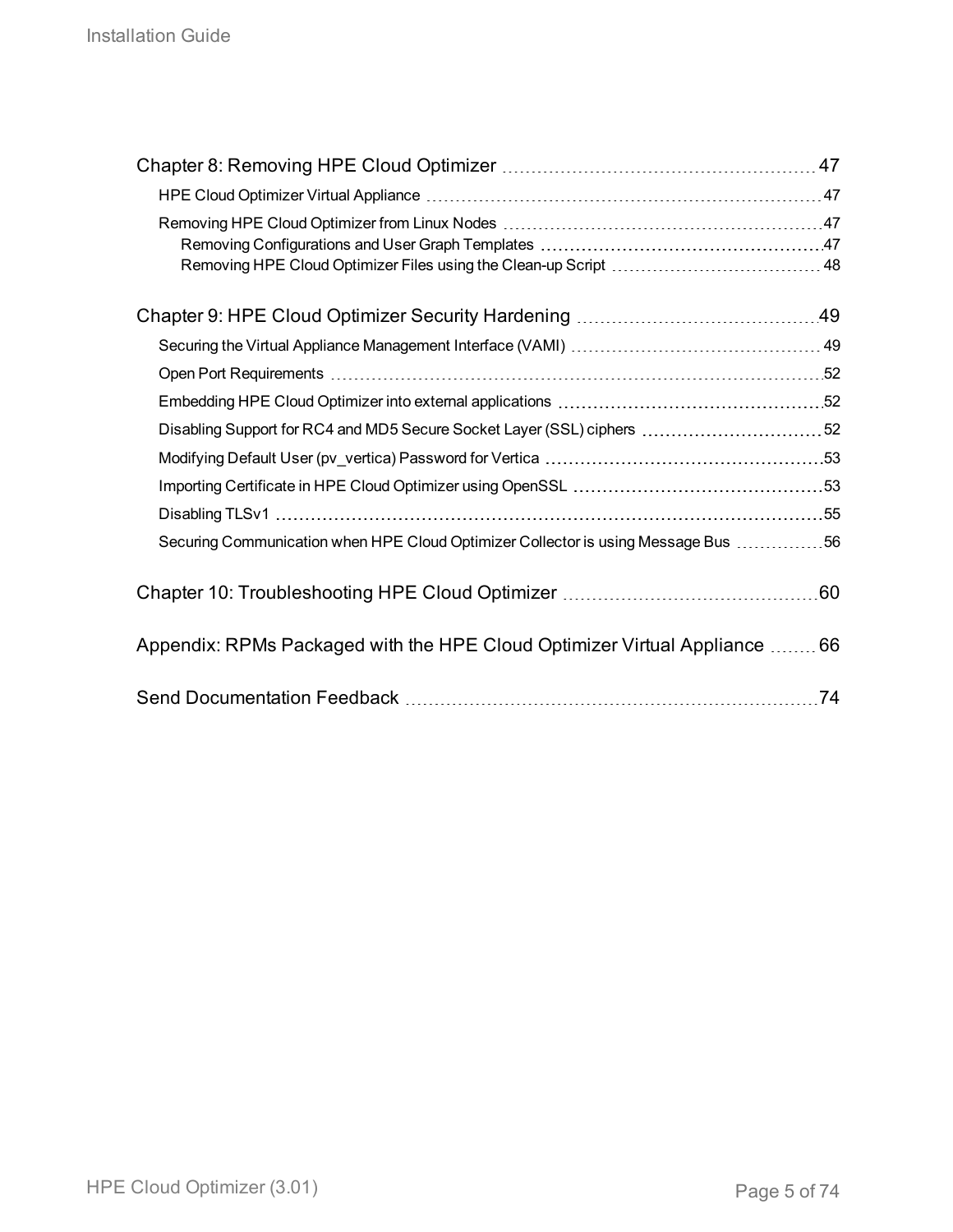# <span id="page-5-0"></span>Chapter 1: Introduction

HPE Cloud Optimizer is a web-based analysis and visualization tool that analyzes performance trends of elements in virtualized environments. It enables virtualization monitoring by providing an overview of the environment, near-real-time and historical data analysis and triaging using an interactive dashboard. It also enables monitoring for the cloud and hypervisor environments. HPE Cloud Optimizer helps you visualize performance data for elements in the context of each other to rapidly analyze bottlenecks. HPE Cloud Optimizer provides performance monitoring, graphing, and reporting in a single interface.

Key features of HPE Cloud Optimizer are as follows:

- Monitor the health and performance of the virtualized environment using a Dashboard.
- Triage analysis with the Workbench and capability to trend server utilization across days, weeks, and a month.
- Monitor the entities that may cause disruptions in the environment. Use Treemap to identify and view the problems at a glance.
- Analyze the capacity, usage, and allocation trends for various resources in a virtualized environment.
- Recommend right-sizing based on historical resource utilization and reclaiming unused resources.
- Analyze the impact of increasing the workload.
- Determine the impact of adding or deleting resources in your environment.
- Estimate the future capacity utilization in to proactively plan your hardware requirements.
- Group VMs, hosts, and datastores into Business Groups for collective analysis in Treemap, Workbench, and Forecast.

<span id="page-5-1"></span>**Note**: HP vPV is rebranded as HPE Cloud Optimizer from version 3.00.

## Conventions Used in this Document

The following conventions are used in this document when referring to the location of files on the HPE Cloud Optimizer system: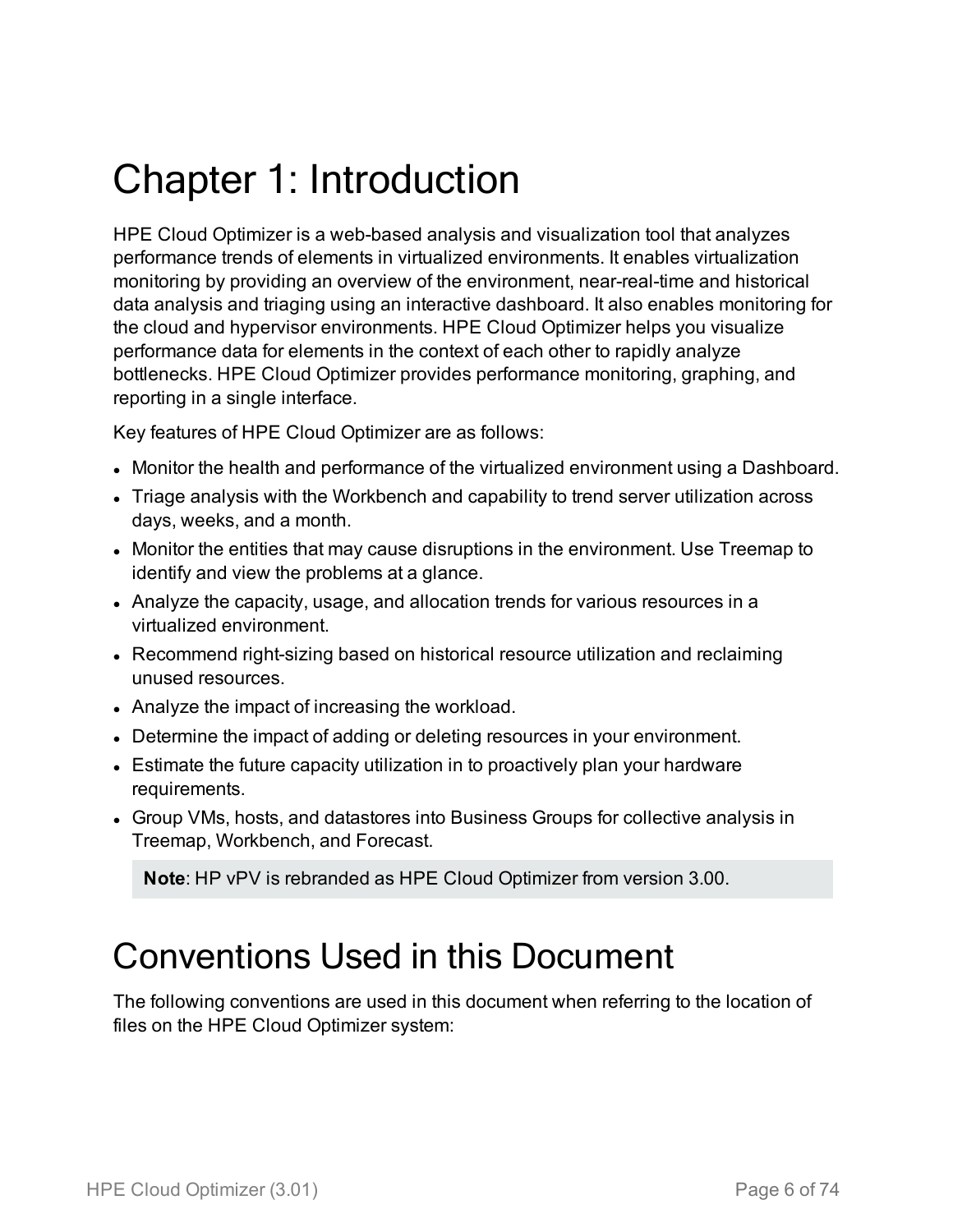| <b>Convention</b>          | <b>Description</b>                                                                                          | <b>Value</b>                                                   |
|----------------------------|-------------------------------------------------------------------------------------------------------------|----------------------------------------------------------------|
| <install dir=""></install> | The directory where HPE Cloud Optimizer<br>is installed.                                                    | On Linux systems, the<br>installation directory is<br>/opt/0V. |
| <data dir=""></data>       | The common data directory where data files<br>and log files related to HPE Software<br>products are stored. | The data directory is<br>/var/opt/0V.                          |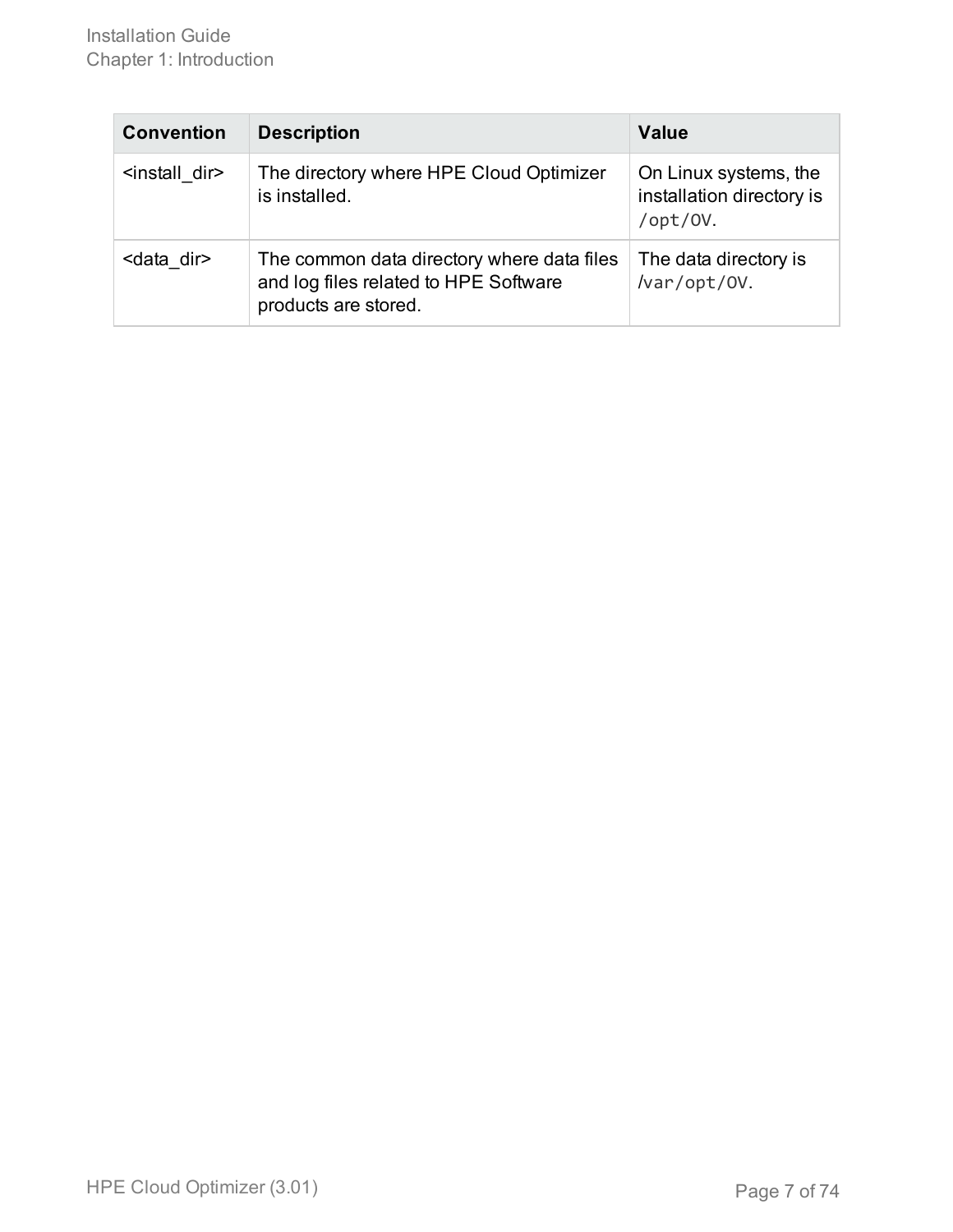# <span id="page-7-0"></span>Chapter 2: Installation Requirements

During installation, the installer performs the following tasks:

- Checks if your system meets the disk space requirements. For information on the disk space, see Hardware [Requirements](#page-8-0).
- Checks if your system has any other HPE software product installed. For example: HPE Cloud Optimizer co-exists with HPE Operations Agent version 11.14.
- Provides a detailed log of the system disk space and other HPE software products detected.
- Provides a list of components installed.

**Note:** HPE Cloud Optimizer supports only x64-bit version of the Linux operating system.

The location of the following files used for HPE Operations Agent co-existence has been changed:

| <b>File Name</b>    | <b>Old Location</b> | <b>New Location</b>  |
|---------------------|---------------------|----------------------|
| Viserver.properties | /var/opt/perf       | /var/opt/0V/conf/PV  |
| VILog4j.xml         | /var/opt/perf       | /var/opt/0V/conf/PV  |
| pvcd.jar            | /opt/perf/bin/java  | /opt/0V/lbin/PV/java |
| log4j-1.2.17.jar    | /opt/perf/bin/java  | /opt/0V/lbin/PV/java |

### **Note:**

• The common jars are moved to /opt/0V/lbin/PV/java. The jars specific to a technology are part of its SMEPack.

For Example: The jarsrequired by VMWARE collector are present in the **java** folder within the **VMWARE** SMEPack.

/opt/OV/newconfig/OVPM/smepack/VMWARE/java

• The configuration file OVPMconfig.ini has become obsolete and is no longer being used.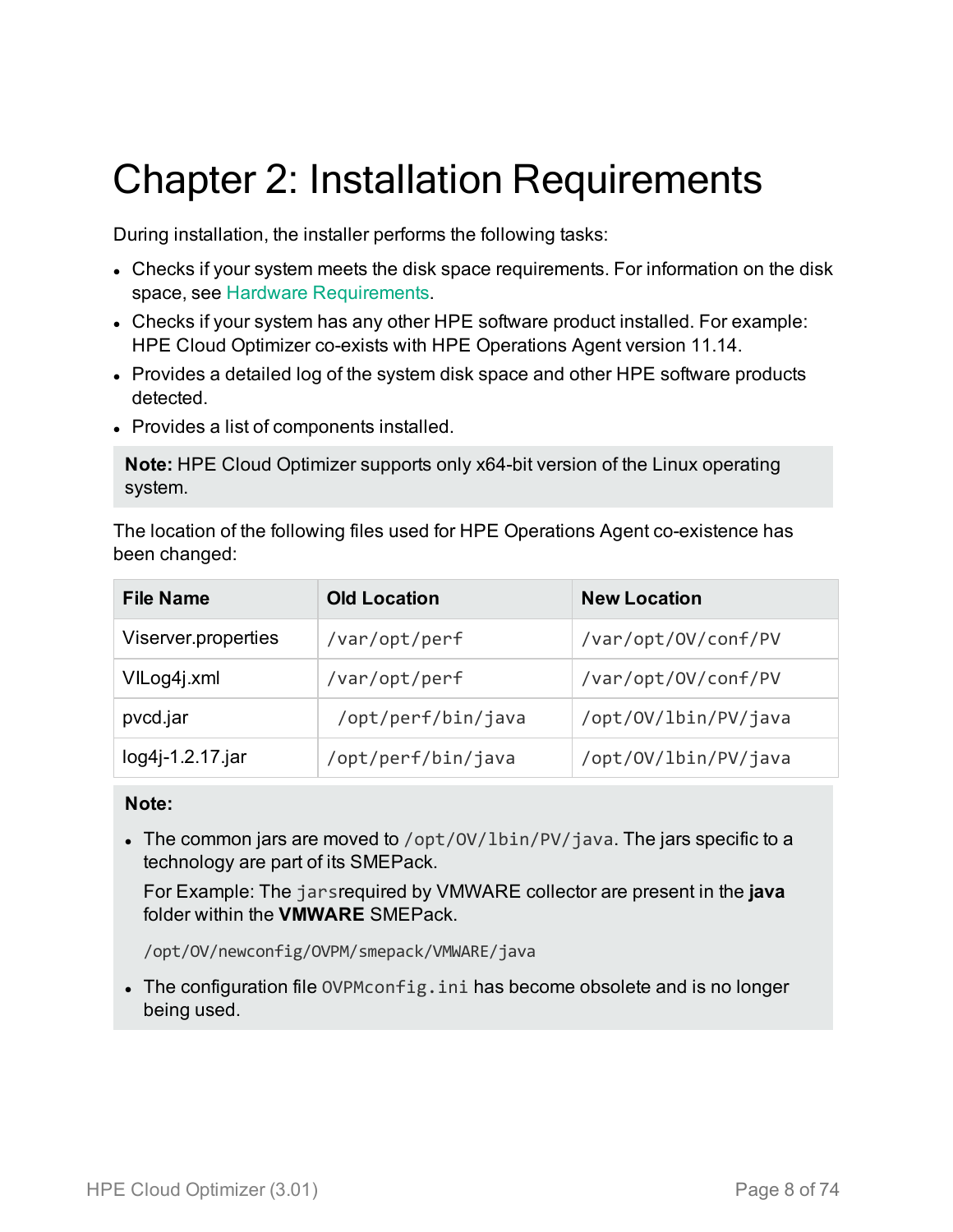## <span id="page-8-0"></span>Hardware Requirements

The minimum hardware requirements for installing the HPE Cloud Optimizer are:

| ltem        | Value  |
|-------------|--------|
| CPU         | 2 vCPU |
| Memory      | 4 GB   |
| Disk        | 66 GB  |
| /opt/       | 700 MB |
| /var/opt/OV | 50 GB  |

Installing HPE Cloud Optimizer on a slower system or one with less memory may result in slow performance.

The following table lists the hardware requirements for using HPE Cloud Optimizer with the Premium and Express licenses:

| License        | <b>vCPU</b> | <b>RAM</b> | <b>Disk</b><br><b>Space</b> | <b>Instances</b><br><b>Monitored</b> |
|----------------|-------------|------------|-----------------------------|--------------------------------------|
| <b>Express</b> | 2           | 4 GB       | 66 GB                       | $2000^*$                             |
| Premium        | 2           | 4 GB       | 66 GB                       | 1000                                 |

<span id="page-8-1"></span>\*HPE Cloud Optimizer can monitor more than 2000 instances by increasing the RAM and CPU. For more information, see the *HPE Cloud Optimizer Sizing Guide*.

# Supported Browsers

The following table lists the web browsers that are required to access HPE Cloud Optimizer:

| <b>Operating Systems</b> | <b>Supported Browsers</b> |  |
|--------------------------|---------------------------|--|
| Microsoft Windows        | Firefox 24 (ESR)          |  |
|                          | Internet Explorer 11      |  |
|                          | Internet Explorer 10      |  |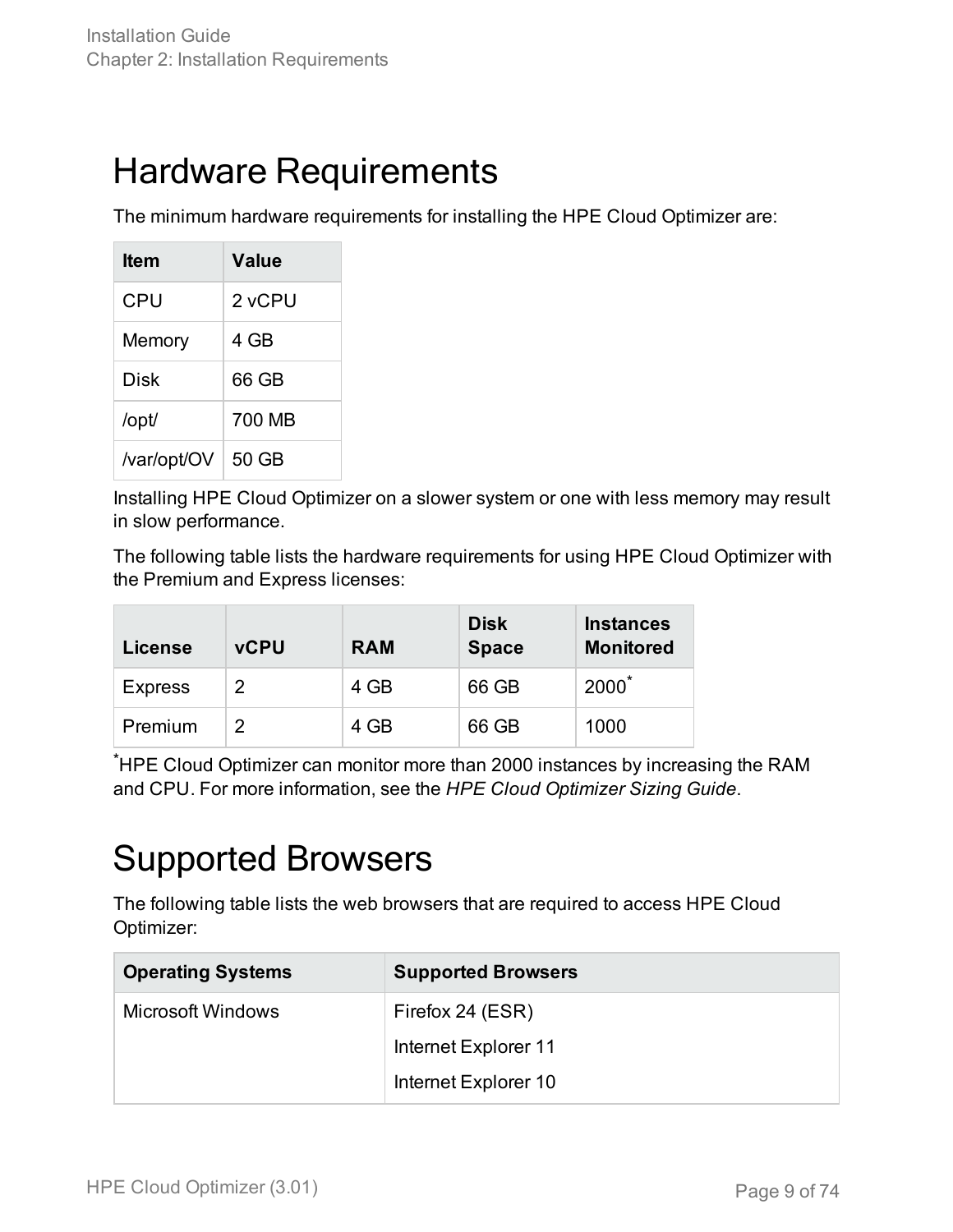| <b>Operating Systems</b> | <b>Supported Browsers</b>             |  |
|--------------------------|---------------------------------------|--|
|                          | Internet Explorer 9 (Limited support) |  |
|                          | Google Chrome (Latest version)        |  |
| Linux                    | Firefox 24 (ESR)                      |  |

To view the HPE Cloud Optimizer home page, install Adobe® Flash Player 10.2 or above and enable JavaScript support for the Internet Explorer (IE) or Mozilla Firefox browser by adding HPE Cloud Optimizer to your list of Trusted Sites.

### **Support Matrix**

The following table lists the support matrix for HPE Cloud Optimizer:

| <b>Deliverable</b>   | <b>Platforms/Versions</b>                                                                       |
|----------------------|-------------------------------------------------------------------------------------------------|
| Linux                | RHEL 6.4 (64-bit), 6.5 (64-bit)                                                                 |
| Installer            | CentOS 6.4 (64-bit), 6.5 (64-bit)                                                               |
|                      | Oracle Enterprise Linux 6.5 (64-bit) (Red Hat compatible kernel)                                |
|                      | HPE Cloud Optimizer does not support the unbreakable kernel<br>(kernels with a uel/uek suffix). |
| Virtual<br>appliance | CentOS 6.5                                                                                      |

**Note**: For the latest support matrix information, see the HPE [Software](https://softwaresupport.hp.com/group/softwaresupport/search-result/-/facetsearch/document/KM323488) Product [Support](https://softwaresupport.hp.com/group/softwaresupport/search-result/-/facetsearch/document/KM323488) Matrix.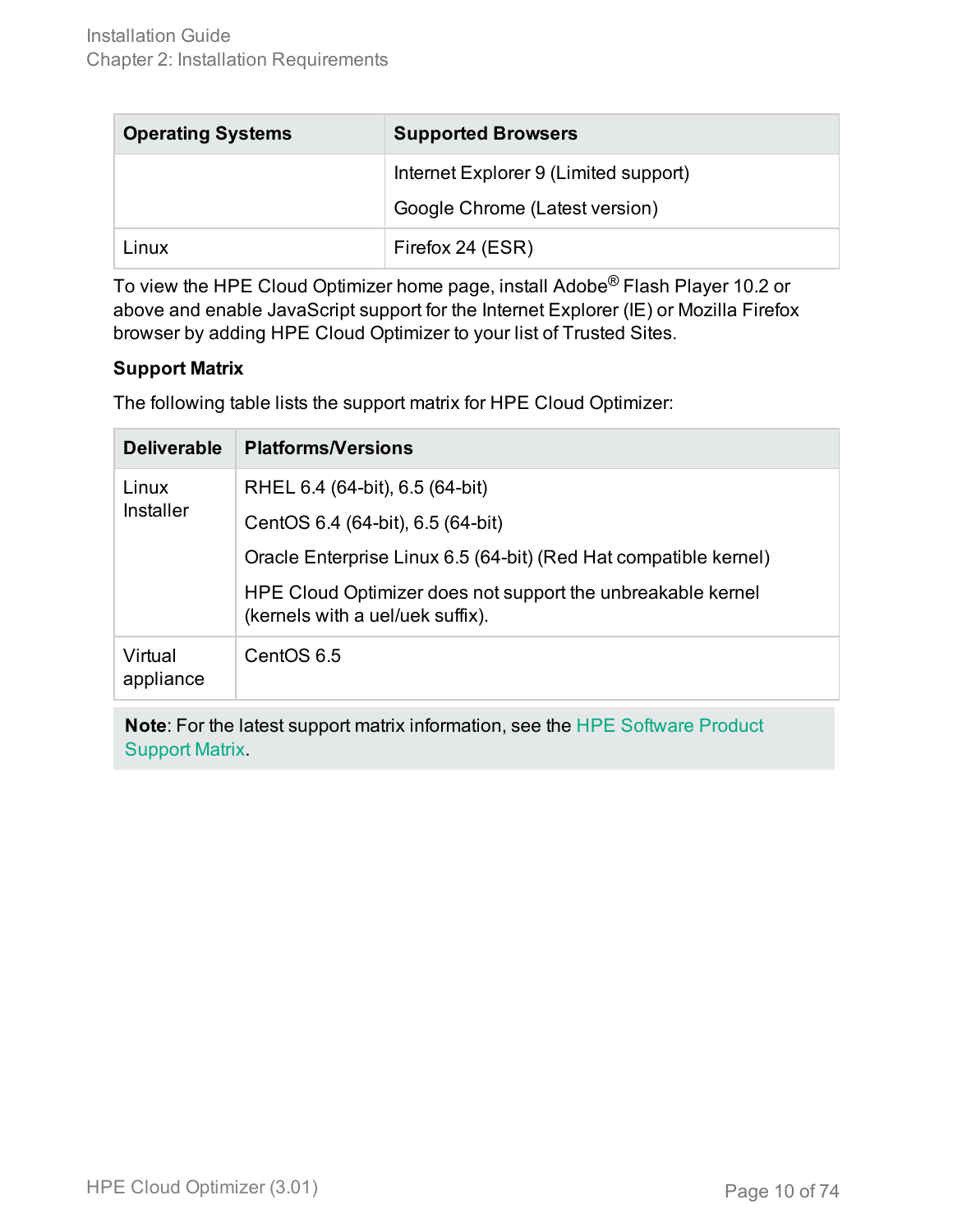# <span id="page-10-0"></span>Chapter 3: Installing HPE Cloud **Optimizer**

The following section provides information on the different methods of installing the HPE Cloud Optimizer:

- Deploy the HPE Cloud [Optimizer Virtual](#page-13-0) Appliance
- Install HPE Cloud [Optimizer](#page-14-0) on Linux Nodes

**Note:** HPE Cloud Optimizer 3.01 supports direct upgrade *only* from HP vPV versions 2.20 and HPE Cloud Optimizer 3.00.

# <span id="page-10-1"></span>Open Port Requirements

HPE Cloud Optimizer requires the following ports to be open on the firewall:



| <b>Port</b> | <b>Protocol</b> | <b>Direction</b>                                      | <b>Description</b>                                                                                                                                            |
|-------------|-----------------|-------------------------------------------------------|---------------------------------------------------------------------------------------------------------------------------------------------------------------|
| 8081        | <b>HTTP</b>     | Ingress to<br><b>HPE Cloud</b><br>Optimizer<br>Server | <b>Makes HPE Cloud Optimizer</b><br>accessible from the remote<br>browser, if there is a firewall on the<br>system where HPE Cloud<br>Optimizer is installed. |
| 8444        | <b>HTTPS</b>    | Ingress to<br><b>HPE Cloud</b><br>Optimizer<br>Server | To access HPE Cloud Optimizer<br>in Hypertext Transfer Protocol<br>Secure mode.                                                                               |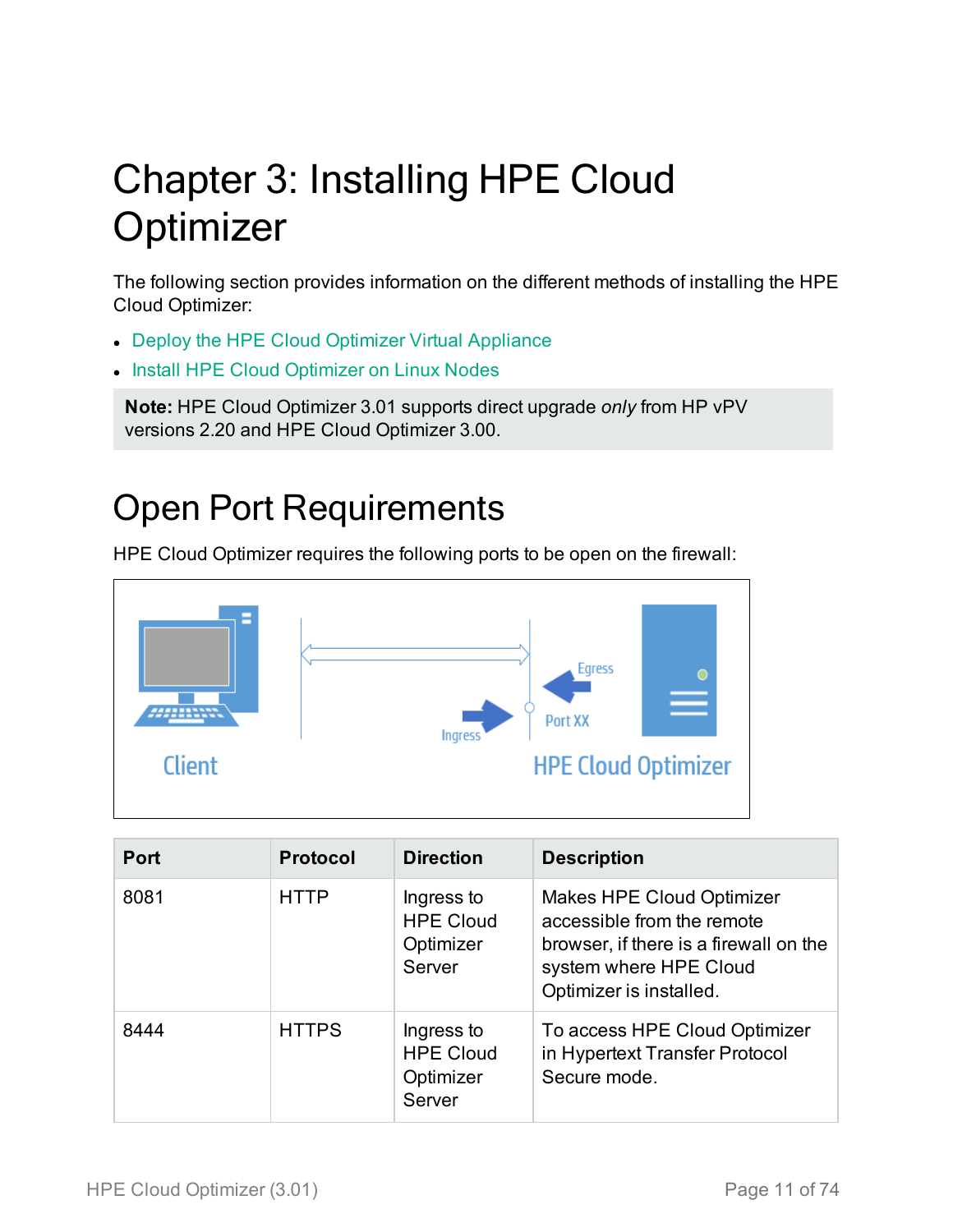| <b>Port</b>             | <b>Protocol</b>   | <b>Direction</b>                                                                                                                                                                         | <b>Description</b>                                                                                                                                                                                                                       |
|-------------------------|-------------------|------------------------------------------------------------------------------------------------------------------------------------------------------------------------------------------|------------------------------------------------------------------------------------------------------------------------------------------------------------------------------------------------------------------------------------------|
| 5480, 5488, and<br>5489 | <b>HTTPS</b>      | Ingress to<br><b>HPE Cloud</b><br>Optimizer<br>Server                                                                                                                                    | To access the Virtual Appliance<br>Management Interface (VAMI).<br>If you are not performing an<br>upgrade of the HPE Cloud<br><b>Optimizer using Virtual Appliance</b><br>upgrade, it is recommended to<br>keep the port 5489 disabled. |
| 383                     | <b>HTTPS</b>      | Bidirectional,<br><b>RCP</b> possible                                                                                                                                                    | For HPE Cloud Optimizer internal<br>communication process                                                                                                                                                                                |
| 5433                    | <b>HTTPS</b>      | Ingress to<br><b>HPE Cloud</b><br>Optimizer<br>Server or<br>Remote<br>Vertica<br>System                                                                                                  | For HPE Cloud Optimizer<br>database requirements (HPE<br>Vertica)                                                                                                                                                                        |
| 443                     | <b>HTTPS</b>      | Ingress to the<br>vCenter<br>Server, HPE<br>Cloud<br>Optimizer<br>does not make<br>direct<br>connection to<br>the vSphere<br>hosts. It<br>makes<br>connection<br>only to the<br>vCenter. | To ensure data collection from<br>VMware vSphere targets                                                                                                                                                                                 |
| 5671                    | <b>HTTPS</b>      | Ingress to<br><b>OneView</b><br>Server                                                                                                                                                   | To ensure data collection from<br><b>HPE OneView targets</b>                                                                                                                                                                             |
| 135                     | <b>TCP or WMI</b> | Ingress to<br>Windows<br>HyperV hosts                                                                                                                                                    | To ensure data collection from<br>Hyper-V targets. The port between<br>Windows proxy system and Hyper-<br>V host should be open on Hyper-V                                                                                               |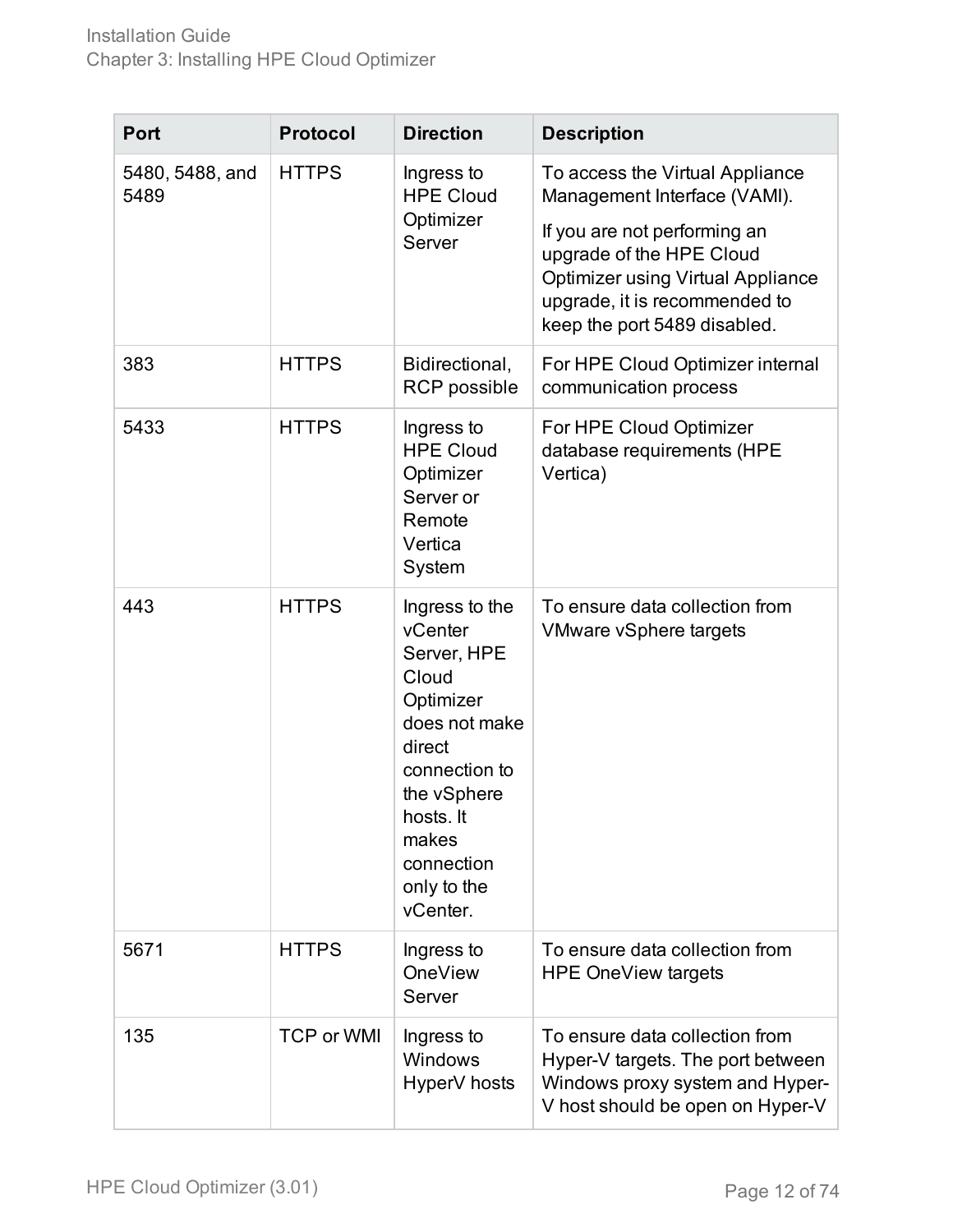| <b>Port</b>                   | <b>Protocol</b>   | <b>Direction</b>                                                                                                        | <b>Description</b>                                                                                                                                  |
|-------------------------------|-------------------|-------------------------------------------------------------------------------------------------------------------------|-----------------------------------------------------------------------------------------------------------------------------------------------------|
|                               |                   |                                                                                                                         | host.                                                                                                                                               |
| 8100                          | <b>HTTPS</b>      | Ingress to<br><b>SCVMM</b><br>system                                                                                    | To ensure data collection from<br><b>SCVMM targets. Port between</b><br>Windows proxy system and<br>SCVMM host should be open on<br>the SCVMM host. |
| 22                            | <b>TCP or SSH</b> | Ingress to<br><b>KVM or XEN</b><br>hosts, Ingress<br>to HPE Cloud<br>Optimizer<br>system for<br>admin/console<br>access | To ensure data collection from<br>KVM and Xen targets                                                                                               |
| 35357 (Admin),<br>8774 (Nova) | <b>HTTPS</b>      | Ingress to<br><b>OpenStack</b><br>controller<br>system                                                                  | To ensure data collection from<br>OpenStack targets.                                                                                                |
| 381                           | <b>HTTP</b>       | Ingress to VM<br>or Physical<br>System<br>running HPE<br>Compute<br>Sensor                                              | To ensure the real time guest OS<br>drill down function works in HPE<br><b>Cloud Optimizer</b>                                                      |
| 9092                          | <b>HTTP</b>       | <b>Bidirectional</b>                                                                                                    | To consume Health State<br>notifications of a VM.                                                                                                   |

**Note**: Virtual Appliance Management Interface (VAMI) on port 5480, 5488, and 5489 is disabled in HPE Cloud Optimizer as part of VA hardening. In case you want to enable VAMI service for upgrade or any other operation, run the following commands to access the VAMI interface:

/etc/init.d/vami-lighttp start

/etc/init.d/vami-sfcb start

If you are not using the VAMI interface, stop the following services: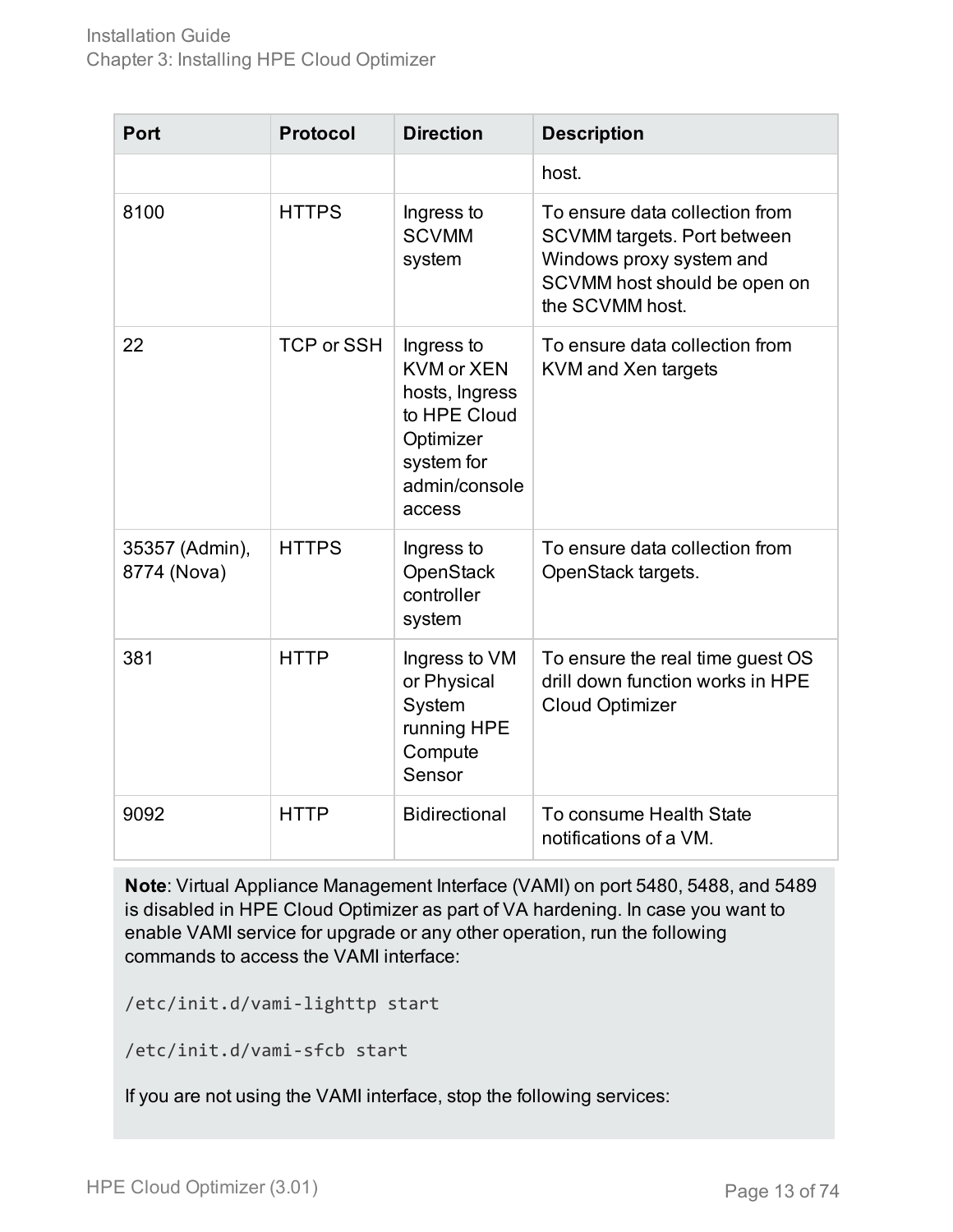/etc/init.d/vami-lighttp stop

<span id="page-13-0"></span>/etc/init.d/vami-sfcb stop

# Deploy the HPE Cloud Optimizer Virtual **Appliance**

HPE Cloud Optimizer is available as a Virtual Appliance for easy deployment in vCenter. You can use the VMware vSphere Client user interface to deploy the virtual appliance.

The supported VMware vCenter Server versions are 5.0, 5.1, 5.5, and 6.0.

To deploy the HPE Cloud Optimizer virtual appliance, follow these steps:

- 1. Open VMware vSphere Client.
- 2. Type the credentials and click **Login**.
- 3. Select **File > Deploy OVF Template**. The **Deploy OVF Template** window opens.
- 4. Click **Browse** to browse to the location where you have saved the HPE Cloud Optimizer virtual appliance file.
- 5. Click **Next**. The window shows the details of virtual appliance.
- 6. Click **Next**. The End User License Agreement details appear.
- 7. Click **Accept** and then click **Next**.
- 8. Type a name for the virtual appliance in the **Name** field.
- 9. Select where to deploy the virtual appliance from the **Inventory Location** tree. Click **Next**.
- 10. Select the host or cluster where you want the virtual appliance to run. Click **Next**.
- 11. Select the specific host where to run the virtual appliance. Click **Next**.
- 12. Select the storage location where you want to store the virtual machine files. Click **Next**.
- 13. Select the disk format in which you want to store the virtual disks. Click **Next**.
- 14. Type the required Networking Properties and click **Next**. The window shows the details of the deployment.
- 15. Select the **Power on after deployment** check box.
- 16. Click **Finish**. The deployment task starts. After deployment, the virtual appliance name appears in the tree in the VMware vSphere Client user interface.

**Note:** For more information, see the *VMware* documentation. The steps are subject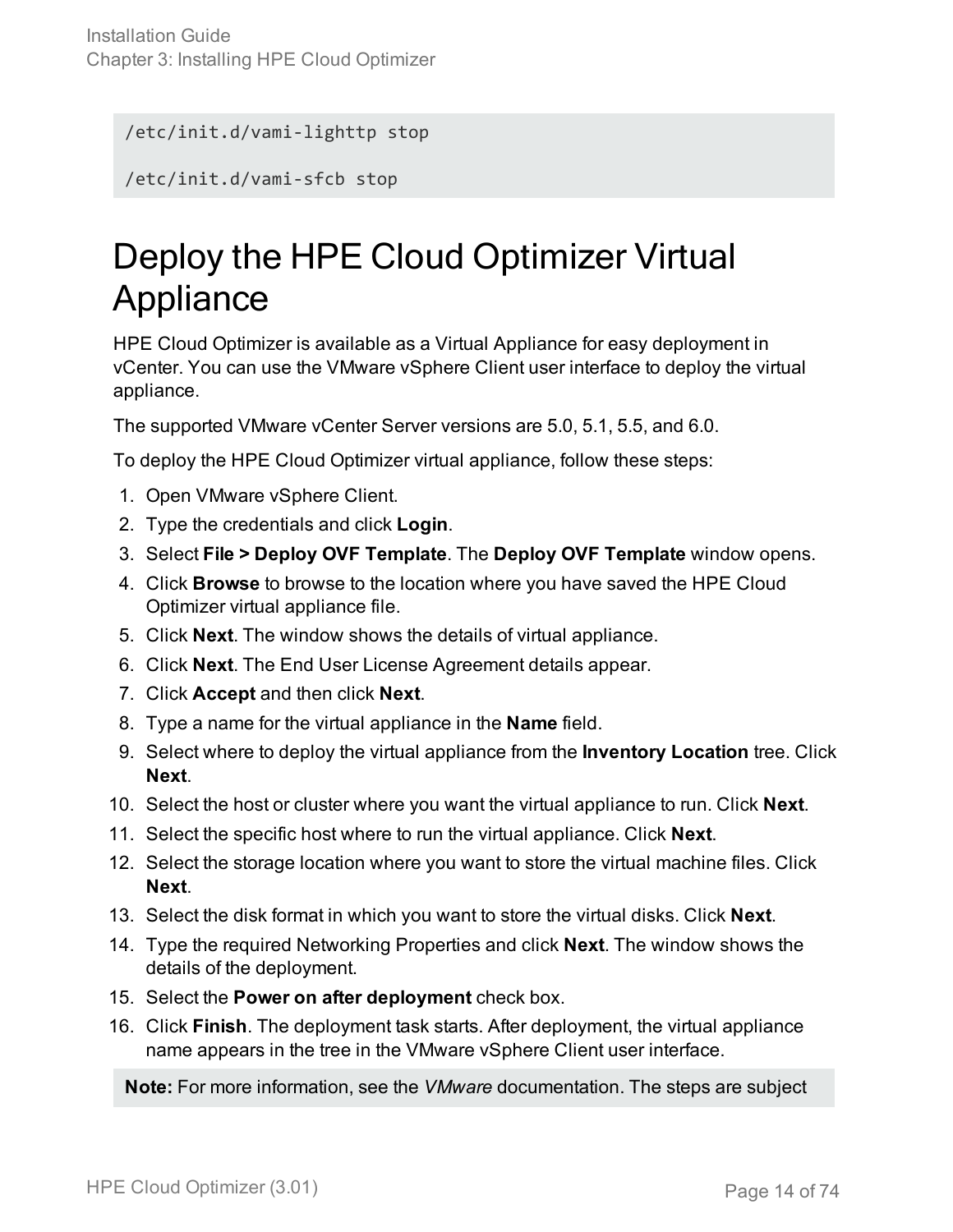to change based on VMware.

### **Logging in to the Virtual Appliance**

You can log in to the HPE Cloud Optimizer Virtual Appliance using the username as **root**. The default password is **vperf\*viewer** and it is recommended to change the password after logging in.

## <span id="page-14-0"></span>Install HPE Cloud Optimizer on Linux Nodes

### **Prerequisites for Linux-based Installer**

• Supported Linux distributions:

| <b>Linux Types</b>         | <b>OS Versions</b>                                                                                                                          |
|----------------------------|---------------------------------------------------------------------------------------------------------------------------------------------|
| CentOS                     | 6.4 (64-bit) - Full Installation<br>6.5 (64-bit) - Full Installation                                                                        |
| <b>RHEL</b>                | 6.4 (64-bit) - Full Installation<br>6.5 (64-bit) - Full Installation                                                                        |
| Oracle Enterprise<br>Linux | 6.5 (64-bit) (Red Hat compatible kernel)<br>HPE Cloud Optimizer does not support the unbreakable<br>kernel (kernels with a uel/uek suffix). |

- Install the following runtime libraries (x86\_64) with all dependency packages:
	- libvirt
	- expect
	- $\cdot$  unixODBC
	- $\bullet$  glibc
	- libgcc
	- libstdc++
	- libtool-ltdl
	- $\bullet$  ntpdate
	- libedit
	- $\cdot$  ntp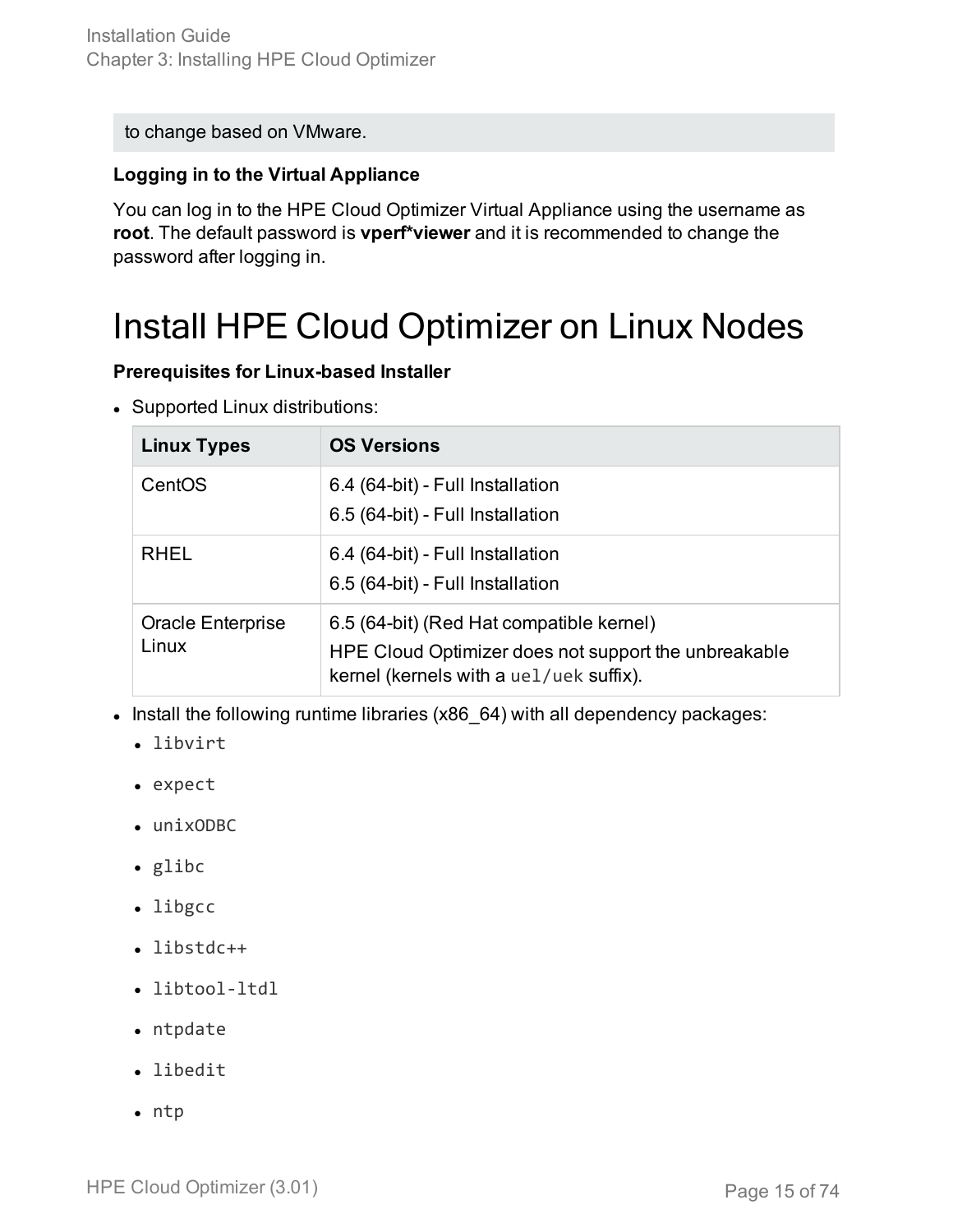Installation Guide Chapter 3: Installing HPE Cloud Optimizer

- $\bullet$  gdb
- mcelog
- sysstat
- ncurses
- $\bullet$  m4
- $\bullet$  sudo

To check the packages, use the following command:

rpm -qa | grep -i <packagename>

In this instance,  $\langle$  packagename  $\rangle$  is the name of the package.

- Make sure that the host name assigned to RHEL is a Fully Qualified Domain Name (FQDN) and is resolvable by DNS. If DNS is not configured in the environment, add the IP address machine name mapping in the /etc/hosts file.
- Make sure that the host name assigned is a Fully Qualified Domain Name (FQDN). If DNS is not configured in the environment, add the IP address machine name mapping in the /etc/hosts file.
- Set Date, Time, and Time zone appropriately.
- See open port requirements [here.](#page-10-1)
- Make sure an unzip tool is available in the server where HPE Cloud Optimizer needs to be installed.

### **Prerequisites for HPE Vertica:**

- HPE Vertica does not support Logical Volume Manager (LVM) on any drive where database files are stored. HPE Cloud Optimizer installer will exit if /var/opt/OV partition is LVM.
- Linux Filesystem type must be either **ext3** or **ext4**. All other filesystem types are not supported.
- HPE Vertica does not support SELinux except when SELinux is running in permissive mode.
- /var/opt/0V partition must have a minimum disk space of 50 GB.
- Swap partition of at least 2 GB or larger is required irrespective of the amount of RAM installed on the system.
- Minimum 1 GB of RAM per logical processor.

For more information on the Prerequisites for HPE Vertica, see *HPE Vertica Analytic Database Installation Guide*

You can install HPE Cloud Optimizer by using any of the following procedures: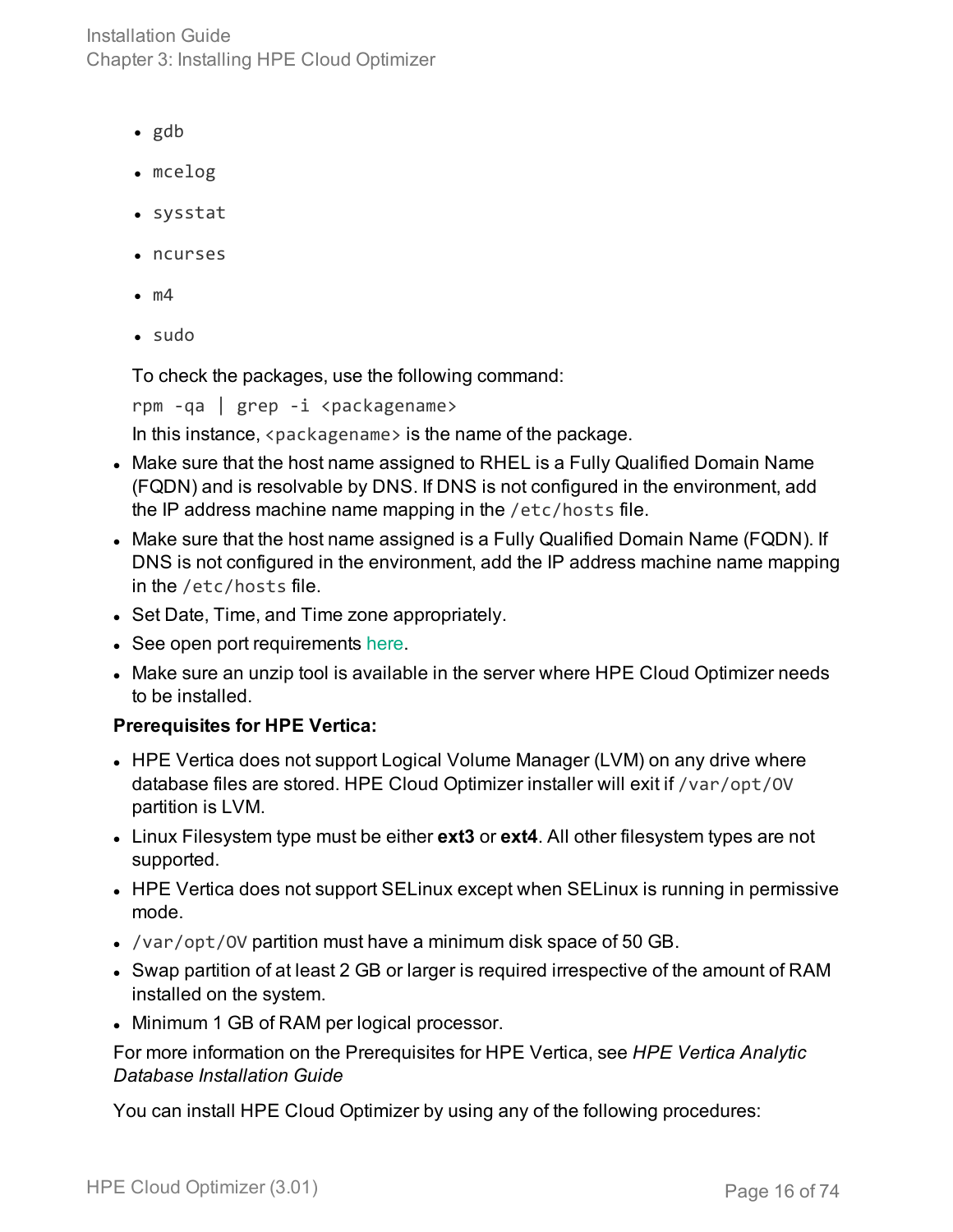- Attended [Installation](#page-16-0)
- [Unattended](#page-18-0) Installation

<span id="page-16-0"></span>**Note:** To install HPE Cloud Optimizer on your system, you must log on as root user.

### Attended Installation

To install HPE Cloud Optimizer through Graphical and command line interface, follow these steps:

### **Installing HPE Cloud Optimizer through Graphical Interface**

To install HPE Cloud Optimizer using X11 interface, perform the following tasks:

- 1. Log on as a root user.
- 2. Download and extract the contents of the **tar** file.
- 3. To start installation, if you want to use the X11 terminal window, export the DISPLAY variable to point to an X11 terminal type the following command:

export DISPLAY=*<IP\_Address/system\_name>*:0.0

where,  $\leq$ IP Address/system name> is the IP address or the system name of the X11 terminal.

4. Type the following:

```
<Directory where the tar file is extracted>/HPPV_3.01.xxx_
setup.bin
```
The HPE Cloud Optimizer Installation wizard appears. This window displays an introductory message.

**Note:** If you are installing HPE Cloud Optimizer for the first-time on your Linux system, the ovinstallparams.ini file containing the installation parameters is created in the system's temporary directory. During installation, HPE Installer checks for the ovinstallparams.ini file. If HPE Installer detects the ovinstallparams.ini file on your system, a message asking if you want to reuse the values in the file appears.

- Click Yes to use the values in the configuration file as default values.
- Click No to overwrite the existing configuration file.

If HPE Installer does not find the file, the system creates the ovinstallparams.ini file with default values in the temporary directory. To save the ovinstallparams.ini data, copy the file to an alternate location, before installing other HPE products.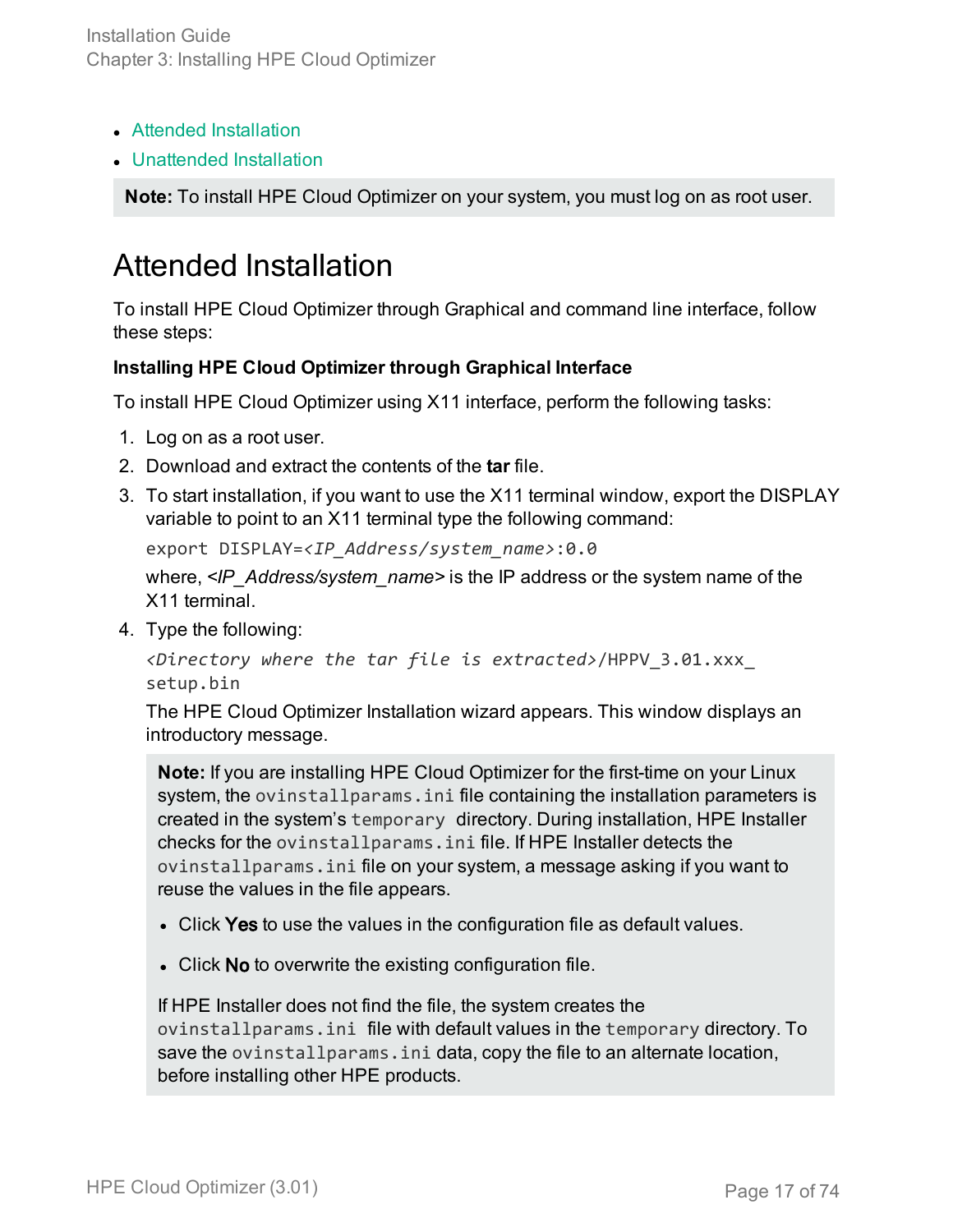- 5. On the HPE Cloud Optimizer Installation wizard, click Next. The License Agreement screen appears.
- 6. Read the terms of license agreement. To continue with installation, select **I accept the terms of License Agreement** option. The installation wizard performs install checks.
- 7. Click Next. The Pre-Install Summary screen appears. The screen displays the list of components that will be installed.

**Note**: If HP vPV version 2.01 or 2.10 is present on the system, you are prompted to do a forced re-installation of already installed component packages.

### 8. Click Install.

**Note:** If the installation fails, you can roll back or quit installation. The **Roll Back** option removes the components which are already installed.

Clicking **Quit** stops the installation, but does not uninstall the components installed till then.

When you start HPE Cloud Optimizer installation next time, the Installer prompts you to confirm if you want to resume the installation or uninstall HPE Cloud Optimizer.

- 9. Click Details tab and expand the components tree to view the list of components.
- 10. To view the log file on your system, click View Log Files.
- 11. Click Done to complete the installation.

**Note:** If the system needs a restart, the following message appears after installation is complete: "*You may need to restart your system for the configuration changes made to the system to take effect. Would you like to quit this installation?"*.

It is recommended that you restart your system after installation.

### **Installing HPE Cloud Optimizer through Command Line Interface**

To install HPE Cloud Optimizer through Command Line interface, follow these steps:

- 1. Log on as a root user.
- 2. Download the **.tar** file. Extract the contents of the **.tar** file.
- 3. Run the following command:

If you are installing HPE Cloud Optimizer on a stand-alone system:

*<Directory where the tar file is extracted>*/**HPPV\_3.01.xxx\_setup.bin**

If you have configured the locale of the system to one of the following languages: English, Japanese, and Simplified Chinese, the installer prompts you to select the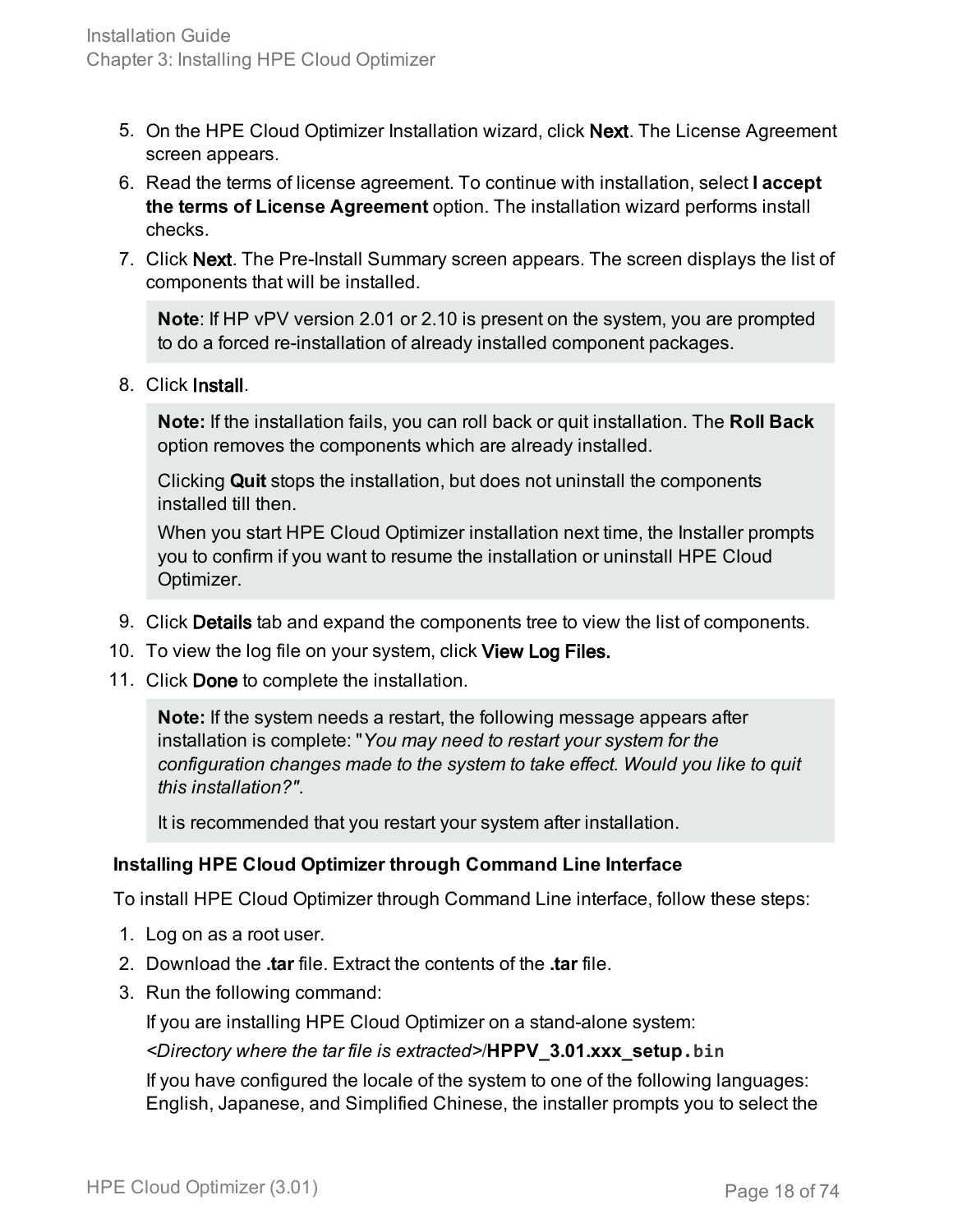language at the beginning of the installation. You will have the option of choosing the language to which your system locale is set. If the system locale is set to any other language apart from these, the installer displays only 'English'.

- 4. When the prompt, **I accept the terms of the License Agreement** for the License information appears, type **Y** to accept the terms and continue installation. The installer checks all the Install Requirements.
- 5. Click **Enter** to continue. The pre-installation summary appears.

**Note**: If HPE Cloud Optimizer version 2.01 or 2.10 is present on the system, you would asked to do a forced re-installation of already installed component packages. Select Yes to continue.

6. Click **Enter** to continue.

When the installation is complete, you will receive a message which states that the installation was completed successfully.

### <span id="page-18-0"></span>Unattended Installation

To perform unattended installation, follow these steps:

- 1. Log on as a root user.
- 2. Download the **.tar** file. Extract the contents of the **.tar** file.
- 3. Go to the directory where the **.tar** file is extracted.
- 4. Type the following syntax at the command prompt:

**./HPPV\_3.01.xxx\_setup.bin -i silent**

**Note:** If the installer finds a working installation of HPE Cloud Optimizer, it will uninstall HPE Cloud Optimizer when you run the -i silent command. If not, it will install HPE Cloud Optimizer.

5. To verify the installation, check the log files.

You can view the HPE Cloud Optimizer installer log file at /tmp/HPOvInstaller/HPPVInstallLog.txt

# <span id="page-18-1"></span>Verify the Installation

On successful installation:

- The Linux systems display the application directory and data directory paths.
- To view install log files see the following:

For Linux: /tmp/HPPV\_3.xx.xxx\_HPPVInstaller.txt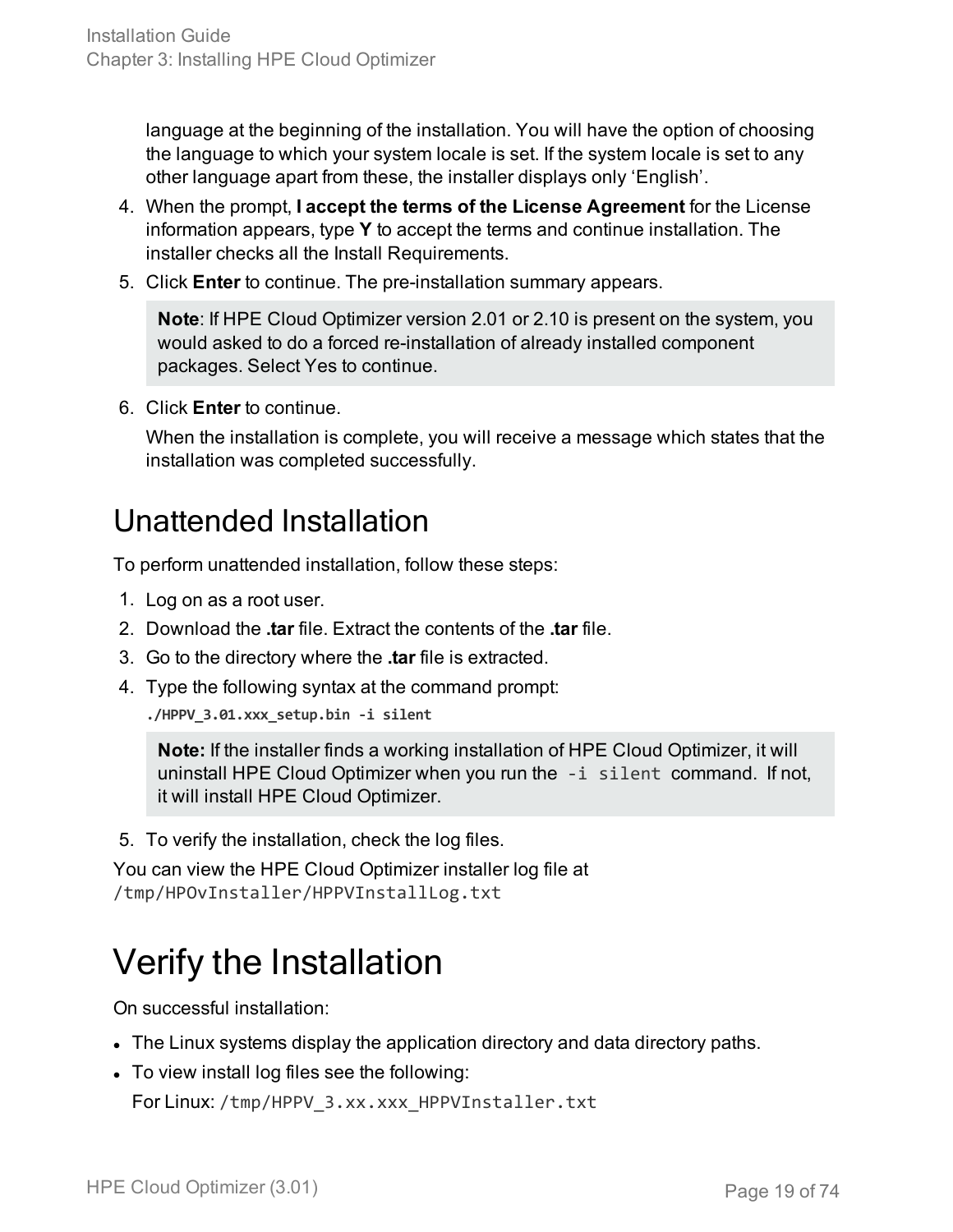/var/tmp/HPOvInstaller/PerfUtil-mm-dd-yyyy.log.0

In this instance, mm indicates the month, dd indicates the day, and yyyy indicates the year. The file name indicates the time stamp when the install was performed.

It is recommended to change the HPE Cloud Optimizer system default password for improved security. For more information see, Modifying Default [Password](#page-52-0).

# <span id="page-19-0"></span>Running HPE Cloud Optimizer as a Non-root User (for vSphere Datasource)

The HPE Cloud Optimizer supports non-root users. After installation, by default HPE Cloud Optimizer runs as a root user. However, for security reasons, you can configure it to run as a non-root user. A non-root user has fewer privileges than the root user.

### **Follow these steps to add a non-root user and configure HPE Cloud Optimizer to run as a non-root user:**

1. Log on as a root user and stop the service.

```
ovc -kill
```
2. Add a non-root user.

```
useradd <User>
```
passwd <Password for User>

3. Create a group and add the user to the group.

```
groupadd <Group>
```
usermod -a -G <Group> <User>

4. Provide permission for files and libraries to the group using ovswitchuser.sh script.

```
/opt/OV/bin/ovswitchuser.sh -existinguser <User> -existinggroup
<Group>
```
In this instance,

<User> is the name of the user operating HPE Cloud Optimizer.

<Group> is the name of the group that the user belongs.

You can use this command to give <group> full control of all files in the HPE Cloud Optimizer data directory and also full control of all installed packages. If you previously started the command and specified a different group, the command removes control of the files for the previous group. The group ID flag is set on the HPE Cloud Optimizer data directories. This flag means that the group that you specify will also own any new files and sub-directories in the HPE Cloud Optimizer base directories.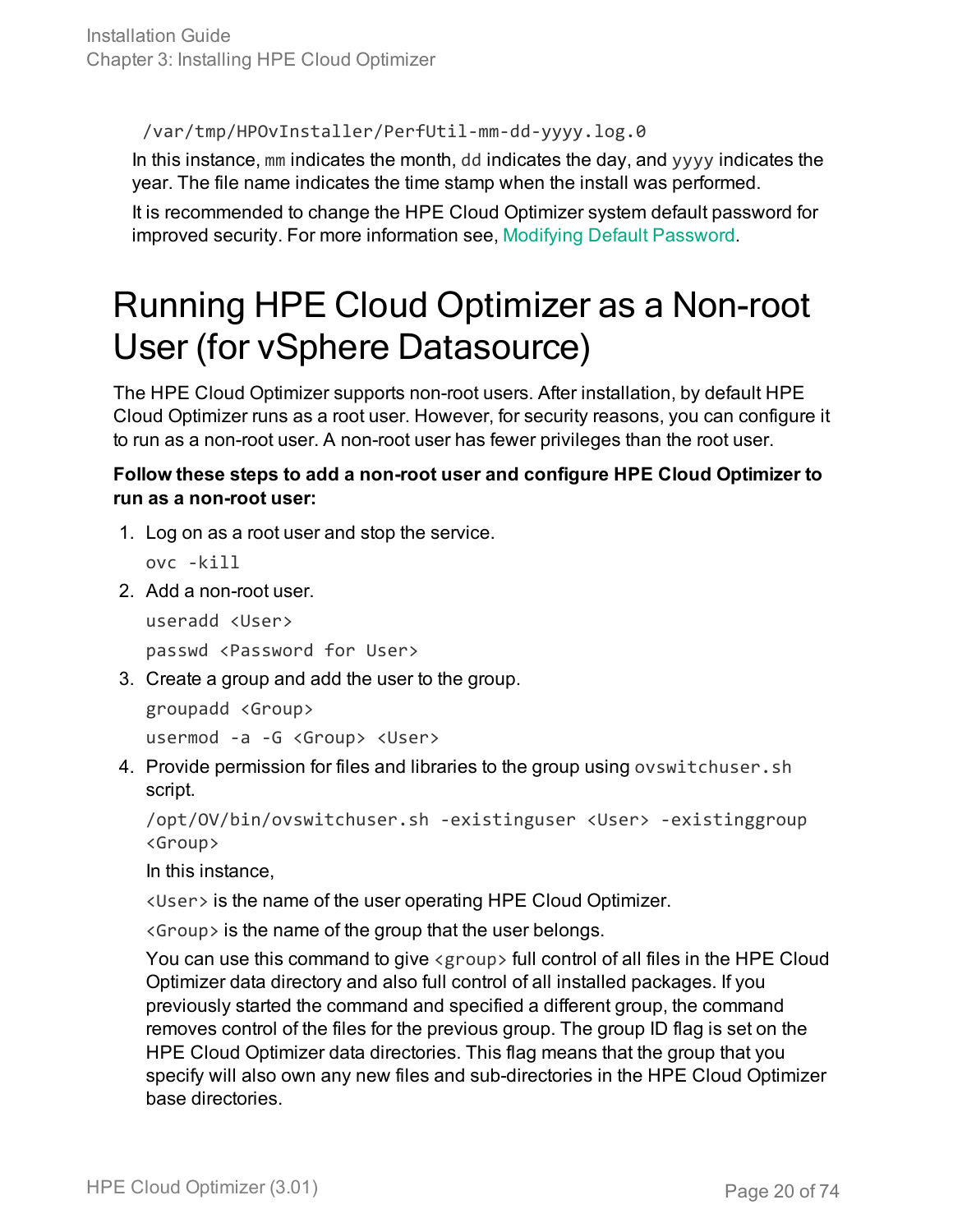**Note**: The command assigns the user rights required for basic functionality at group level, not to the individual user. It is advisable to create a new group specifically for the HPE Cloud Optimizer user, and add the HPE Cloud Optimizer user as a member.

**Note**: Make sure to stop all the HPE Cloud Optimizer processes before you start using ovswitchuser.sh.

5. Change the group ownership and group write permission of the following folders for the non-root user:

```
/bin/chown -R :<group> /opt/OV/www/webapps/PV/datafiles
/bin/chmod -R g+w /opt/OV/www/webapps/PV/datafiles
/bin/chown -R :<group> /tmp/HPOvInstaller
/bin/chmod -R g+w /tmp/HPOvInstaller
/bin/chown -R :<group> /opt/OV/newconfig/OVPM/corepack
/bin/chmod -R g+w /opt/OV/newconfig/OVPM/corepack
/bin/chown -R :<group> /opt/OV/newconfig/OVPM/smepack
/bin/chmod -R g+w /opt/OV/newconfig/OVPM/smepack
```
/bin/chmod g+w /var/opt/OV/conf/PV/viserver.properties

/bin/chmod -R ug+w /var/opt/OV/conf/perf/

6. Run the following commands to ensure that after reboot the OV processes run as a non-root user.

```
/opt/OV/bin/ovconfchg -ns ctrl.sudo -set OV_SUDO_USER <User>
/opt/OV/bin/ovconfchg -ns ctrl.sudo -set OV_SUDO_GROUP <Group>
/opt/OV/bin/ovconfchg -ns eaagt -set MODE NPU
In this instance,
<User> is the name of the non-root user.
```
<Group> is the group in which the non-root user belongs.

7. Change the BBC port and chroot path. /opt/OV/bin/ovconfchg -ns bbc.cb -set SERVER\_PORT <port> <port> Any port, which is not reserved.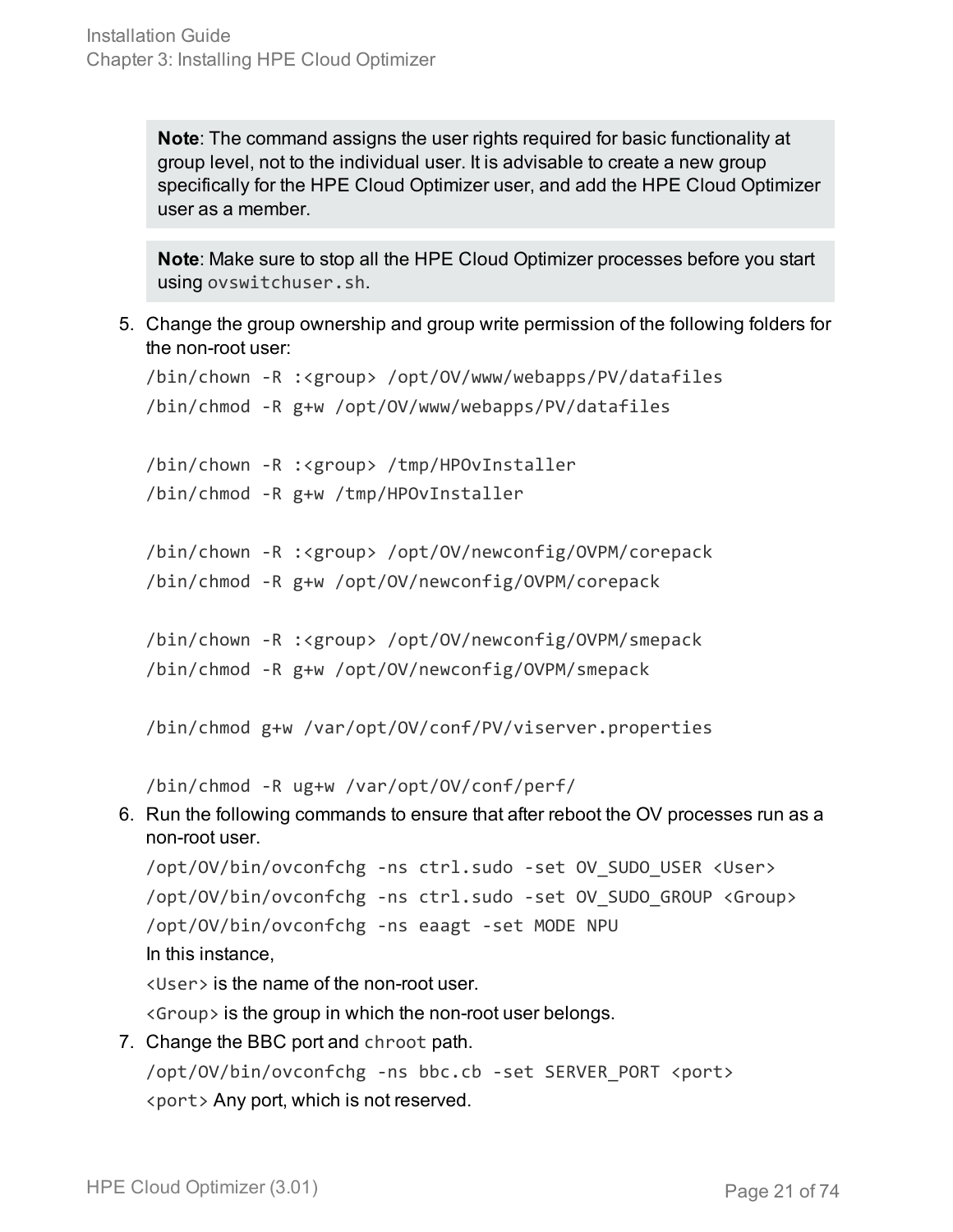Example, 10383 is a non-reserved port and can be used.

/opt/OV/bin/ovconfchg -ns bbc.cb -set CHROOT\_PATH /

8. Change the port for HPCS server process by opening the following file:

```
/var/opt/OV/shared/server/hpcsrv/hpcsrv.conf
```

```
[hpcs.runtime]
```
port=<PORT> Any port, which is not reserved.

Example, 10381 is a non-reserved port and can be used.

9. Log on as the non-root user.

```
su - <User> or Log on as <User>
```
10. Start the service.

```
ovc -start
```
Run the following command to check if pvcd is running as non-root user:

ps -eaf | grep -i pvcd

11. For licensing:

Follow these steps to start the evaluation license:

- a. Log on to the HPE Cloud Optimizer user interface.
- b. Go to **Settings** > **License**.
- c. In the License Status section, click **Start Evaluation License**.

Follow these steps to import the license:

- a. Log on to the HPE Cloud Optimizer user interface.
- b. Go to **Settings** > **License**.
- c. In the License Status section, click **Import License**. The Manage License page opens.
- d. Enter the license key and click **Import License**.

**Note**: pv command must be run as superuser. When pv command is run as a non-root user, following error appears: *ERROR: This function must be executed by superuser (root)*

12. Add a target from the user interface, **Settings** > **Add Datasource**, or non-root user console.

/opt/OV/bin/pvconfig -at -ty VCENTER -t xx.xxx.xx.xxx -u <UserName> -p <Password> /bin/chmod -R g+w /var/opt/OV/tmp/vcenter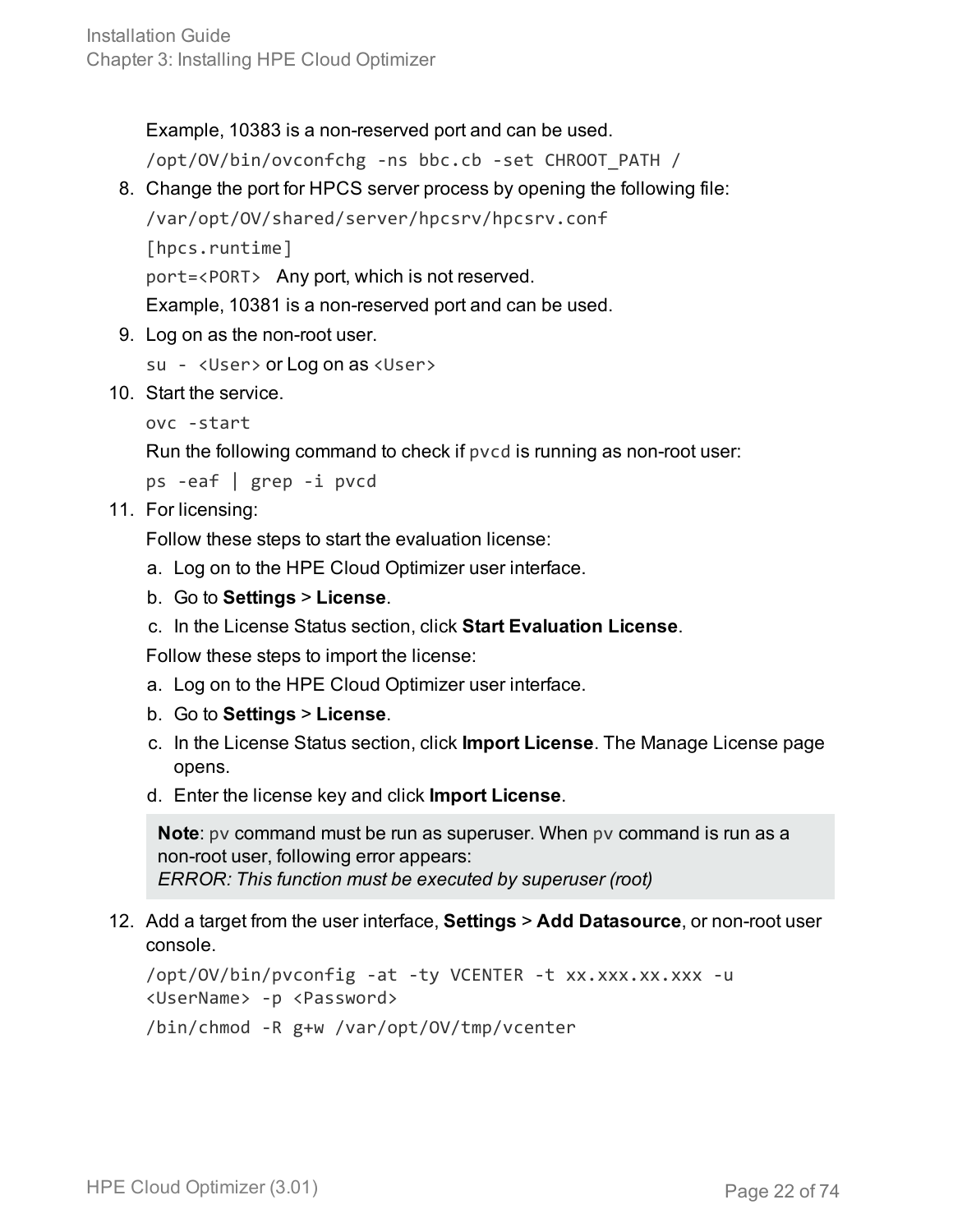### **For BSM/OMi Integration**

Certificate exchange with OMi during OMi integration fails while running HPE Cloud Optimizer as a Non-root User. Follow these steps to enable certificate exchange between OMi and HPE Cloud Optimizer servers:

1. Configure OMi server to use the proper communication ports, with HPE Cloud Optimizer hostname or IP.

```
/opt/OV/bin/ovconfchg -edit
[bbc.cb.ports]
PORTS=<hostname/ip>:<port>
```
/opt/OV/bin/ovconfchg -ovrg server -edit [bbc.cb.ports] PORTS=<hostname/ip>:<port>

Use ; as separator to configure more than one hostname:port pairs.

For example, PORTS=abc.xyz.com:10383; def.ghi.com:10383

2. On the OMi Server, restart the BBC process.

/opt/OV/bin/ovc -restart ovbbccb

3. Test that the communication between HPE Cloud Optimizer to OMi Server is working.

/opt/OV/bin/bbcutil -ping http://<OMi server FQDN or IP>:383

4. Test that the communication between the OMi server to HPE Cloud Optimizer is working.

```
/opt/OV/bin/bbcutil -ping http://<HPE Cloud Optimizer FQDN or
IP>:<port>
```
This port must be the port configured in step 1.

5. To start the certificate exchange, run the following command on HPE Cloud Optimizer machine.

/opt/OV/bin/OpC/install/opcactivate -srv <OMi Server> -cert\_srv <OMi Server>

6. On OMi server, grant the certificate for the HPE Cloud Optimizer machine.

Go to, **Administration** > **Setup and Maintenance** > **Certificate Requests**, rightclick HPE Cloud Optimizer machine and select **Grant Item**.

7. Refresh and check if the certificate exchange is successful.

On the HPE Cloud Optimizer machine, run the following command:

/opt/OV/bin/ovcert -list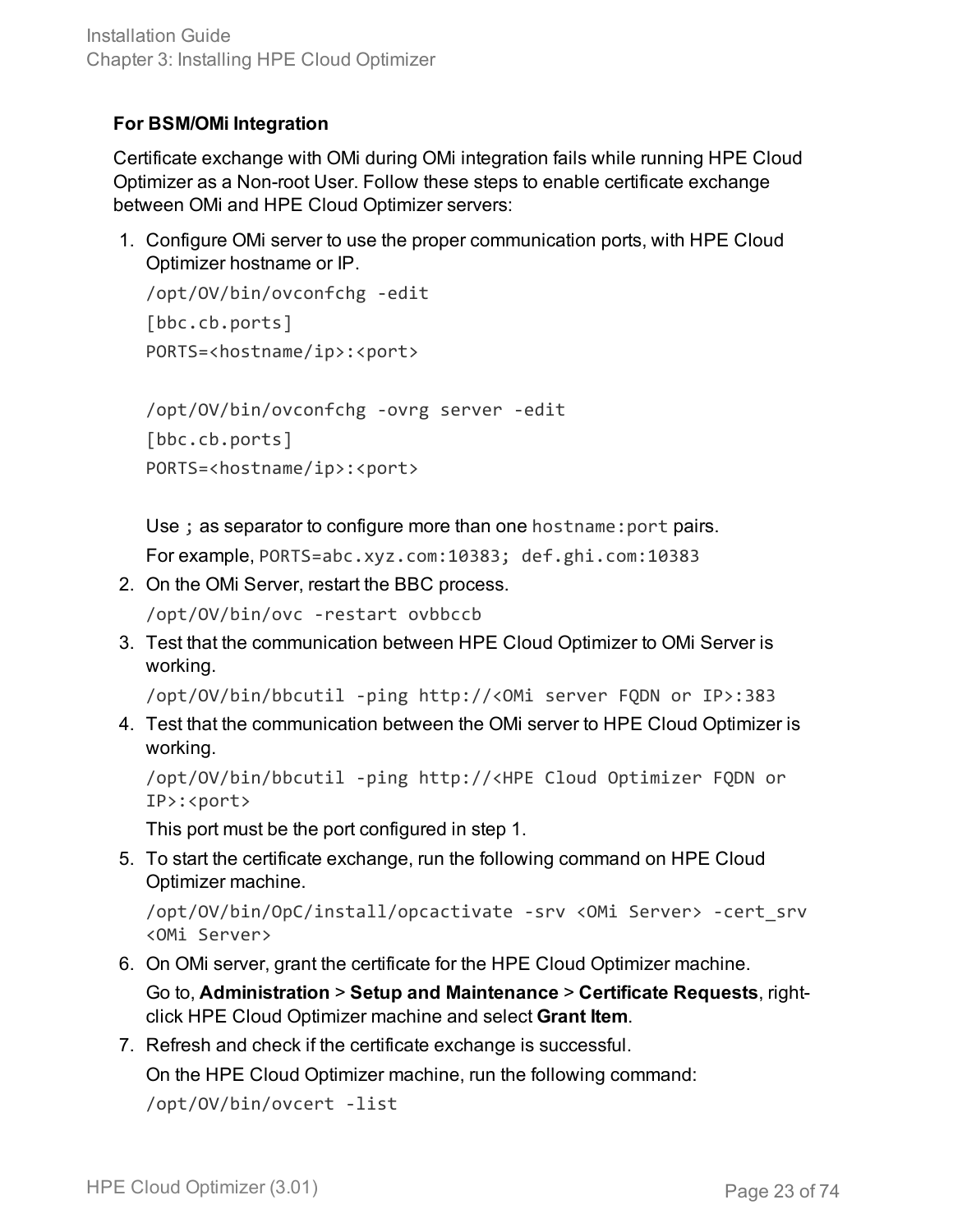### **For SHR/OBR Integration**

Collection fails for SHR/OBR for a non-root user. On the SHR/OBR machine, you need to change the BBC port and the User information for SHR/OBR integration to work. Follow these steps to enable collection for a non-root user:

**Note**: See the *HPE OBR Content Pack for HPE Cloud Optimizer* user guide for integration between HPE Cloud Optimizer and OBR. You need to make the following changes for a non-root user while configuring HPE Cloud Optimizer details after installation.

1. Go to the following location in the OBR machine:

For Windows: %PMDB\_HOME%/config/vPV

For Linux: \$PMDB\_HOME/config/vPV

2. Open the vPVConfiguration.xml file and update the HPE Cloud Optimizer instance details.

<vPVInstances>

<vPVInstance>

<vPVInstanceCount>vPV instance identifier</vPVInstanceCount>

<vPVTarget>vPV instance name</vPVTarget>

```
    <BBCPort>Non-reserved port, configured in HPE Cloud
Optimizer.</BBCPort>
```
<username>Non-root user configured for HPE Cloud Optimizer.</username>

<password></password>

</vPVInstance>

</vPVInstances>

**Note**: There is no need to provide the password here. You can configure multiple instances of HPE Cloud Optimizer.

```
For example:
<vPVInstances>
<vPVInstance>
        <vPVInstanceCount>1</vPVInstanceCount>
        <vPVTarget>10.10.XX.XX</vPVTarget>
        <BBCPort>Non-reserved port, configured in HPE Cloud
Optimizer.</BBCPort>
        <username>Non-root user configured for HPE Cloud
```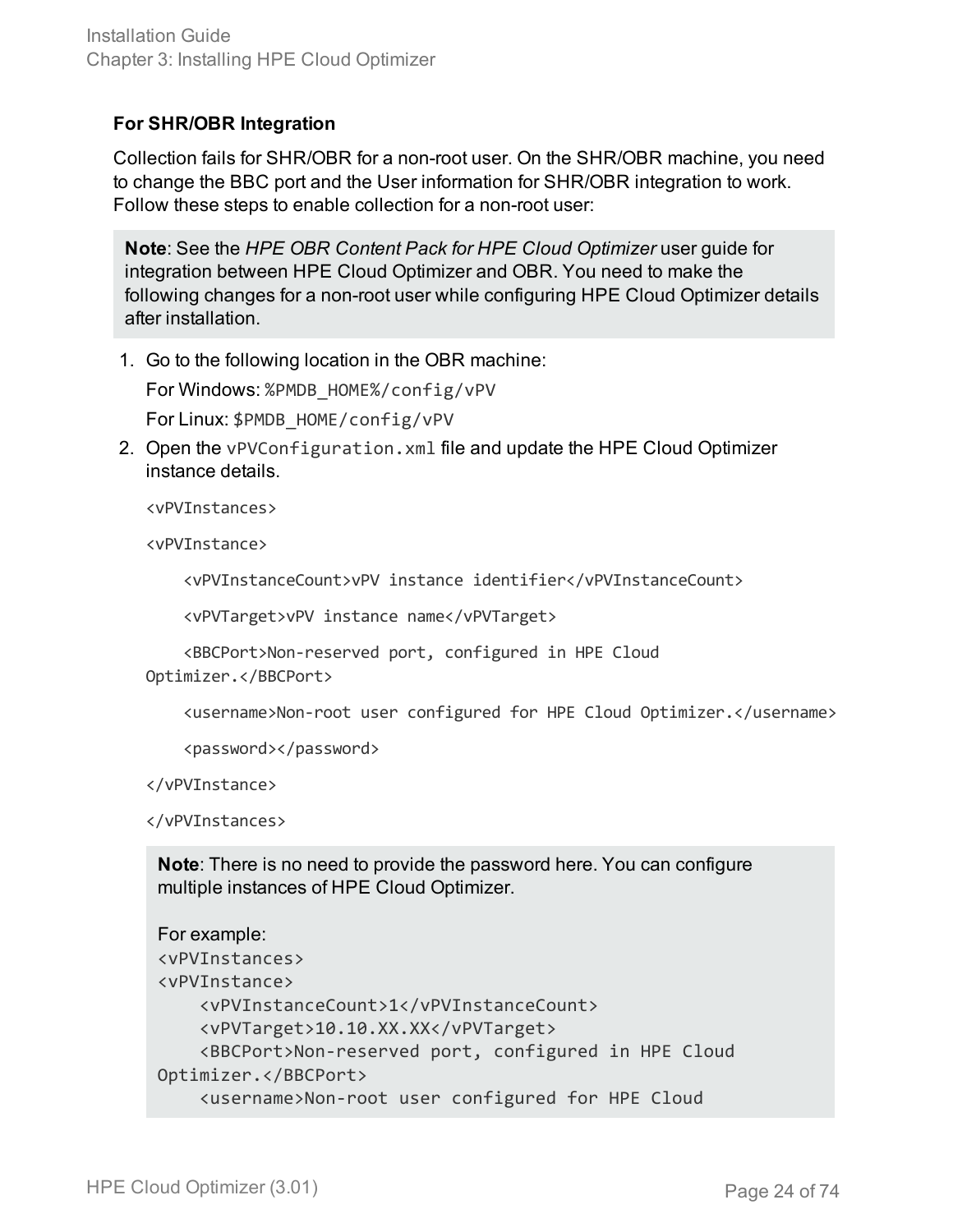Installation Guide Chapter 3: Installing HPE Cloud Optimizer

```
Optimizer.</username>
        <password></password>
</vPVInstance>
</vPVInstances>
<vPVInstances>
<vPVInstance>
        <vPVInstanceCount>2</vPVInstanceCount>
        <vPVTarget>10.10.XX.XX</vPVTarget>
        <BBCPort>Non-reserved port, configured in HPE Cloud
Optimizer.</BBCPort>
        <username>Non-root user configured for HPE Cloud
Optimizer.</username>
        <password></password>
</vPVInstance>
</vPVInstances>
```
- 3. Save the file.
- 4. From command prompt, run the command Perl vPVUpdatePassword.pl <vpv instance name> <password> at the following path: For Windows: %PMDB\_HOME%/config/vPV For Linux: \$PMDB\_HOME/config/vPV
- 5. Verify that the password is updated in the **vPVConfiguration.xml** file.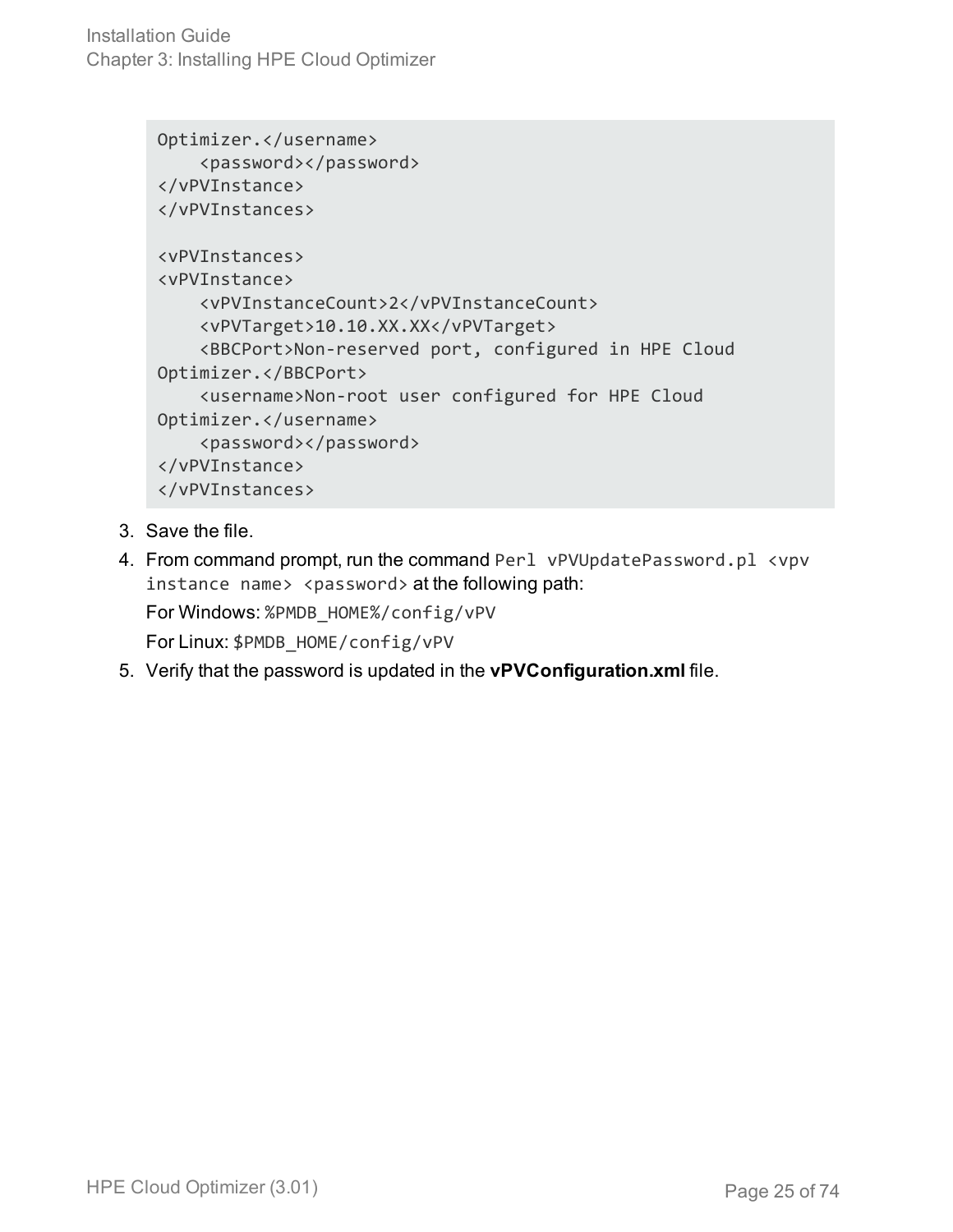# <span id="page-25-0"></span>Chapter 4: Upgrading Earlier Versions to HPE Cloud Optimizer 3.01

You can upgrade HPE Cloud Optimizer 3.01 only from versions HP vPV 2.20 and HPE Cloud Optimizer 3.00. The following table lists the supported upgrade scenarios:

| <b>Upgrade Scenario</b>                                         | <b>Procedure</b>                                                      |
|-----------------------------------------------------------------|-----------------------------------------------------------------------|
| Upgrade HPE Cloud Optimizer<br>3.00 to HPE Cloud Optimizer 3.01 | You can upgrade to HPE Cloud Optimizer 3.01<br>in the following ways: |
|                                                                 | • Upgrading HPE Cloud Optimizer using the<br>Installer                |
|                                                                 | • Upgrading HPE Cloud Optimizer using the<br><b>Virtual Appliance</b> |
| Upgrade HP vPV 2.20 to HPE<br>Cloud Optimizer 3.01              | You can upgrade to HPE Cloud Optimizer 3.01<br>in the following ways: |
|                                                                 | • Upgrading HPE Cloud Optimizer using the<br><b>Installer</b>         |
|                                                                 | • Upgrading HPE Cloud Optimizer using the<br><b>Virtual Appliance</b> |

To upgrade, when HPE Operations Agent is installed, follow these steps:

- 1. Upgrade HPE Cloud Optimizer 3.00 to HPE Cloud Optimizer 3.01.
- 2. Upgrade HPE Operations Agent from earlier version to 12.01.

Coexistence with HPE Operations Agent

- HPE Cloud Optimizer 3.00 supports HP Operations Agent 11.14.
- HPE Cloud Optimizer 3.01 supports HPE Operations Agent 12.01.

**Note**: If you have HPOM or HPE OMi integration, you must upgrade HPE Operations Agent to 12.01.

**Note**: Upgrading HPE Cloud Optimizer takes a significant amount of time. You cannot directly upgrade HPE Cloud Optimizer from HP vPV 1.00, 1.10, 1.20, or 2.00. Also, make sure that you take a snapshot of HP vPV 2.20 or HPE Cloud Optimizer 3.00 machine before upgrading to HPE Cloud Optimizer 3.01 as rollback is not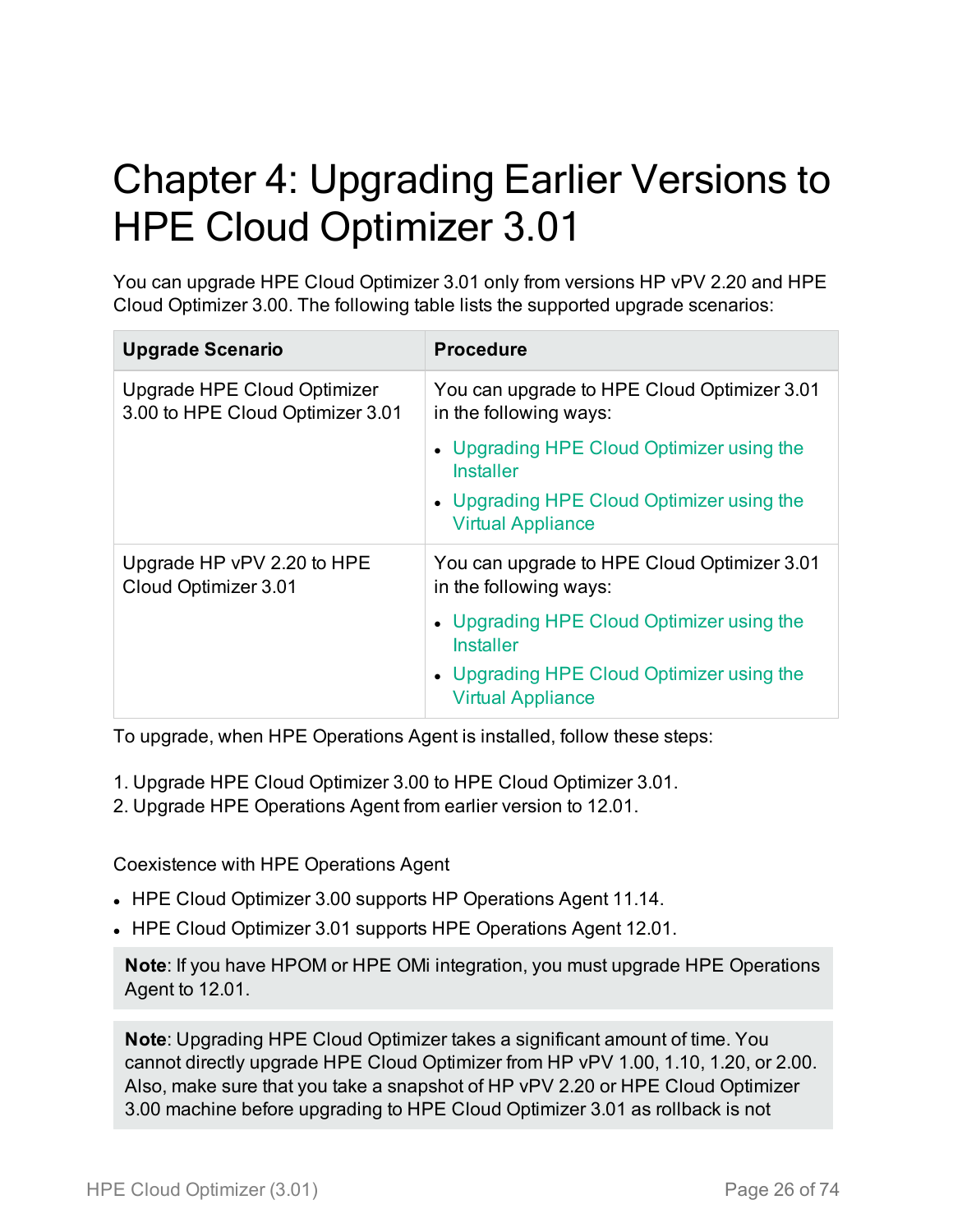supported.

Check for the availability of the VAMI service (vami-lighttp and vami-sfcb). If this service is available proceed with upgrading using the Virtual Appliance.

## <span id="page-26-0"></span>Upgrading HPE Cloud Optimizer using the **Installer**

If you already have an earlier version of HPE Cloud Optimizer installed in your environment and want to upgrade to version 3.01, you can upgrade using **.tar** file. Download the **.tar** file on your local machine and install HPE Cloud Optimizer on the VM.

To install HPE Cloud Optimizer on a VM, see "Install HPE Cloud [Optimizer](#page-14-0) on Linux Nodes" on [page 15.](#page-14-0)

**Note**: HPE Cloud Optimizer recommends that you restart your system after upgrade. After the restart, you must start the HPE Cloud Optimizer server by running the following command:

pv start

## <span id="page-26-1"></span>Upgrading HPE Cloud Optimizer using the Virtual Appliance

If you already have an earlier version of HPE Cloud Optimizer deployed on the virtual appliance and want to upgrade to version 3.01, you can do it in the following two ways:

- <sup>l</sup> **Using CDROM [Updates](#page-26-2) (Using .iso)**
- <sup>l</sup> **Using Specified [Repository](#page-27-0) (Using .zip)**

**Note**: You have to reboot the system for HPE Cloud Optimizer 3.01 VA upgrade because there is a Kernel package update.

### <span id="page-26-2"></span>**Using CDROM Updates (Using .iso)**

- 1. Log on to VMware vSphere Client.
- 2. In the left tree pane, select the HPE Cloud Optimizer machine that is to be upgraded.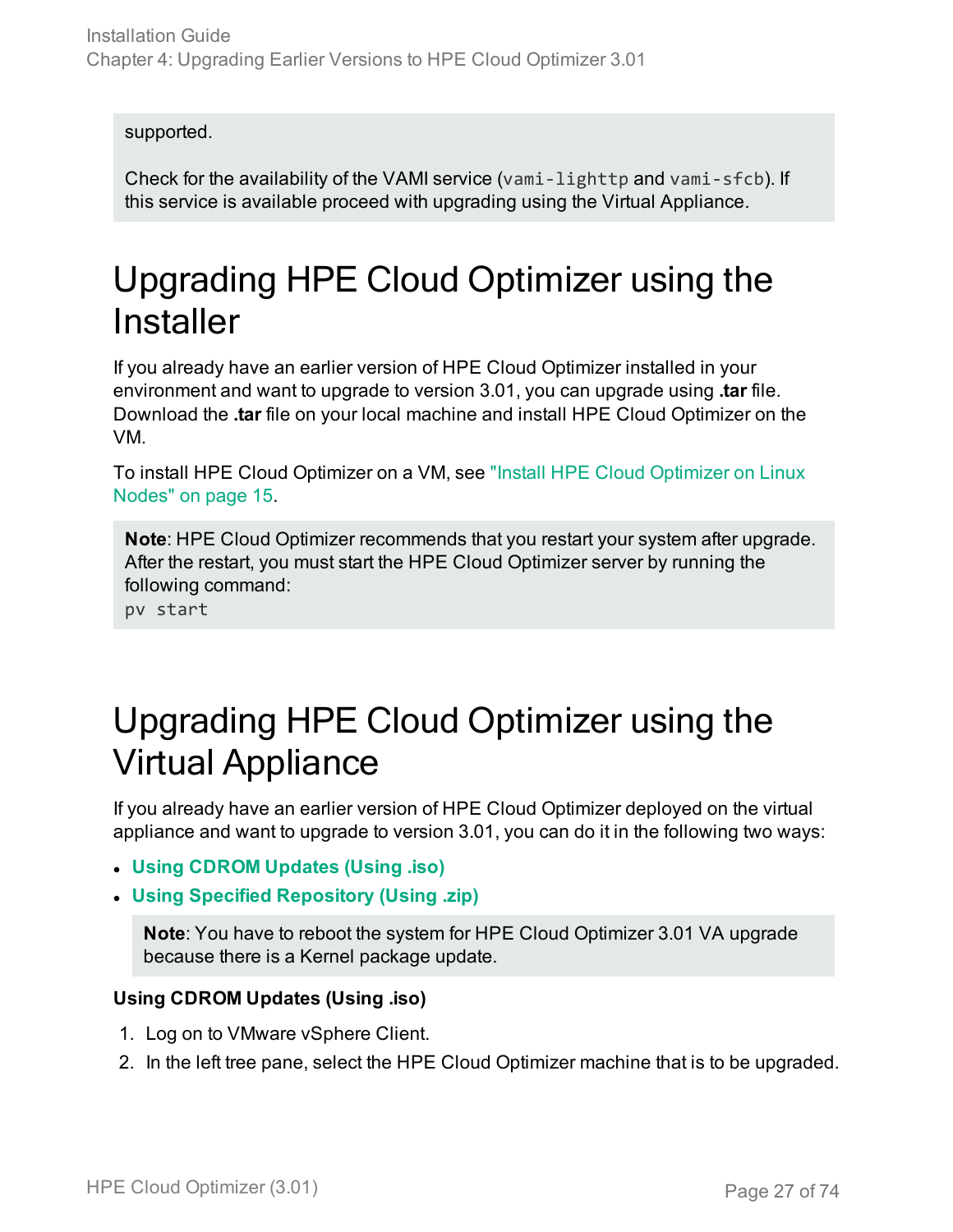- 3. Click the **Connect/disconnect CD/DVD devices of the virtual machine** icon. Select **CD/DVD drive1**.
- 4. Click **Connect to ISO image on local disk**.

Windows Explorer appears.

- 5. Select the HPECO\_VA\_3.01.xxx\_UPDATE.iso file and click **Open**.
- 6. In the HPE Cloud Optimizer interface, click the **Settings** icon.

**Note**: Before proceeding with next step, make sure the VAMI service is running. If the service is not running, execute the following commands to run the service:

```
/etc/init.d/vami-lighttp start
/etc/init.d/vami-sfcb start
```
- 7. Launch the HPE Cloud Optimizer Virtual Appliance Management web interface using the **Launch Cloud Optimizer Virtual Appliance Management** link.
- 8. Log on to the HPE Cloud Optimizer Virtual Appliance using the username as **root**. The default password is **vperf\*viewer**.
- 9. Click **Update** tab. The **Update Status** page appears.
- 10. Click **Settings**. The **Update Settings** page appears.
- 11. In the **Update Repository** section, select **Use CDROM Updates**.
- 12. Click **Status**. The **Update Status** page appears.
- 13. Click **Check Updates**. The available updates appear.
- 14. Select the update and click **Install Updates**. The upgrade process begins.
- 15. After the upgrade process is complete, 'HPE Cloud Optimizer 3.01 upgrade has been successfully completed.' message appears.

### <span id="page-27-0"></span>**Using Specified Repository (Using .zip)**

- 1. Download and unzip HPECO\_VA\_3.01.xxx\_UPDATE.zip in the Web folder at the server (Web or FTP) location.
- 2. In the HPE Cloud Optimizer interface, click the **Settings**  $\ddot{\bullet}$  icon.

**Note**: Before proceeding with next step, make sure VAMI service is running. If the service is not running, execute the following commands to run the service:

```
/etc/init.d/vami-lighttp start
/etc/init.d/vami-sfcb start
```
3. Access the HPE Cloud Optimizer Virtual Appliance Management web interface using the **Launch Cloud Optimizer Virtual Appliance Management** link.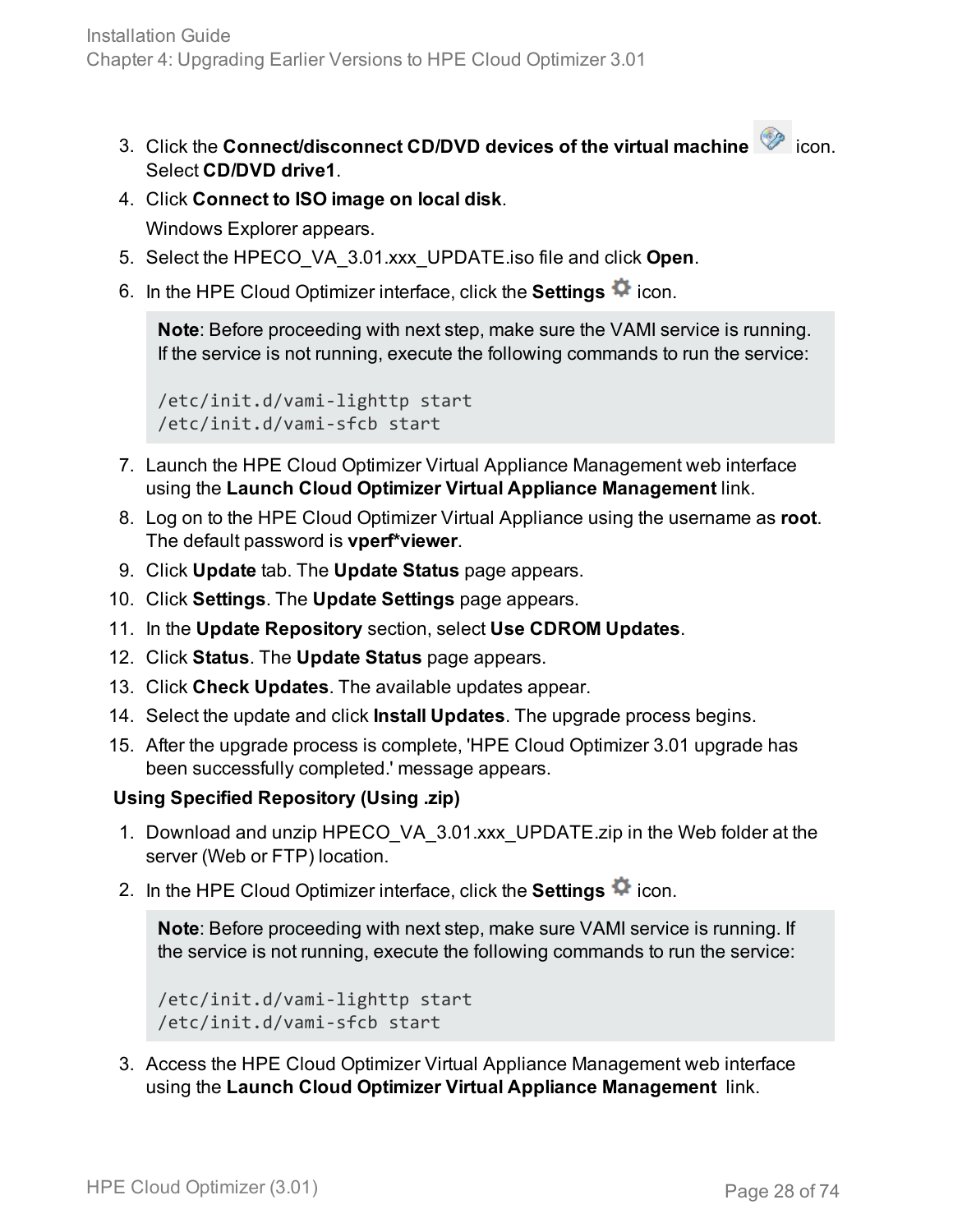- 4. Log on to the HPE Cloud Optimizer Virtual Appliance using the username as **root**. The default password is **vperf\*viewer**.
- 5. Click **Update** tab. The **Update Status** page appears.
- 6. Click **Settings**. The **Update Settings** page appears.
- 7. In the **Update Repository** section, select **Use Specified Repository**.
- 8. In the **Repository URL** box, type the server (Web or FTP) location where the update file was unzipped.
- 9. In the **Username** and **Password** box, type the User name and Password, if any.
- 10. Click **Save Settings**.
- 11. Click **Status**. The **Update Status** page appears.
- 12. Click **Check Updates**. The available updates appear.
- 13. Select the update and click **Install Updates**. The upgrade process begins. After the upgrade process is complete, 'HPE Cloud Optimizer3.01 upgrade has been successfully completed.' message appears.
- 14. Log on to the HPE Cloud Optimizer machine where version 3.01 has been installed.
- 15. Go to the command prompt and run the following commands to update the OpenSSL software used by VMware on the HPE Cloud Optimizer machine:

```
yes | cp -f /usr/lib64/libssl.so.1.0.1e /opt/vmware/lib/libssl.so.0.9.8
yes | cp -f /usr/lib64/libssl.so.1.0.1e /opt/vmware/lib/libssl.so.0.9.8r
yes | cp -f /usr/lib64/libcrypto.so.1.0.1e
/opt/vmware/lib/libcrypto.so.0.9.8
yes | cp -f /usr/lib64/libcrypto.so.1.0.1e
```

```
/opt/vmware/lib/libcrypto.so.0.9.8r
```
/etc/init.d/vami-sfcb restart

/etc/init.d/vami-lighttp restart

The OpenSSL software is updated with the latest updates.

**Note**: The VAMI web server configuration modified while upgrading a previous version of HPE Cloud Optimizer to the latest version. The original configuration is backed up before the modification. If you want to revert to the previous VAMI configuration, perform the following steps:

- 1. Log on to the HPE Cloud Optimizer virtual appliance as root.
- 2. Run the following commands:

```
cp /opt/vmware/etc/lighttpd/lighttpd.conf.vPV cp
```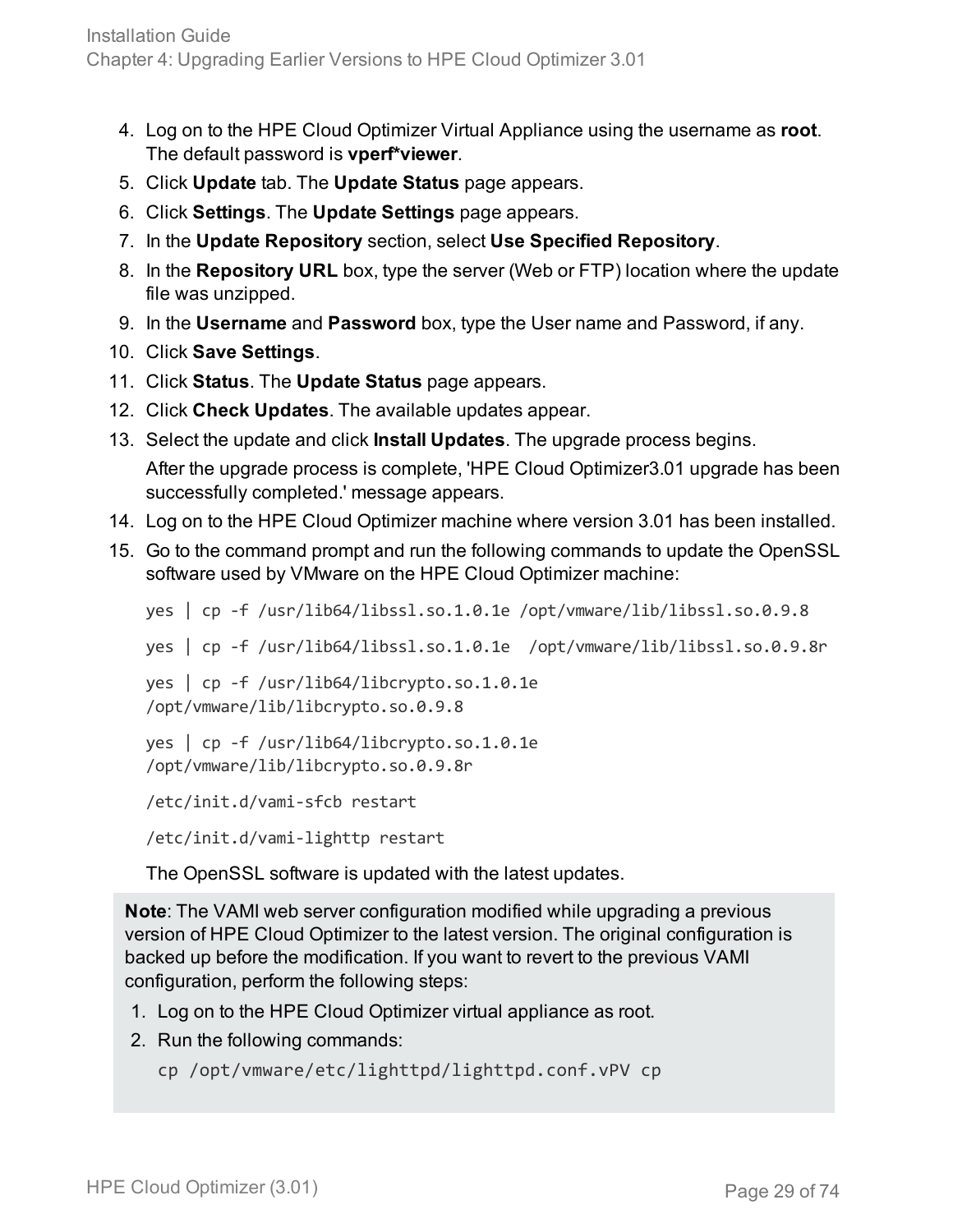```
/opt/vmware/etc/lighttpd/lighttpd.conf
/etc/init.d/vami-lighttp restart
```
# <span id="page-29-0"></span>Verifying the Upgrade

You can verify the upgrade to HPE Cloud Optimizer version 3.01 by performing either of the following:

- <sup>l</sup> In the HPE Cloud Optimizer interface, go to the Help icon and click **About HPE Cloud Optimizer**. A dialog box appears with the version information.
- Run the following command at the command prompt:

### *pv version*

**Note:** After the upgrade, check the status of HPE Cloud Optimizer processes using the following command:

### */opt/OV/bin/ovc*

If any of the processes are not running, run the following command to restart the processes:

*pv restart*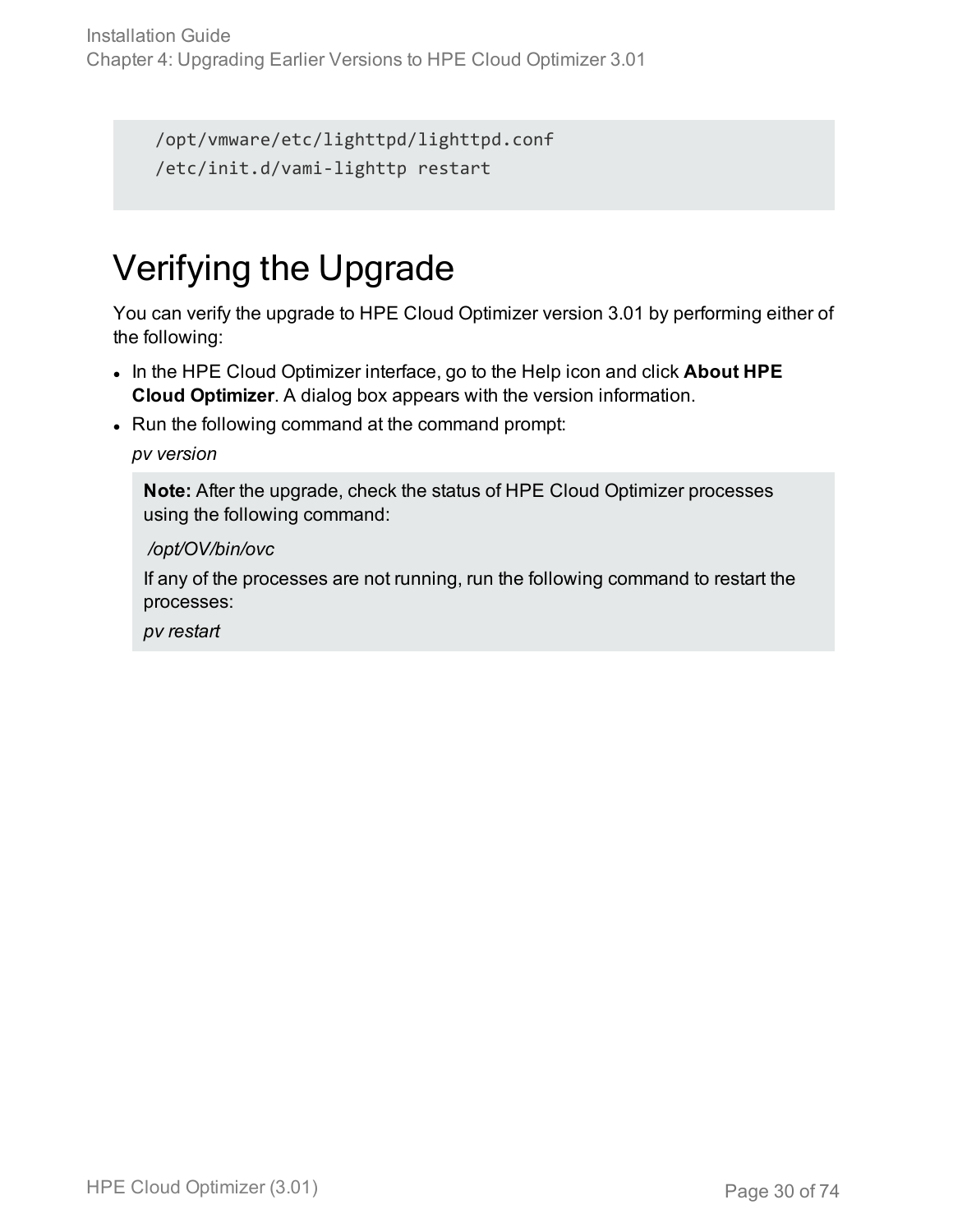# <span id="page-30-0"></span>Chapter 5: Getting Started

After installing HPE Cloud Optimizer, you can start using the product by accessing the user interface. To launch HPE Cloud Optimizer, you can use the following URL:

### **https://<***system\_name***>:<***port***>/PV**

In this instance,

*system\_name* is the IP address or host name of the machine on which HPE Cloud Optimizer is configured.

*port* is port number on which HPE Cloud Optimizer is configured. The default port number is 8444.

**PV** is case sensitive.

**Note:** If you access HPE Cloud Optimizer using the HTTP protocol ( http://<systemname>:<port>/PV), you are automatically redirected to the secure HPE Cloud Optimizer URL (**https://<systemname>:<port>/PV**).

You can enable LDAP Authetication after the installation or deployment and log on using the user name and password. The Dashboard opens for the first time.

To start using the product, add the datasources to be monitored. For more information on adding datasources, see the *HPE Cloud Optimizer Online Help*.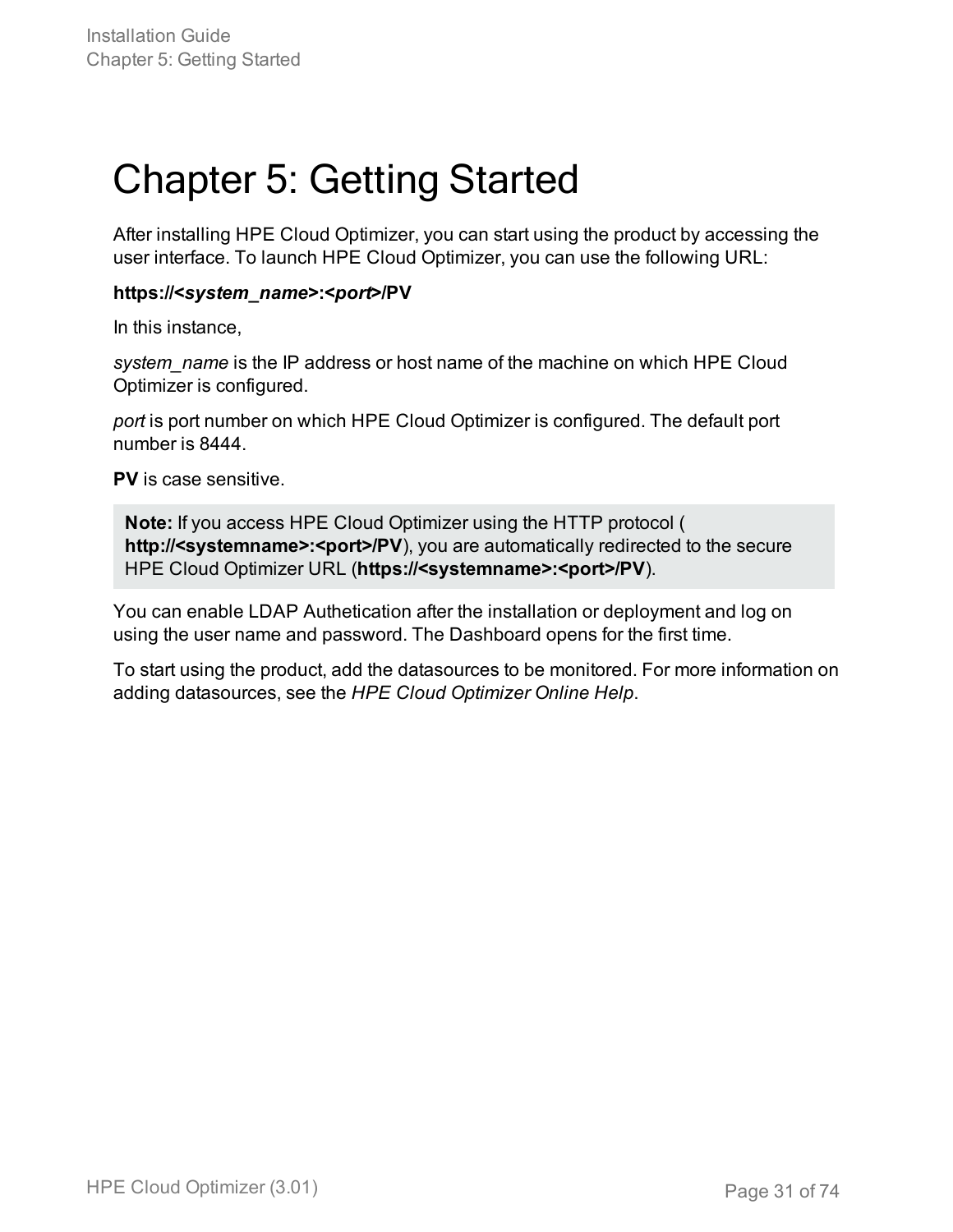# <span id="page-31-0"></span>Chapter 6: Configuring HPE Cloud **Optimizer**

The following section details different methods to configure HPE Cloud Optimizer:

- Configure Secure [Communication](#page-31-1) with Tomcat Server
- <span id="page-31-1"></span>• Add a vCenter server running on a [non-default](#page-33-0) port

## Configure Secure Communication with Tomcat Server

The HTTPS protocol is by default enabled for HPE Cloud Optimizer. The default port number for HTTPS is 8444. To access HPE Cloud Optimizer in the secure mode, use the following URL:

### *https://<systemname>:8444/PV*

You can also change the default port settings for HTTPS communications.

### **Changing Port Settings**

The default HTTPS port number to access HPE Cloud Optimizer is 8444. All client systems are authorized to connect to HPE Cloud Optimizer server. To change the default port number for the HPE Cloud Optimizer server, follow these steps:

1. Check for the availability of the port number you want to use, by running the following commands:

*cd <bin\_dir>*

*ovtomcatbctl -checkport <portnumber>*

A message indicating if the port is available or in use appears. For example, if you are checking for the availability of the port number 8444, the message, "Port Number 8444 is not in use" appears, if the port number is available. If the Port Number 8444 is not available, a message indicating that the port number is used by another program or service appears.

2. Stop HPE Cloud Optimizer by running the following command at the command prompt:

*pv stop*

3. To change https port numbers for HPE Cloud Optimizer server, run the following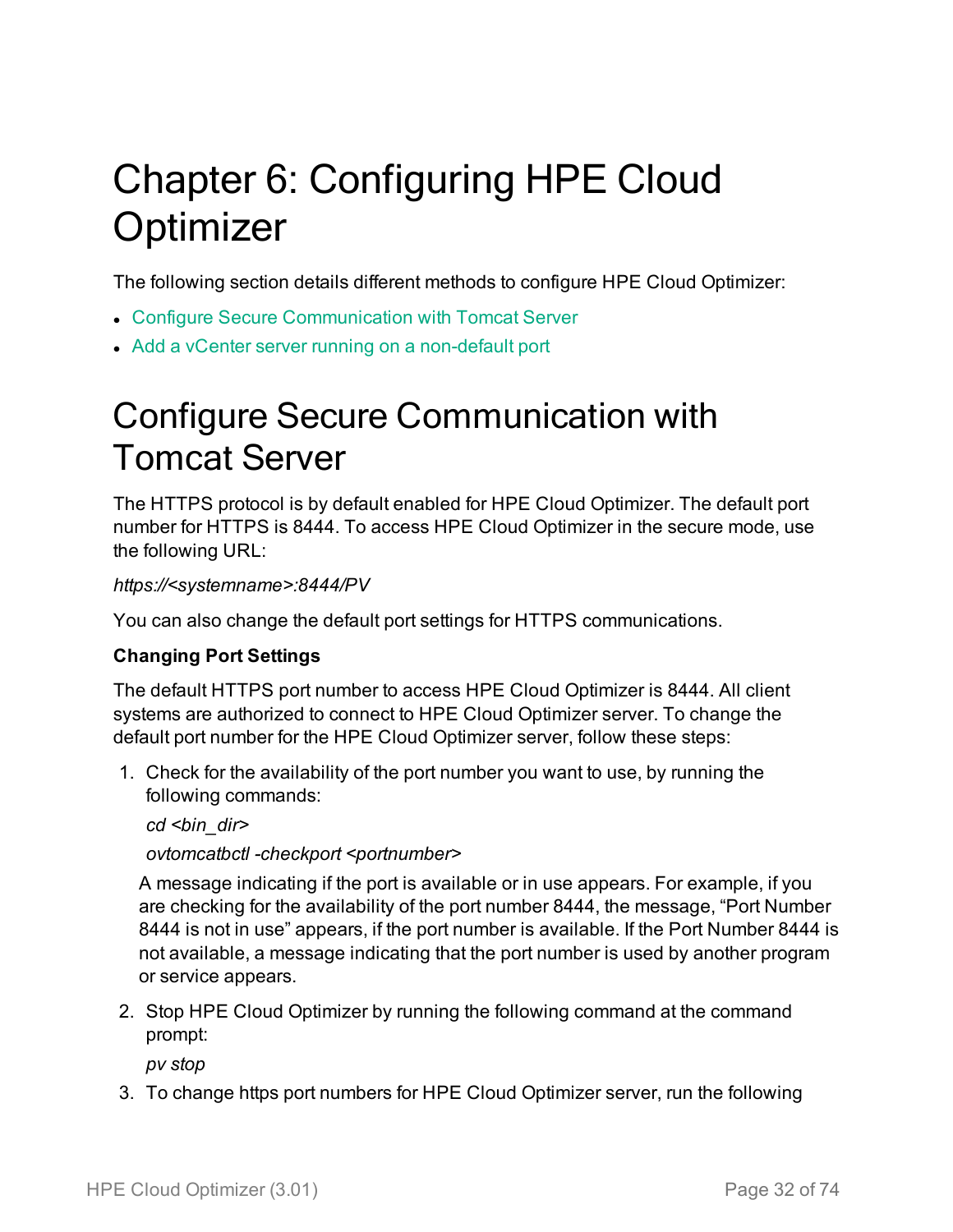command at the command prompt:

*cd <bin\_dir> ovconfchg -ns NONOV.TomcatB -set HTTPPort <port number> ovconfchg -ns NONOV.TomcatB -set HTTPSPort <port number>*

4. Start the HPE Cloud Optimizer server by running the following command: *pv start*

### **Using SSL or HTTPS with the Tomcat Web Server**

To use SSL or HTTPS protocols with the Tomcat web server, you need to obtain a server certificate for Tomcat after installing HPE Cloud Optimizer. You can replace the certificate obtained after HPE Cloud Optimizer installation in the following scenarios:

- When you connect to HPE Cloud Optimizer using HTTPS protocol, the certificate and name of the system are compared to ensure that the names match. If the names are not similar, most browsers alert the users so that they can decide to either continue or cancel the connection. If the name used by HTTPS users is different from the name used by the HPE Cloud Optimizer installation, you must obtain a different certificate.
- You may need to obtain a new certificate when you want to fill the fields in the certificate that are left blank during HPE Cloud Optimizer installation. The certificate contains many fields to provide information, such as, the issuer of the certificate and other fields that warrant the safety provided by the certificate. The HPE Cloud Optimizer installation certificate leaves most of these fields blank.
- When you want to change the default certificate password to avoid unauthorized changes, you must replace the existing certificate.

To replace the Tomcat SSL certificate, perform the following steps:

1. Delete the existing certificate by running the following command at the command prompt:

*keytool -delete -alias ovtomcatb -keystore /var/opt/OV/certificates/tomcat/b/tomcat.keystore*

The keytool path on Linux is */opt/OV/nonOV/jre/b/bin*

**Note:** The password for deleting the certificate is changeit.

- 2. Restart HPE Cloud Optimizer.
- 3. Create a new certificate. To create a new certificate, run Keytool by entering the following commands at the command prompt:

*keytool -genkey -alias ovtomcatb -keyalg RSA -keystore /var/opt/OV/certificates/tomcat/b/tomcat.keystore*

4. Restart HPE Cloud Optimizer.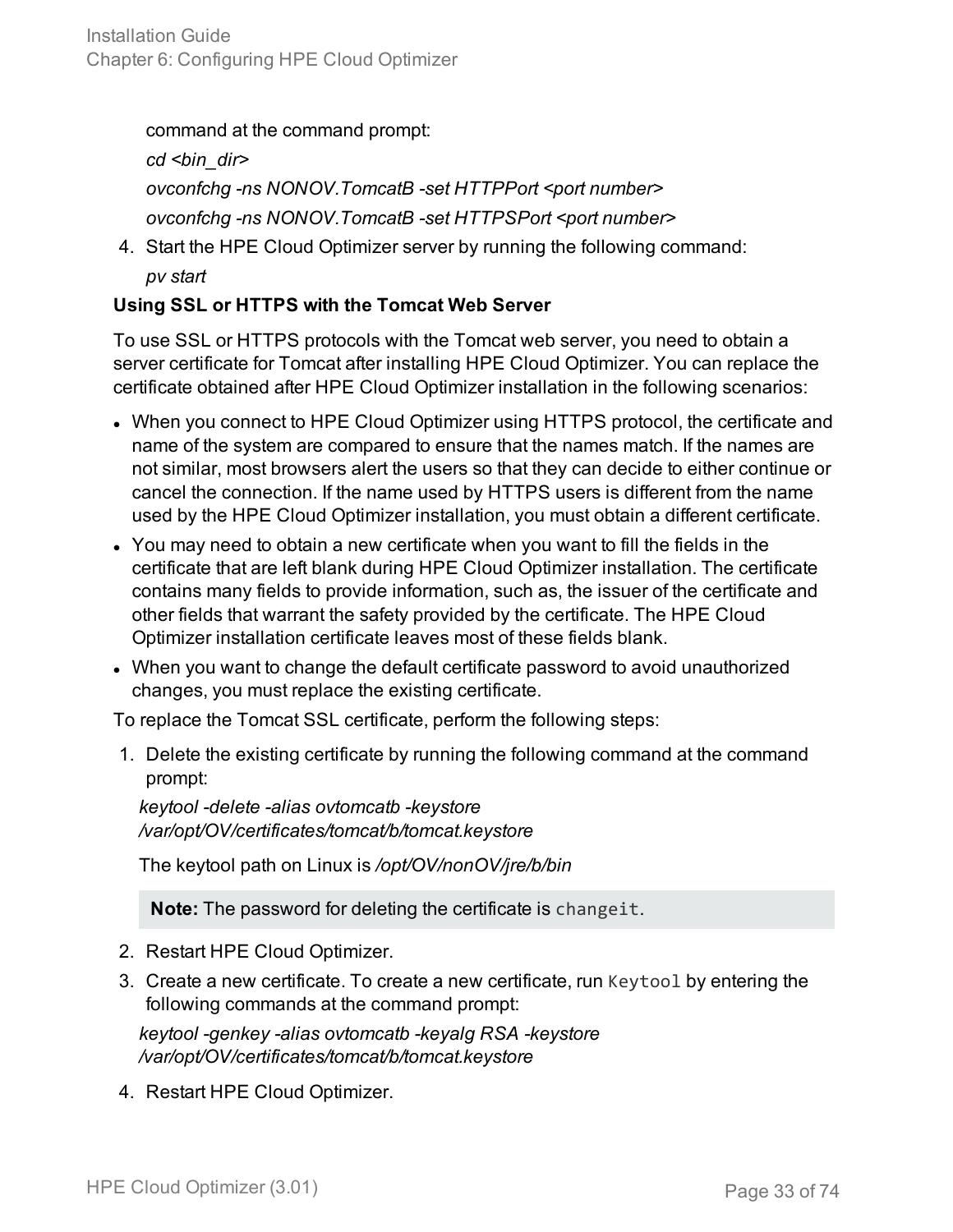# <span id="page-33-0"></span>Add a vCenter server running on a non-default port

vCenter Server system requires port 443, for connections from the vSphere and Software Development Kit (SDK) clients. By default, vCenter collector of HPE Cloud Optimizer 3.01 uses port 443 for data collection from vCenter server. If this default port 443 is re-configured in your environment due to any reason, it is recommended to use the iptables to route the traffic.

During the HPE Cloud Optimizer 3.01 installation, run the iptables command and setup port forwarding rules for each of the target.

Follow the steps:

- 1. Log on as a root user.
- 2. Run the following command:

```
iptables -t nat -A OUTPUT -p tcp -m tcp -d <target vcenter(s) ip>
--dport 443 -j DNAT --to-destination <target vcenter(s)
ip>:<target port>
```
In this instance, *<target vcenter(s) ip>* is the ip address of the target vCenter and **<target port>** is the port number of the target.

# <span id="page-33-1"></span>Using HPE Cloud Optimizer Commands

After you install HPE Cloud Optimizer, you can use the following commands to administer the HPE Cloud Optimizer workspace through the command prompt.

*<bin\_dir>/pv <Options>*

You can replace *<Options>* with any of the following variables:

- **status** To check the HPE Cloud Optimizer status.
- **start** To start HPE Cloud Optimizer.

All the applications that use OvTomcatB are started when you run **pv start** command.

**. stop** - To stop HPE Cloud Optimizer.

All the applications that use OvTomcatB are stopped when you run **pv stop** command.

- **restart** To stop and then start HPE Cloud Optimizer.
- **trace on** To start generating detailed trace files.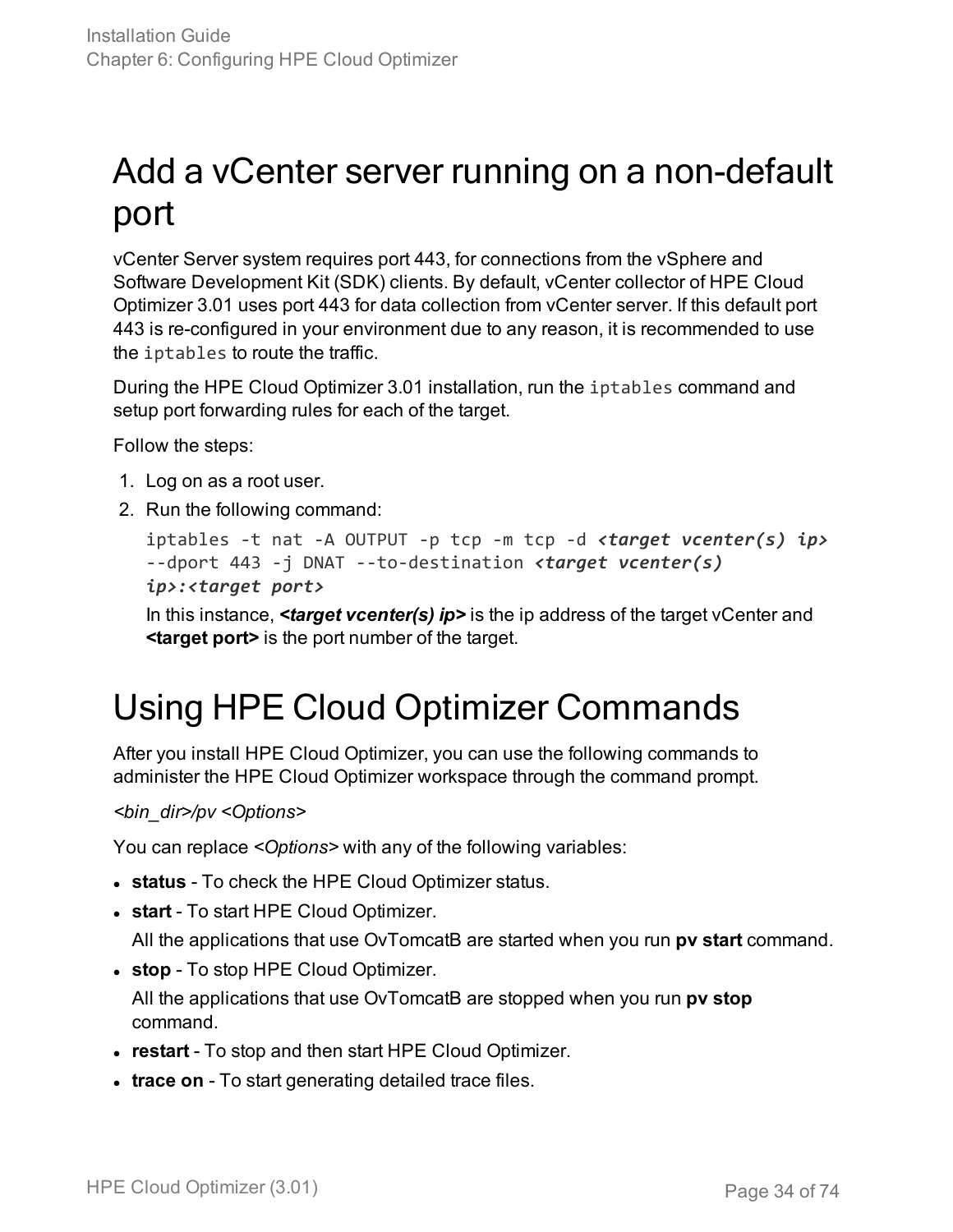- **trace off** To stop generating detailed trace files.
- <span id="page-34-0"></span>**• version** - To display the version of HPE Cloud Optimizer installed on your system.

# Configuring HPE Cloud Optimizer to Communicate with Remote HPE Vertica

You can configure HPE Cloud Optimizer to communicate with a remote instance of HPE Vertica. To create a database, follow these steps:

### **Creating a database instance:**

1. Log on to HPE Vertica system and run the following command:

```
su <dbadminuser> -c"/opt/vertica/bin/adminTools -t create_db -s
<hostname> -d <DB Name> -c <Vertica_DB_Path>/catalog -D <Vertica_
DB_Path>/data"
```
In this instance,

the <dbadminuser> is the database administrator user.

the <hostname> is the host name or IP address of HPE Vertica system.

the  $\langle$ DB Name> is the name of the database.

the <Vertica\_DB\_Path> is the database path of HPE Vertica.

For example,

```
su dbadmin -c"/opt/vertica/bin/adminTools -t create_db -s
10.20.10.1 -d pv -c /vertica_disk/catalog -D /vertica_disk/data"
```
2. Create a user in HPE Vertica. Run the following commands in sequence to create HPE Vertica user with access to HPE Cloud Optimizer private schema:

```
i. su <dbadminuser> -c"/opt/vertica/bin/vsql -c\"create user
<UserName> identified by'<Userpassword>' SEARCH_
PATH\"$user\",public\""
```
ii. su <dbadminuser> -c"/opt/vertica/bin/vsql -c\"create schema <vpvschema> authorization <vpvuser>"

```
iii.  su <dbadminuser> -c"/opt/vertica/bin/vsql -c\"alter user
<vpvuser> SEARCH_PATH <vpvschema>,\"$user\",public\""
In this instance,
```
the <dbadminuser> is the database administrator user.

the <UserName> is the user name for the database instance.

the <Userpassword> is the password for database instance.

the <vpvschema> is the HPE Cloud Optimizer private schema.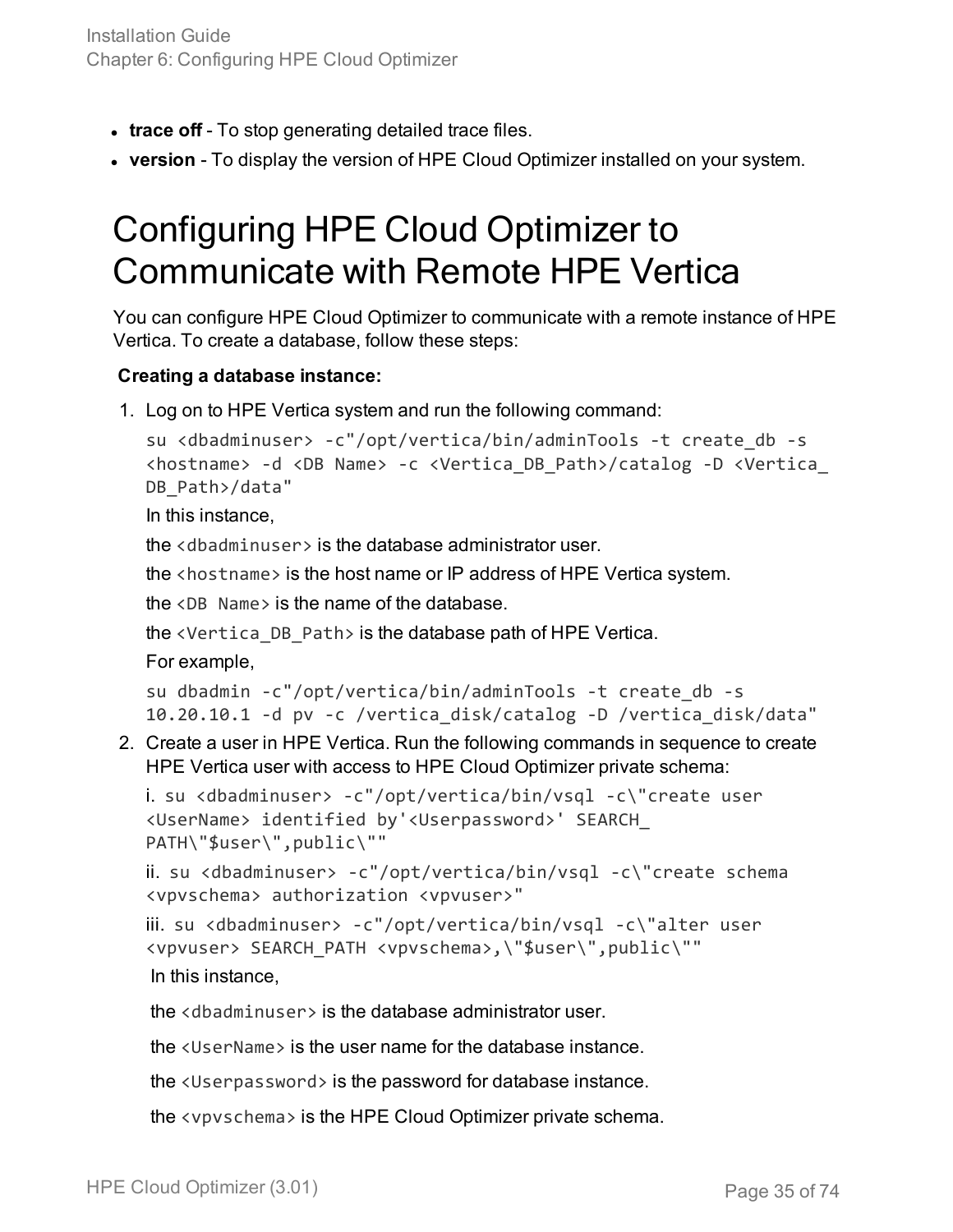### **On HPE Cloud Optimizer system**:

- 1. Log on as root user.
- 2. Run the following command to stop **ovtomcatB** and **pvcd** processes: /opt/OV/bin/ovc -stop
- 3. Run the following command to stop the local HPE Vertica instance: /opt/OV/bin/pv\_vertica stop
- 4. Go to /var/opt/OV/conf/perf/
- 5. Open the **PVHibernate.props** file. Edit the following attributes in **PVHibernate.props** file:
	- a. Set hibernate.connection.url = jdbc:vertica://<IP Address>:<Port Number>/<DB Name>

In this instance,

the <IP Address> is the IP address of remote HPE Vertica instance

**Note**: If HPE Vertica is installed on a cluster, the IP Address is the virtual IP address of the respective cluster.

the <Port Number> is the port number of remote HPE Vertica instance.

the <DB Name> is the name of the database.

b. Set hibernate.connection.username=<User Name> In this instance,

the <User Name> is the user name of remote HPE Vertica instance.

c. Set hibernate.connection.password=<Password>

In this instance,

the <Password> is the encrypted password of remote HPE Vertica instance.

**Note**: To get the encrypted password, run the following command: pvconfig -en <password> In this instance,  $\langle$  password $\rangle$  is the decrypted password of remote HPE Vertica instance.

- 6. Run the following commands to update the name of the database, user name, password, and connection string in the configuration database:
	- a. ovconfchg -ns pvcd.dml -set db\_name "<DB Name>"

In this instance, the  $\langle DB \rangle$  Name is the name of the database.

- b. ovconfchg -ns pvcd.dml -set username "<User Name>" In this instance, the <User Name> is the user name of the remote HPE Vertica instance.
- c. ovconfchg -ns pvcd.dml -set password "<Password>"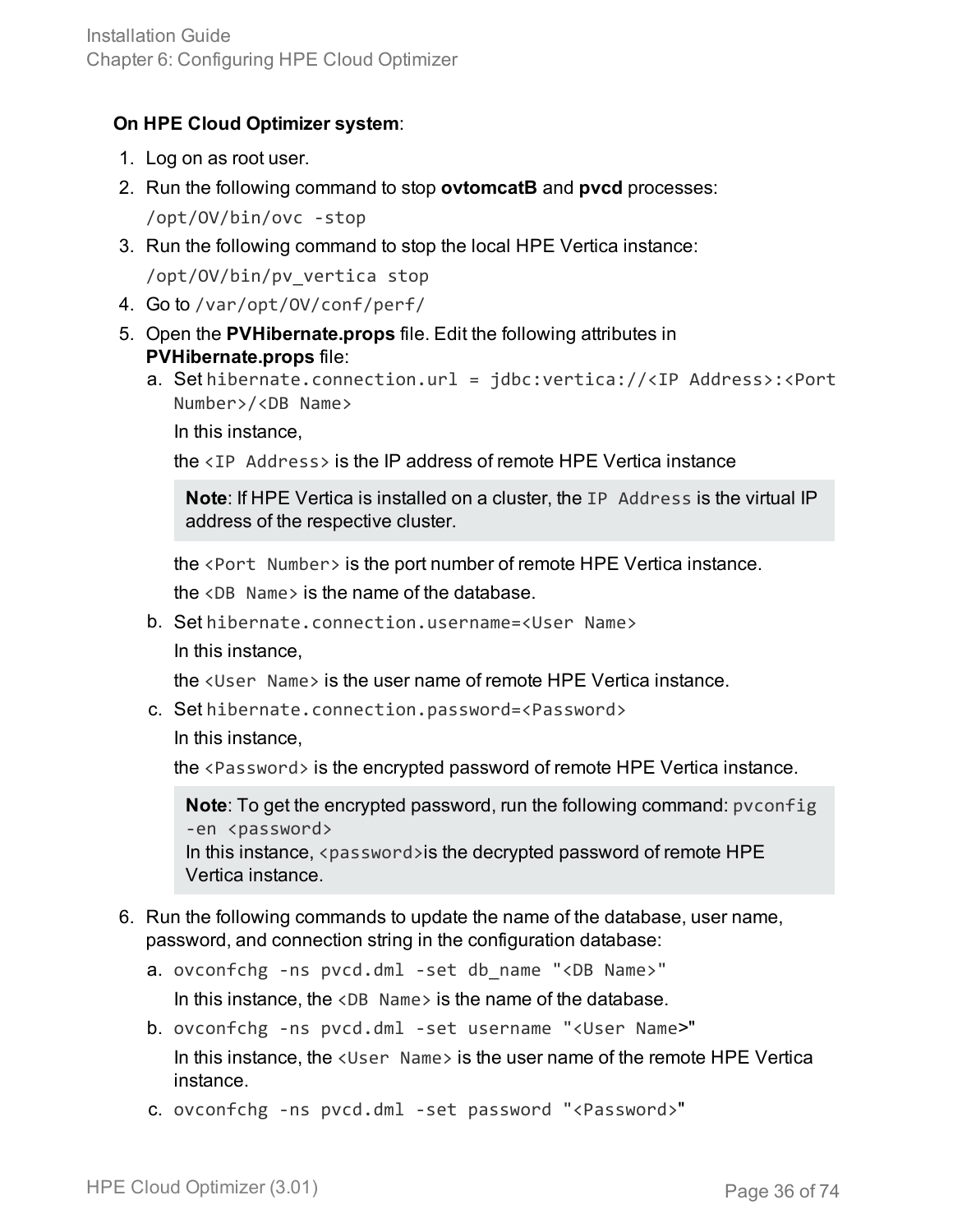In this instance, the  $\langle$  Password $\rangle$  is the encrypted password of remote HPE Vertica instance.

**Note:** To get the encrypted password, run the command: pyconfig -en <password> In this instance,  $\langle$  password $\rangle$  is the decrypted password of remote HPE Vertica instance.

d. ovconfchg -ns pvcd.dml -set ConnectionString "DSN=Vertica;SERVERNAME=<IP Address>;PORT=<Port Number>;"

In this instance, the  $\langle IP \rangle$  Address is the IP address of remote HPE Vertica instance

**Note:** If HPE Vertica is installed on a cluster, the <IP Address> is the virtual IP address of the respective cluster.

the <Port Number> is the port number of remote HPE Vertica instance.

7. Run the following commands in sequence to create database schema on HPE Cloud Optimizer system:

```
i. /opt/OV/bin/pvsql -f
/opt/OV/newconfig/OVPM/vertica/CreateTables_Vertica.sql
```

```
ii. /opt/OV/bin/pvsql -f /opt/OV/newconfig/OVPM/vertica/DummyData_
Vertica.sql
```
iii. /opt/OV/bin/pvsql -f

/opt/OV/newconfig/DataDir/conf/PV/Model/DMLMetaMetaSchema

iv. /opt/OV/bin/pvsql -f

/var/opt/perf/syspulse/scripts/createtable.sql

- 8. Run the following command to start HPE Cloud Optimizer processes:
	- /opt/OV/bin/pvconfig –um
	- /opt/OV/bin/ovc –start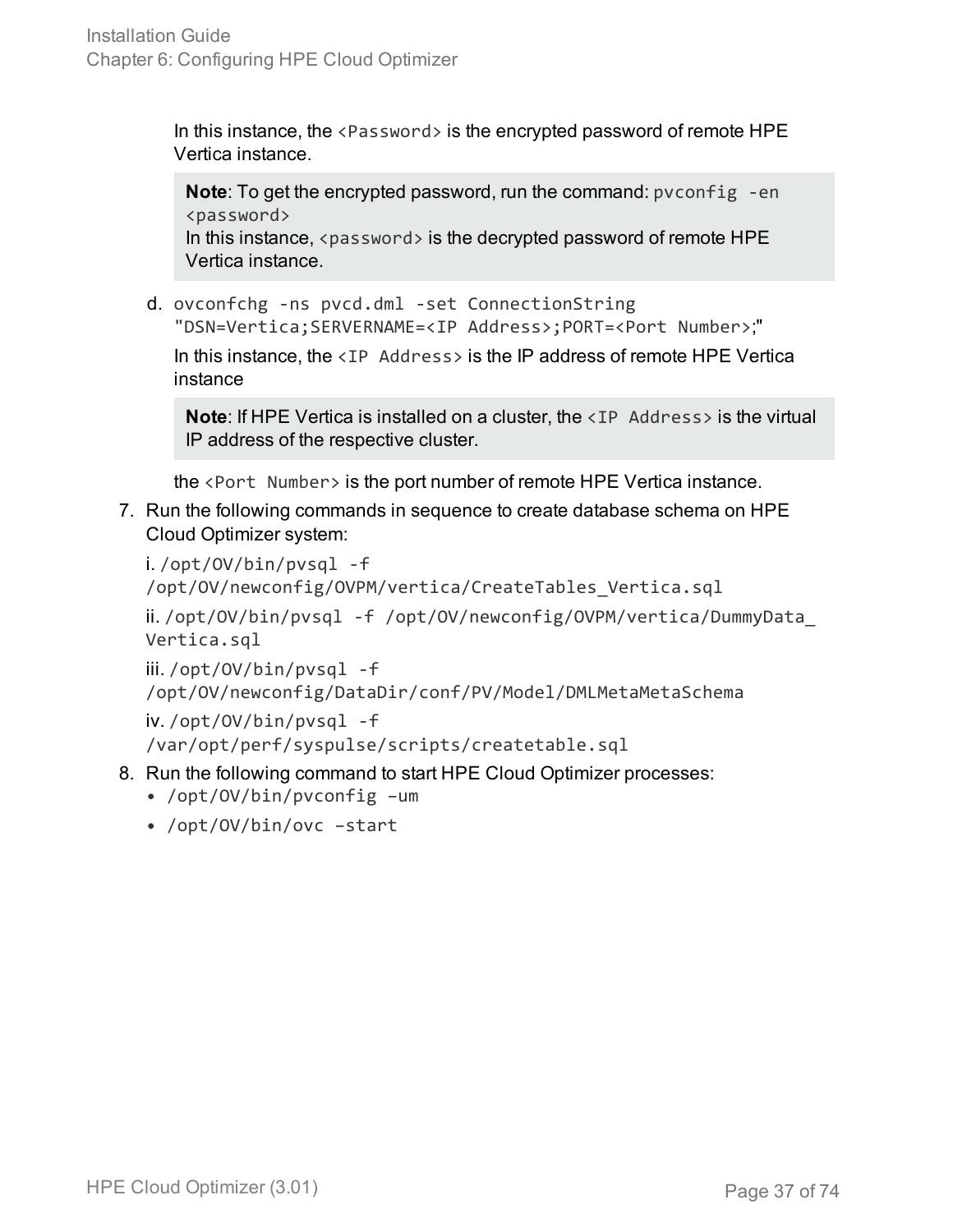# Chapter 7: License Management

After you install HPE Cloud Optimizer, you can purchase the appropriate licenses based on your business requirements. These licenses enable you to access all the features of the product.

To purchase the respective license, click **You have Evaluation/Community license. Click to buy license link.** The **Buy License** page appears. Enter your details in the **Contact Me** tab and click **Submit**. Make sure email client is configured in your browser.

To access the License option on the HPE Cloud Optimizer user interface:

- 1. Log on to the HPE Cloud Optimizer user interface.
- 2. Click the **Settings** icon.

The Settings page appears.

3. Click the **License** option.

The License page appears.

The License page provides information about your HPE Cloud Optimizer licenses. You can also use this tab to start using your Evaluation License as well as import a HPE Cloud Optimizer license. For more information on importing licenses, see [Importing](#page-44-0) Licenses.

**Note:** If you install an Express license on the HPE Cloud Optimizer server, which uses a Community license, the Express license overrides the Community license.

If you want to retain the Community license, create a separate HPE Cloud Optimizer server to install the Express license.

For more information on the difference between the licenses and the features available, see Types of [Licenses](#page-38-0).

### User Interface

The following table lists the sections available in the License option:

| <b>Section</b>           | <b>Description</b>                                                                 |
|--------------------------|------------------------------------------------------------------------------------|
| License<br><b>Status</b> | Lists the following information about your current HPE Cloud Optimizer<br>license: |
|                          | • Maximum number of OS instances that are provided by the active                   |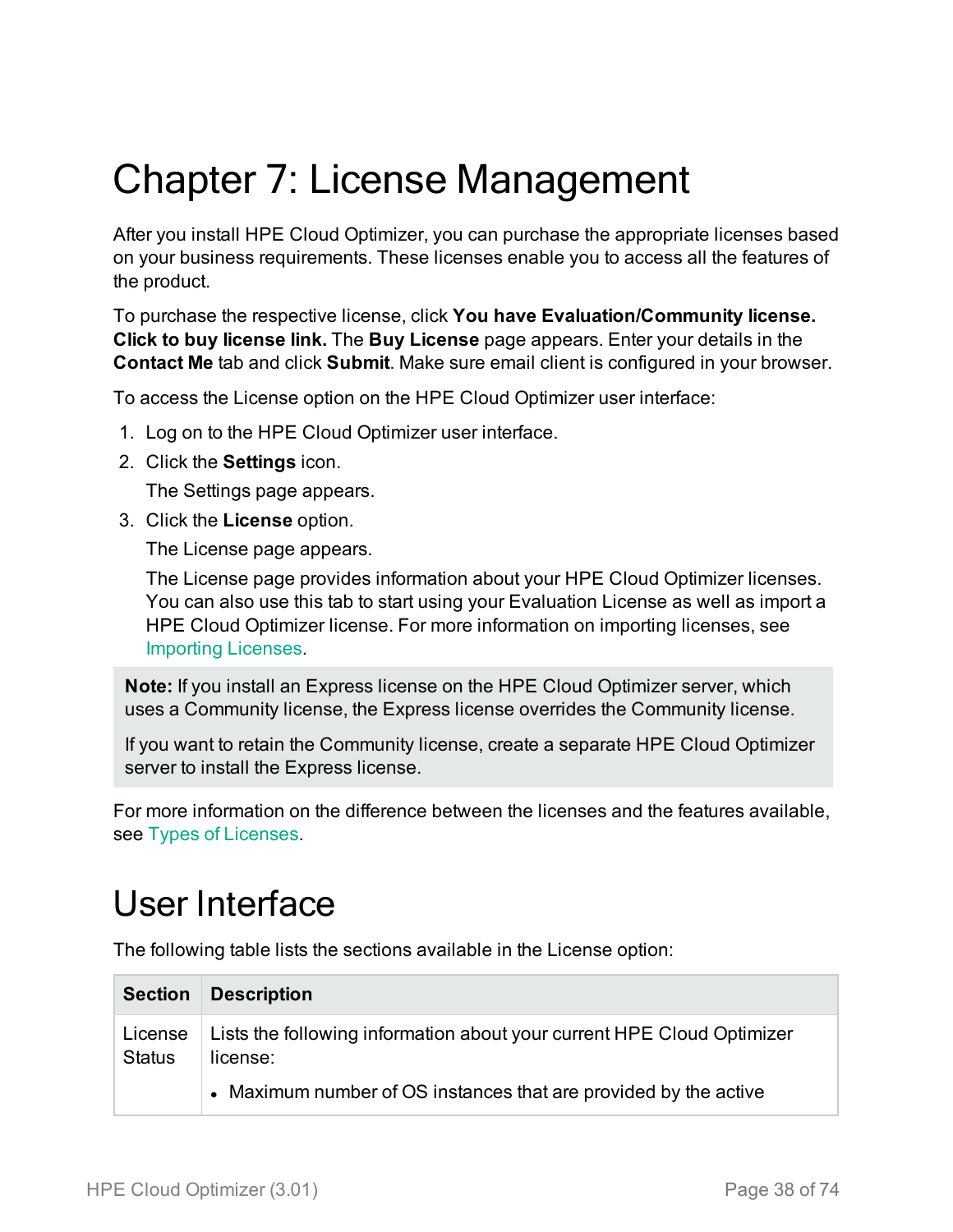| <b>Section</b>               | <b>Description</b>                                                                                                                                                                                                                                                                                                                                           |
|------------------------------|--------------------------------------------------------------------------------------------------------------------------------------------------------------------------------------------------------------------------------------------------------------------------------------------------------------------------------------------------------------|
|                              | licenses<br>• Number of OS instances that are currently being monitored by the active<br>licenses<br>• Data Retention<br>• If you have a Server Instance License enabled, you can see the total<br>Server Instance capacity, the current Server Instance Count, and the OS<br>instances that are covered by the Server license.<br>• License alert threshold |
| Installed<br>License<br>List | Lists the following information regarding the active and all installed<br>licenses for HPE Cloud Optimizer.<br>• Type of license installed<br>• Date of license expiry                                                                                                                                                                                       |

<span id="page-38-0"></span>**Note:** The number of OS instances denote only the VMs and hosts.

### Types of Licenses

HPE Cloud Optimizer offers the following licenses: Community, Express, Premium, Evaluation, Monitoring Only, and Server Instance Licenses.

**Note:** The maximum number of OS instances that can be monitored by a Community license is 25. The number of OS instances denote only the VMs and hosts. HPE Cloud Optimizer recommends monitoring up to 10,000 OS instances using Express, Premium, and Evaluation license. However, larger configurations can be supported. For more information, see the *HPE Cloud Optimizer Sizing Guide*. The Monitoring Only license supports unlimited number of OS instances.

The following table lists the available features for the HPE Cloud Optimizer Licenses:

| <b>Feature</b>         | Commu<br>nity<br><b>License</b> | <b>Express</b><br><b>License</b> | <b>Premium</b><br><b>License</b> | <b>Evaluati</b><br>on<br>License | <b>Monitori</b><br>na<br>License | <b>Server</b><br><b>Licens</b><br>e |
|------------------------|---------------------------------|----------------------------------|----------------------------------|----------------------------------|----------------------------------|-------------------------------------|
| Data<br>Retention      | Up to $24$<br>hours             | 90 days                          | 90 days                          | 60 days                          | 8 Days                           | 90<br>days                          |
| License<br>Entitlement | Perpetual                       | Perpetual/T<br>erm               | Perpetual/T<br>erm               | 60 days                          | Perpetu<br>al                    | Perpet<br>ual                       |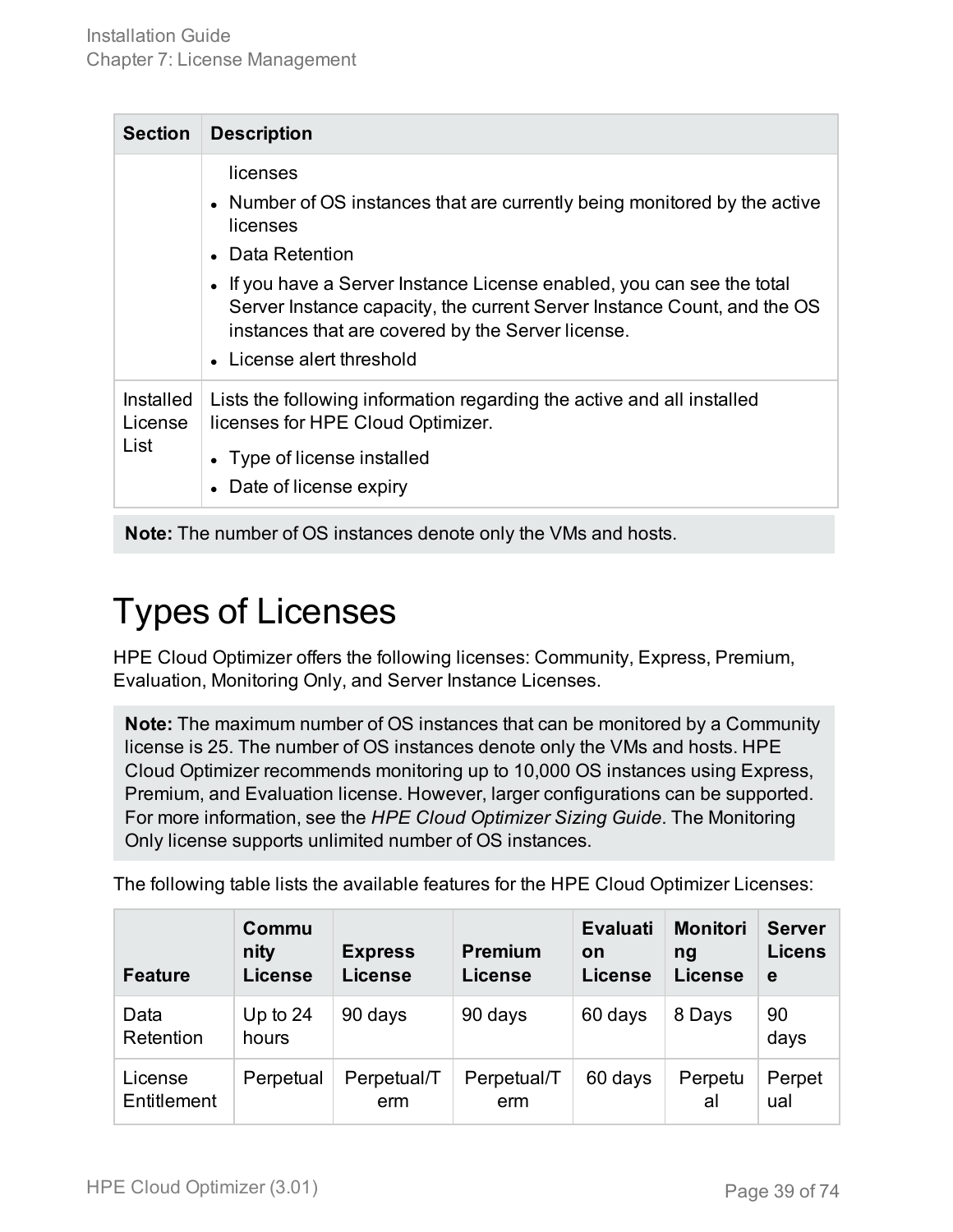| <b>Feature</b>                                                                    | Commu<br>nity<br><b>License</b> | <b>Express</b><br><b>License</b> | <b>Premium</b><br><b>License</b> | <b>Evaluati</b><br>on<br><b>License</b> | <b>Monitori</b><br>ng<br><b>License</b> | <b>Server</b><br><b>Licens</b><br>$\mathbf e$ |
|-----------------------------------------------------------------------------------|---------------------------------|----------------------------------|----------------------------------|-----------------------------------------|-----------------------------------------|-----------------------------------------------|
| Period                                                                            |                                 |                                  |                                  |                                         |                                         |                                               |
| Enterprise<br>Directory<br>Integration                                            | <b>No</b>                       | Yes                              | Yes                              | Yes                                     | <b>No</b>                               | Yes                                           |
| Reports                                                                           | Yes                             | Yes                              | Yes                              | Yes                                     | <b>No</b>                               | Yes                                           |
| HPE OM,<br>HPE OMi,<br><b>HPE PM</b><br>and<br><b>HPE BSM</b><br>Integration      | No                              | Yes                              | Yes                              | Yes                                     | Yes                                     | Yes                                           |
| Monitoring                                                                        | <b>No</b>                       | Yes                              | Yes                              | Yes                                     | Yes                                     | Yes                                           |
| <b>HPE CSA</b><br>Integration                                                     | <b>No</b>                       | <b>No</b>                        | Yes                              | Yes                                     | <b>No</b>                               | Yes                                           |
| <b>Business</b><br>Grouping                                                       | <b>No</b>                       | <b>No</b>                        | Yes                              | Yes                                     | <b>No</b>                               | Yes                                           |
| <b>HPE</b><br><b>OneView</b><br>Integration                                       | <b>No</b>                       | <b>No</b>                        | Yes                              | Yes                                     | <b>No</b>                               | Yes                                           |
| Monitoring<br>Physical<br><b>Servers</b>                                          | <b>No</b>                       | <b>No</b>                        | Yes                              | Yes                                     | <b>No</b>                               | Yes                                           |
| Guest<br>Operating<br>System drill<br>down for<br>advanced<br>troubleshoo<br>ting | No                              | <b>No</b>                        | Yes                              | Yes                                     | <b>No</b>                               | Yes                                           |
| Current<br>Capacity<br>Reports                                                    | No                              | <b>No</b>                        | Yes                              | Yes                                     | <b>No</b>                               | Yes                                           |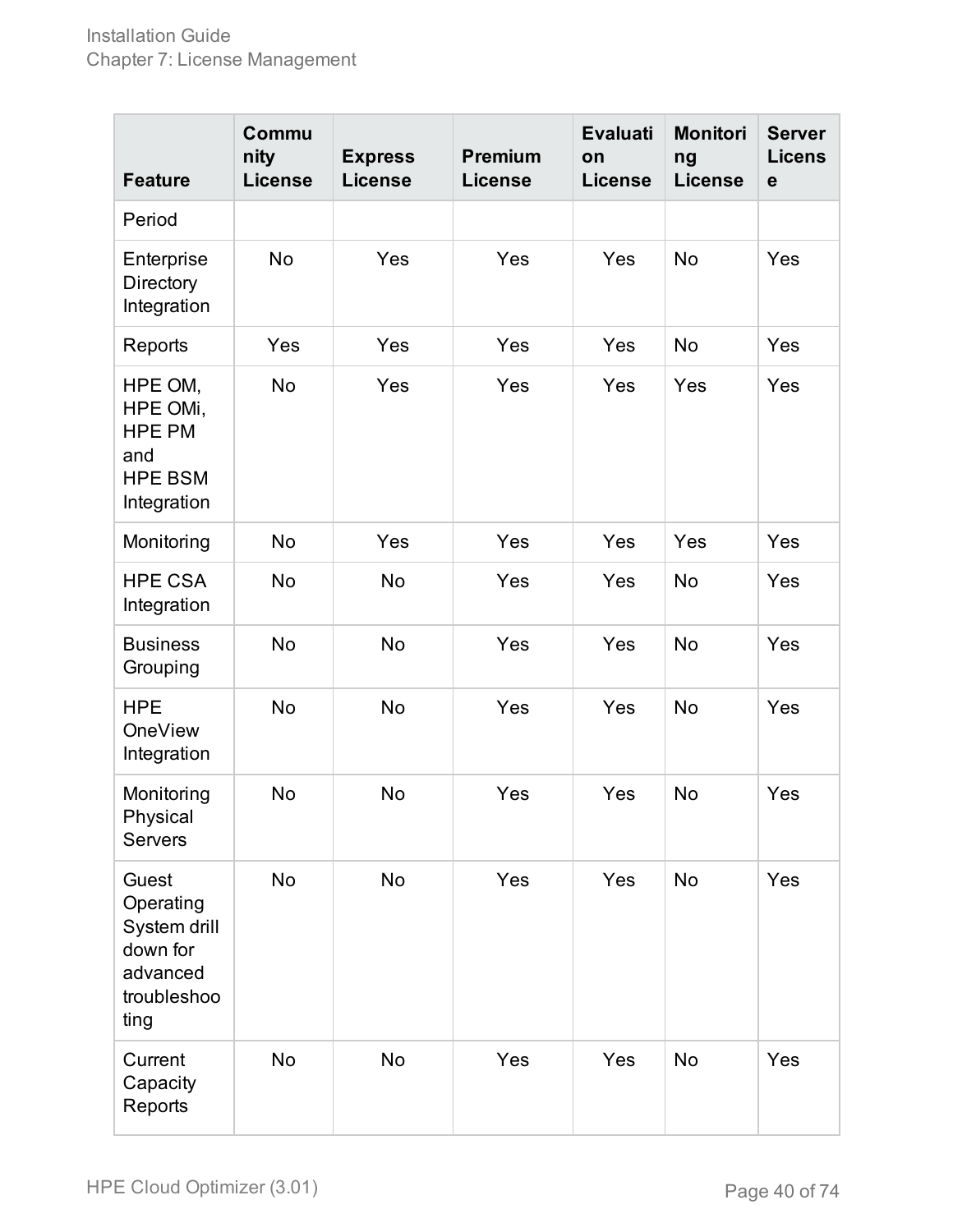| <b>Feature</b>                                                                                                 | Commu<br>nity<br><b>License</b> | <b>Express</b><br><b>License</b> | <b>Premium</b><br><b>License</b> | <b>Evaluati</b><br>on<br><b>License</b> | <b>Monitori</b><br>ng<br><b>License</b> | <b>Server</b><br><b>Licens</b><br>$\mathbf e$ |
|----------------------------------------------------------------------------------------------------------------|---------------------------------|----------------------------------|----------------------------------|-----------------------------------------|-----------------------------------------|-----------------------------------------------|
| (Only for<br>VMware™<br>vSphere,<br>Microsoft™<br>HyperV,<br>and KVM)                                          |                                 |                                  |                                  |                                         |                                         |                                               |
| Best-fit<br>Capacity<br>Optimizatio<br>n (Only for<br>VMware™<br>vSphere,<br>Microsoft™<br>HyperV,<br>and KVM) | <b>No</b>                       | <b>No</b>                        | Yes                              | Yes                                     | <b>No</b>                               | Yes                                           |
| Virtual<br>Machine<br>Placement<br>(Only for<br>VMware™<br>vSphere,<br>Microsoft™<br>HyperV,<br>and KVM)       | <b>No</b>                       | <b>No</b>                        | Yes                              | Yes                                     | <b>No</b>                               | Yes                                           |
| Capacity<br>Demand<br>Forecast<br>(Only for<br>VMware™<br>vSphere,<br>Microsoft™<br>HyperV,<br>and KVM)        | No                              | No                               | Yes                              | Yes                                     | <b>No</b>                               | Yes                                           |
| Alerting<br>(Only for<br>VMware™                                                                               | No                              | Yes                              | Yes                              | Yes                                     | <b>No</b>                               | Yes                                           |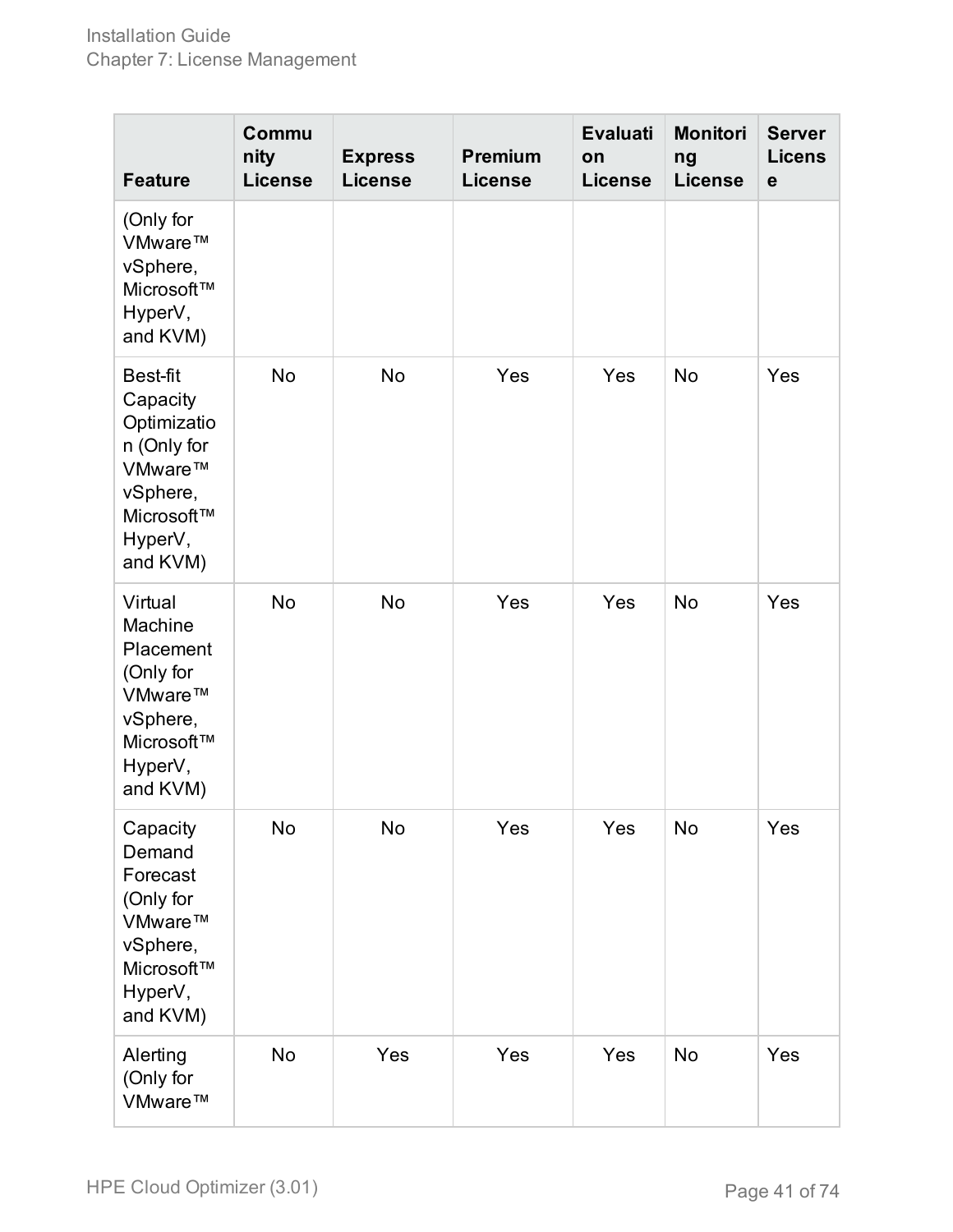| <b>Feature</b>                                                      | Commu<br>nity<br><b>License</b> | <b>Express</b><br><b>License</b> | <b>Premium</b><br><b>License</b> | <b>Evaluati</b><br>on<br><b>License</b> | <b>Monitori</b><br>ng<br><b>License</b> | <b>Server</b><br><b>Licens</b><br>e |
|---------------------------------------------------------------------|---------------------------------|----------------------------------|----------------------------------|-----------------------------------------|-----------------------------------------|-------------------------------------|
| vSphere,<br>Hyper-V,<br>and KVM)                                    |                                 |                                  |                                  |                                         |                                         |                                     |
| Capacity<br>Modeler<br>(Only for<br>VMware™<br>vSphere,<br>and KVM) | No                              | <b>No</b>                        | Yes                              | Yes                                     | <b>No</b>                               | Yes                                 |
| Dashboard                                                           | No.                             | <b>No</b>                        | Yes                              | Yes                                     | <b>No</b>                               | Yes                                 |

**Note:** The number of OS instances denote only the VMs and hosts.

All product features are available for the Evaluation License. The only difference between the Evaluation License and Premium License is the validity.

#### **Evaluation License**

After installing HPE Cloud Optimizer, by default, your active license will be Community License. To start using HPE Cloud Optimizer in the evaluation mode, click **Start Evaluation**. The page refreshes and displays information regarding your Evaluation License.

After the Evaluation License expires (after 60 days), the system changes your license automatically to Community License.

You can enable the Evaluation License from the user interface and from the command line.

#### **From the User Interface**:

To enable Evaluation License from the user interface, follow these steps:

- 1. Go to the **License** option in the **Settings** page.
- 2. Click the **Start Evaluation** link.

#### **From the Command Line**:

To enable Evaluation License from the command line, follow these steps:

- 1. On the HPE Cloud Optimizer machine, log on as a root user.
- 2. Run the following command: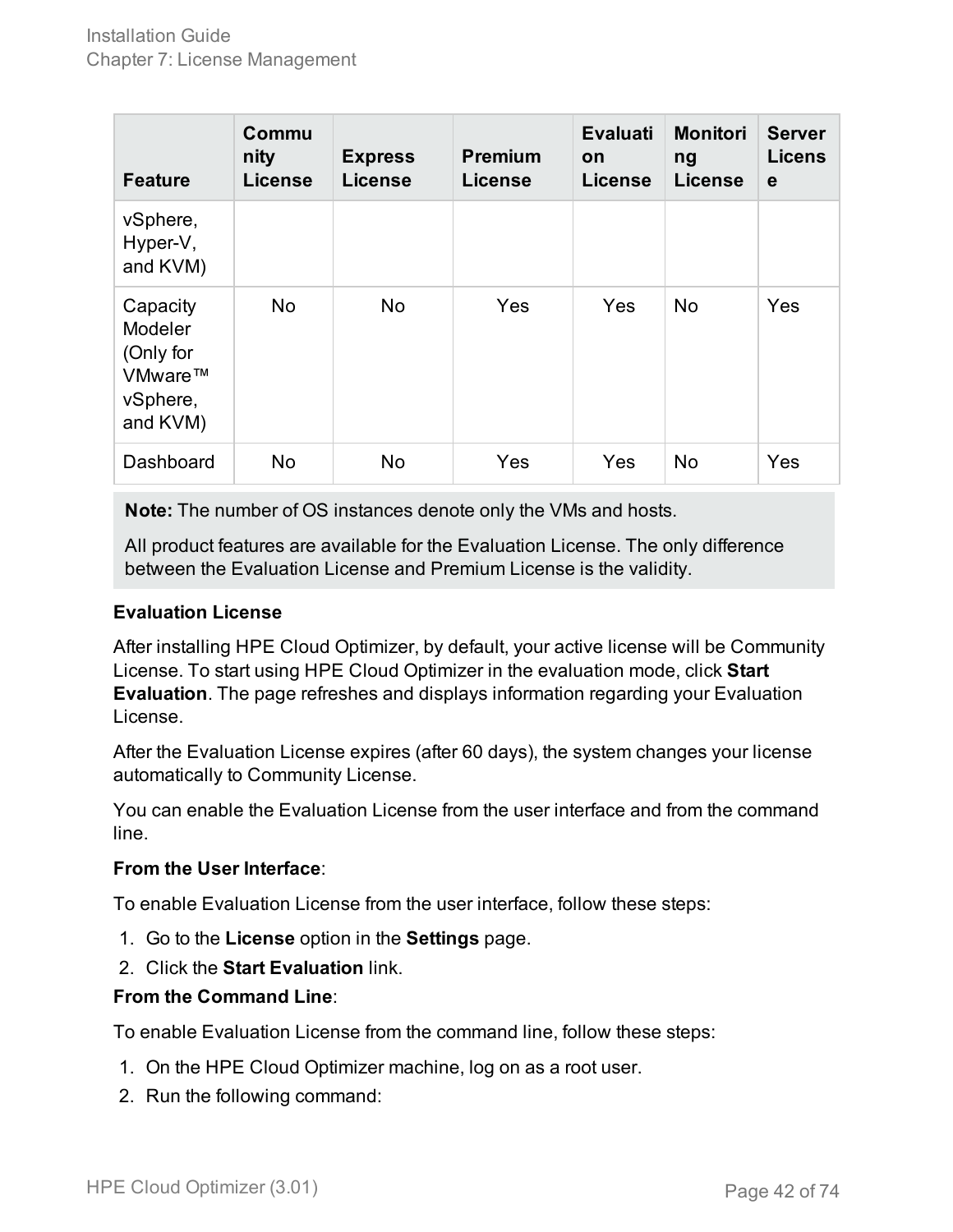Installation Guide Chapter 7: License Management

pv starteval

**Note:** Data collection works only when the sum of instances from all data sources is less than or equal to the maximum instance capacity of the license. If the total instance count exceeds the maximum instance capacity of the license, then the data collection stops for all the data sources. For example, if you install a Premium license for 100 instances, and try to connect two hosts with 60 instances each, then the collection fails for both the hosts.

#### **Monitoring Only License**

When HPE Cloud Optimizer is integrated with HPE Operations Manager/HPE Operations Manager i (HPOM/OMi) and you want to use HPE Cloud Optimizer's monitoring capabilities only, you can enable the Monitoring Only License. With the Monitoring Only license, you can only use limited set of features in the **Settings** option of HPE Cloud Optimizer. All the other HPE Cloud Optimizer features are disabled.

You can enable the Monitoring License from the user interface and from the command line.

#### **From User Interface**:

To enable Monitoring License from the user interface, follow these steps:

- 1. Go to the **License** option in the **Settings** page.
- 2. Click the **Start Monitoring Only** link.

#### **From Command Line**:

To enable Monitoring License from the command line, follow these steps:

- 1. On the HPE Cloud Optimizer machine, log on as a root user.
- 2. Run the following command to activate the Monitoring Only license:

pv startmonitoringonly

The Evaluation, Premium, and Express licenses override the existing Monitoring license. After the end of respective license entitlement periods, HPE Cloud Optimizer reverts to the Monitoring license features.

Similarly, if you are currently using HPE Cloud Optimizer in evaluation mode, and you enable the Monitoring License, all the features would be available only for the evaluation period. After the Evaluation license validity expires, the Monitoring license continues to be active.

#### **Server License**

You can enable the HPE Cloud Optimizer Server license to monitor the servers managed by HPE OneView. A single Server license instance enables you to monitor all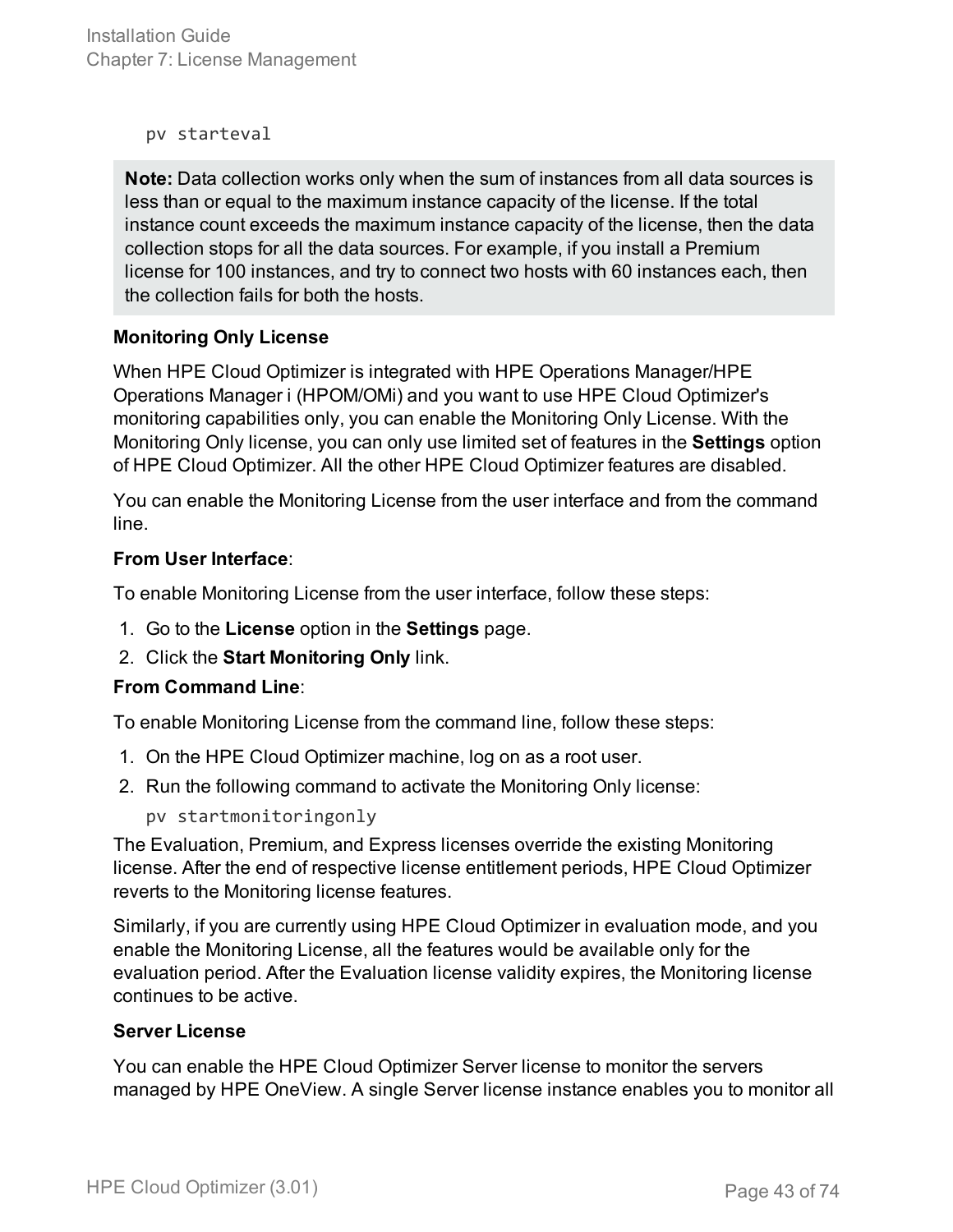the OS instances running on the server covered by the Server license. A Server license is similar to the Premium license in terms of feature availability.

**Note:** The maximum number of valid Server instance licenses cannot exceed the maximum servers managed by HPE OneView.

The following table summarizes the behavior of HPE Cloud Optimizer in the following license scenarios:

| <b>Currently Active License</b>                 | License<br><b>Applied</b> | <b>Behavior</b>                                                                                                                                                                                                                                             |
|-------------------------------------------------|---------------------------|-------------------------------------------------------------------------------------------------------------------------------------------------------------------------------------------------------------------------------------------------------------|
| Community/Evaluation/Monitoring<br>Only/Express | Server License            | The Server license overrides<br>the existing license. The total<br>licensed instance count equals<br>the OS instances covered by<br>the Server license.                                                                                                     |
|                                                 |                           | <b>Note:</b> The data collection<br>will stop if there are OS<br>instances that are running<br>on the servers not covered<br>by the Server license. To<br>start the data collection, you<br>can install additional<br>licenses with sufficient<br>capacity. |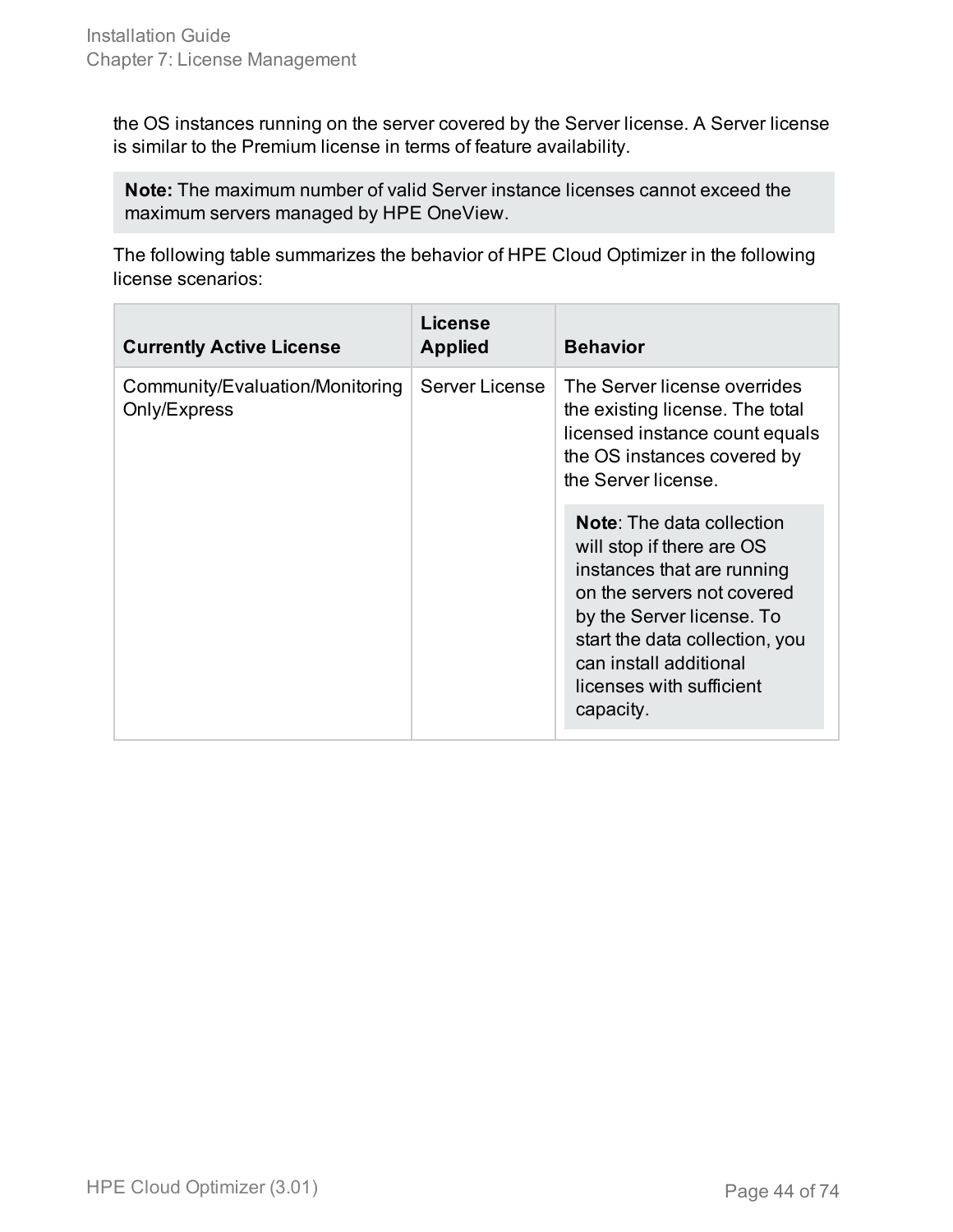| <b>Currently Active License</b> | License<br><b>Applied</b>                             | <b>Behavior</b>                                                                                                                                                                                                        |
|---------------------------------|-------------------------------------------------------|------------------------------------------------------------------------------------------------------------------------------------------------------------------------------------------------------------------------|
| Premium                         | Server License                                        | The Server license co-exists<br>with the Premium license. The<br>total licensed instance count<br>equals the OS instances<br>covered by the Premium and<br>Server license.                                             |
|                                 |                                                       | <b>Note:</b> The OS instances that<br>are running on the servers<br>covered by the Server<br>license will be deducted<br>from the current OS instance<br>count. This results in<br>additional OS instance<br>capacity. |
| Server License                  | Premium                                               | The Server license co-exists<br>with the Premium license. The<br>total licensed instance count<br>equals the OS instances<br>covered by the Premium and<br>Server license.                                             |
| <b>Server License</b>           | Community<br>Evaluation<br>Monitoring Only<br>Express | Not supported.                                                                                                                                                                                                         |

**Note**: If the number of servers managed by HPE OneView exceeds the Server license capacity, the servers are chosen based on the number of instances associated with them. The servers having the highest number of instances are automatically selected to be monitored by the Server license.

### <span id="page-44-0"></span>Importing Licenses

After you purchase a license, you must import it before you start using HPE Cloud Optimizer.

To import licenses for HPE Cloud Optimizer, follow these steps: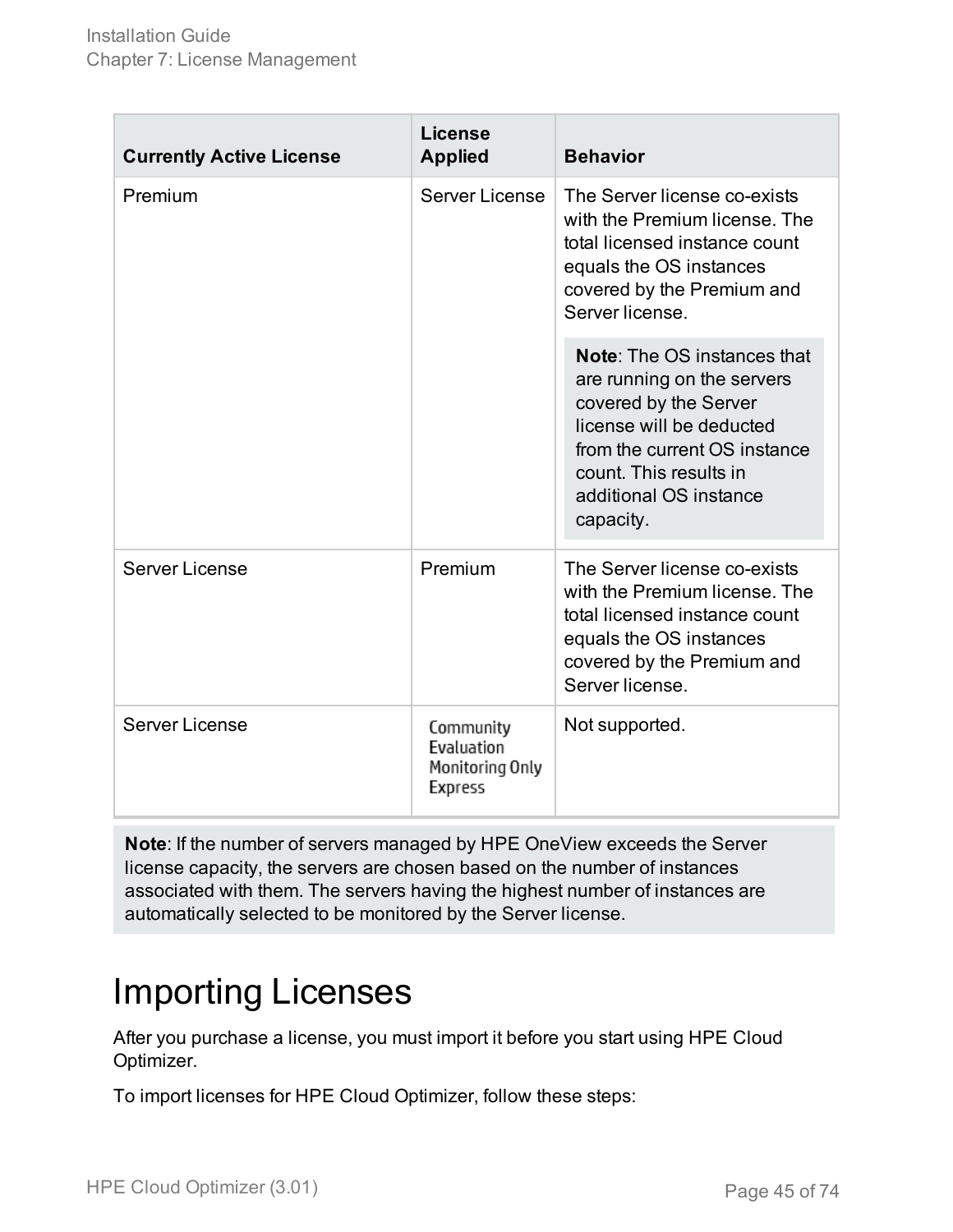- 1. Go to the **License** option in the **Settings** page.
- 2. In the **License Status** section, click the **Import License** link. The Manage License page appears.
- 3. Type your license key in the **License Key** field.
- 4. Click **Import License.** The **Installed License List** section refreshes to display the details of the license imported.

To clear the license key, click **Reset**.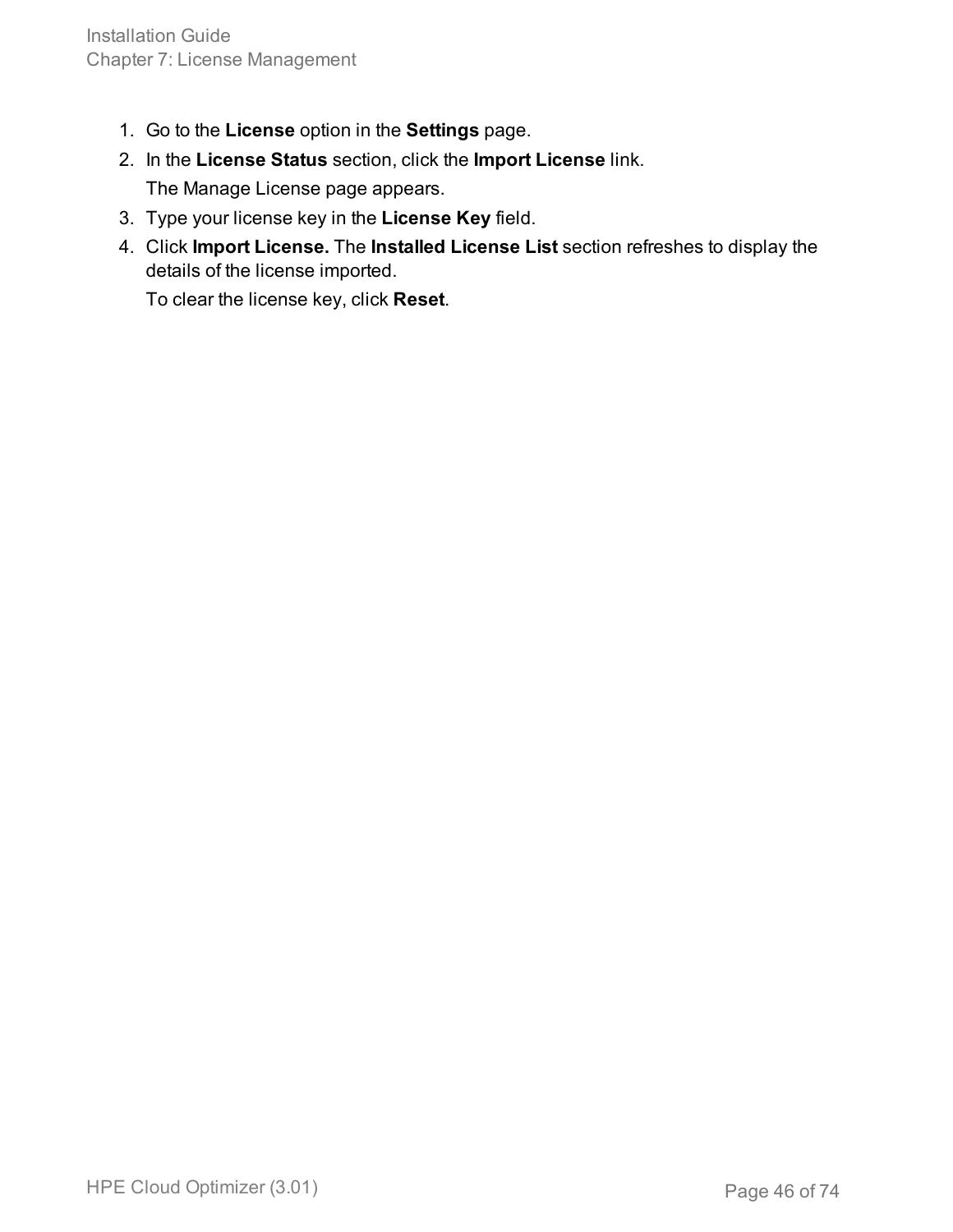# Chapter 8: Removing HPE Cloud **Optimizer**

You can remove HPE Cloud Optimizer installed on Linux systems by using the procedure described in this section.

## HPE Cloud Optimizer Virtual Appliance

To remove the HPE Cloud Optimizer virtual appliance, power off the VM and delete the VM.

### Removing HPE Cloud Optimizer from Linux Nodes

To remove HPE Cloud Optimizer from a Linux system, follow these steps:

- 1. Log on as a root user.
- 2. Go to /opt/OV/Uninstall/HPPV.
- 3. Run the uninstall command:
	- To use an X11 interface, export the DISPLAY variable to point to an X11 terminal if necessary. Then run the command:
		- ./setup.bin
	- To use a command line interface, run the command:
		- ./setup.bin
- 4. Select **Uninstall**.

### Removing Configurations and User Graph Templates

Removing HPE Cloud Optimizer does not remove configurations or user graph templates. You need to manually remove the files from the data directory.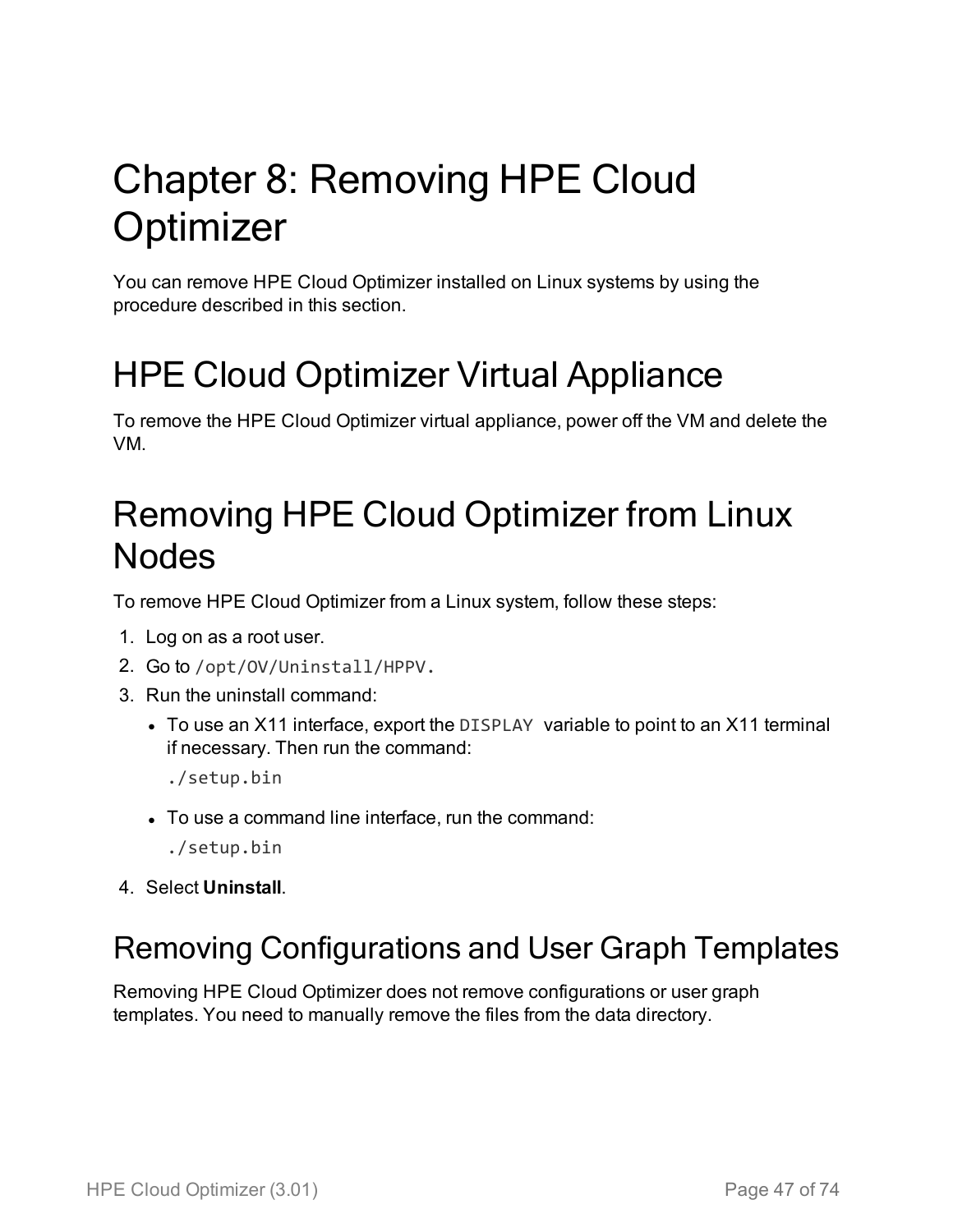### Removing HPE Cloud Optimizer Files using the Clean-up Script

After removing HPE Cloud Optimizer, you must run the following clean-up script. This script is available in the  $\langle$ install\_dir>\support:

• clnup\_pv.sh for Linux

The clean-up script removes the following files from <data\_dir>\conf\perf:

- PVconfig.ini
- OVPMUsers.xml
- OVPMSystems.xml
- <sup>l</sup> ovpm.tcf
- VPI\_GraphsUserFavorites.txt
- OVPMReportTemplate.htm
- All folders starting with the name "VPI $\blacksquare$ ".
- All PV database related files

**Note:** If you plan to reinstall HPE Cloud Optimizer on the same system, make sure you delete the following folders after you finish running the clean-up script:

- $\bullet$  /opt/OV/
- $\bullet$  /opt/vertica/
- $\bullet$  /var/opt/OV/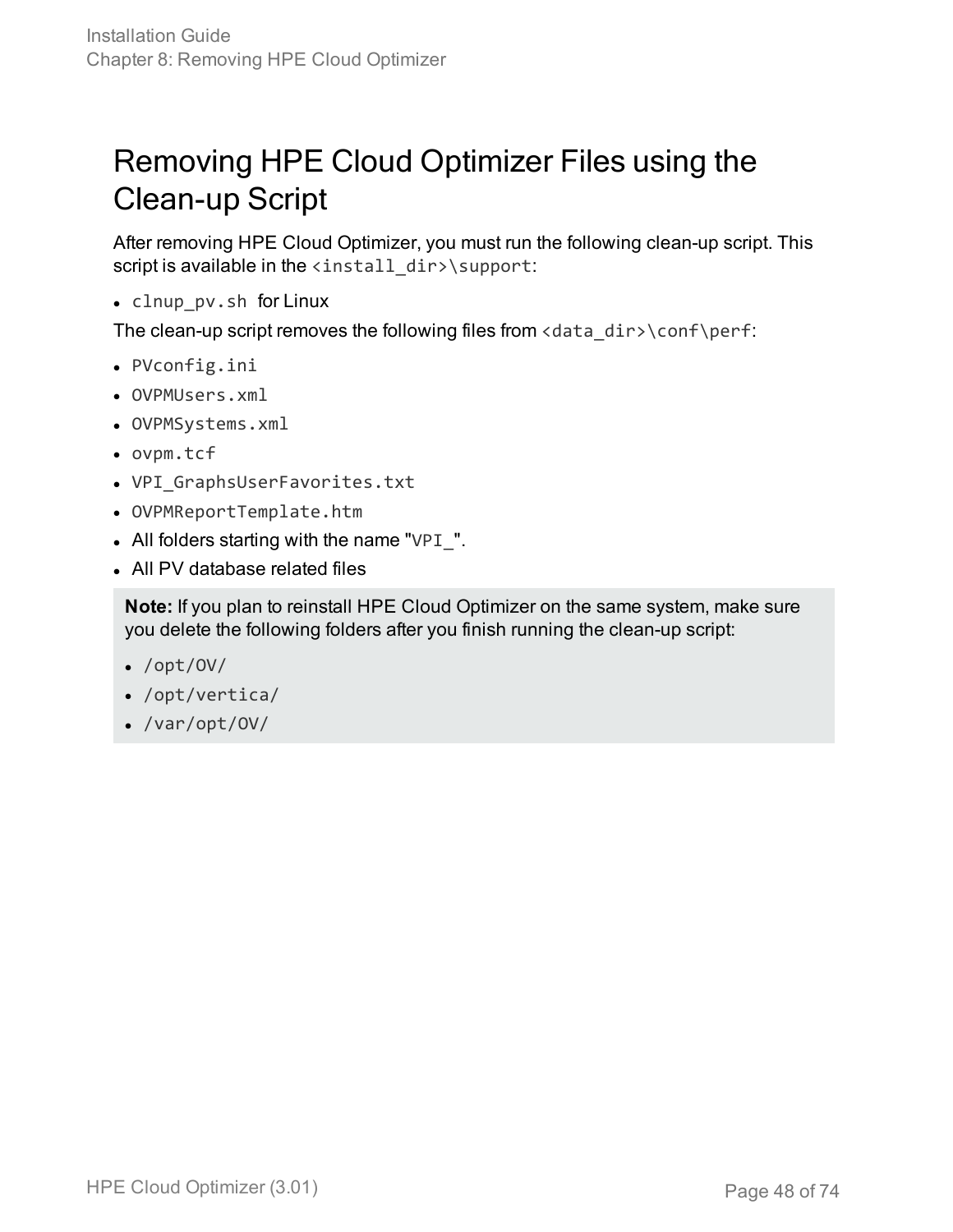# Chapter 9: HPE Cloud Optimizer Security Hardening

This section provides the security hardening related recommendations for the HPE Cloud Optimizer.

**Note**: The hardening instructions available in this section are optional. Complete the instructions in this section if you are interested in securing your HPE Cloud Optimizer installation.

### Securing the Virtual Appliance Management Interface (VAMI)

To secure the HPE Cloud Optimizer Virtual Appliance with self-signed certificates or certificates signed by CA (Certificate Authority), you must configure the Secure Socket Layer (SSL) certificate. Create a SSL certificate and copy it on to the HPE Cloud Optimizer Virtual Appliance. Configure the SSL certificate on the Lighttpd Server.

**Note**: Lighttpd is a web server component present in HPE Cloud Optimizer. The version available with HPE Cloud Optimizer is 1.4.29, which has some vulnerabilities. It is highly recommended to disable the VAMI service after the upgrade is complete.

Perform the following steps:

- 1. Create a certificate.
- 2. Configure the SSL certificate on the Lighttpd Server.

#### **Creating a certificate**

You can either create a self-signed certificate or send a certificate signing request to a Certificate Authority.

#### **Creating a self-signed certificate**

Perform the following steps:

- 1. Create a certificate store on the Lighttpd Server to save certificates and key files.
- 2. Log on to a node and then run the following command: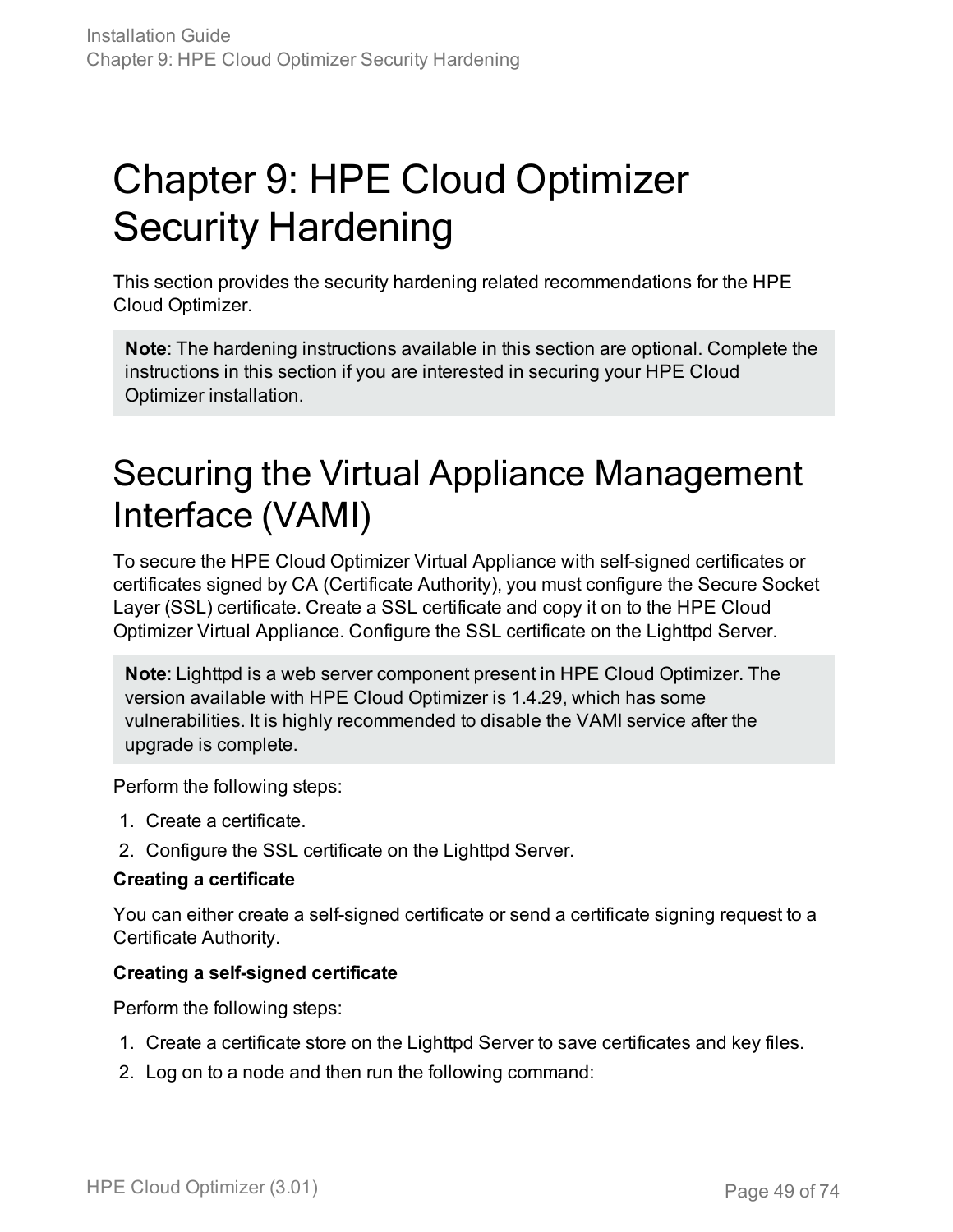openssl req -x509 -nodes -days <n> -newkey rsa: <nbits> -keyout <your\_domain\_name>.key -out <your\_domain\_name.>crt In this instance,

days - The number of days to certify the certificate.

newkey rsa: <nbits> - newkey option creates a new certificate request and a new private key. The newkey rsa :nbits option generates an RSA key with the specified size.

keyout - The file name to write the newly created key.

out - The output file name.

For example,

```
# openssl req -x509 -nodes -days 365 -newkey rsa:2048 -keyout
primary.key-out cert.crt
```
Generating a 2048 bit RSA private key

...........................................................+++

..........................................................+++

writing new private key to 'primary.key'

-----

You are prompted to enter information that will be incorporated into your certificate request. What you are prompted to enter is called a Distinguished Name or a DN. There are quite a few fields you have to fill, but you can leave some blank. For some fields there will be a default value,

If you enter '.', the field will be left blank.

-----

Country Name (2 letter code) [XX]:in

State or Province Name (full name) []:ka

Locality Name (eg, city) [Default City]:bangalore

Organization Name (eg, company) [Default Company Ltd]:HP

Organizational Unit Name (eg, section) []:SM

Common Name (eg, your name or your server's hostname) []:16.184.47.108

- 3. A primary certificate (your domain name.crt) and private key (your domain name.key) is generated.
- 4. Use the primary certificate and private key to configure the SSL certificate on the Lighttpd Server.

#### **Sending a certificate signing request**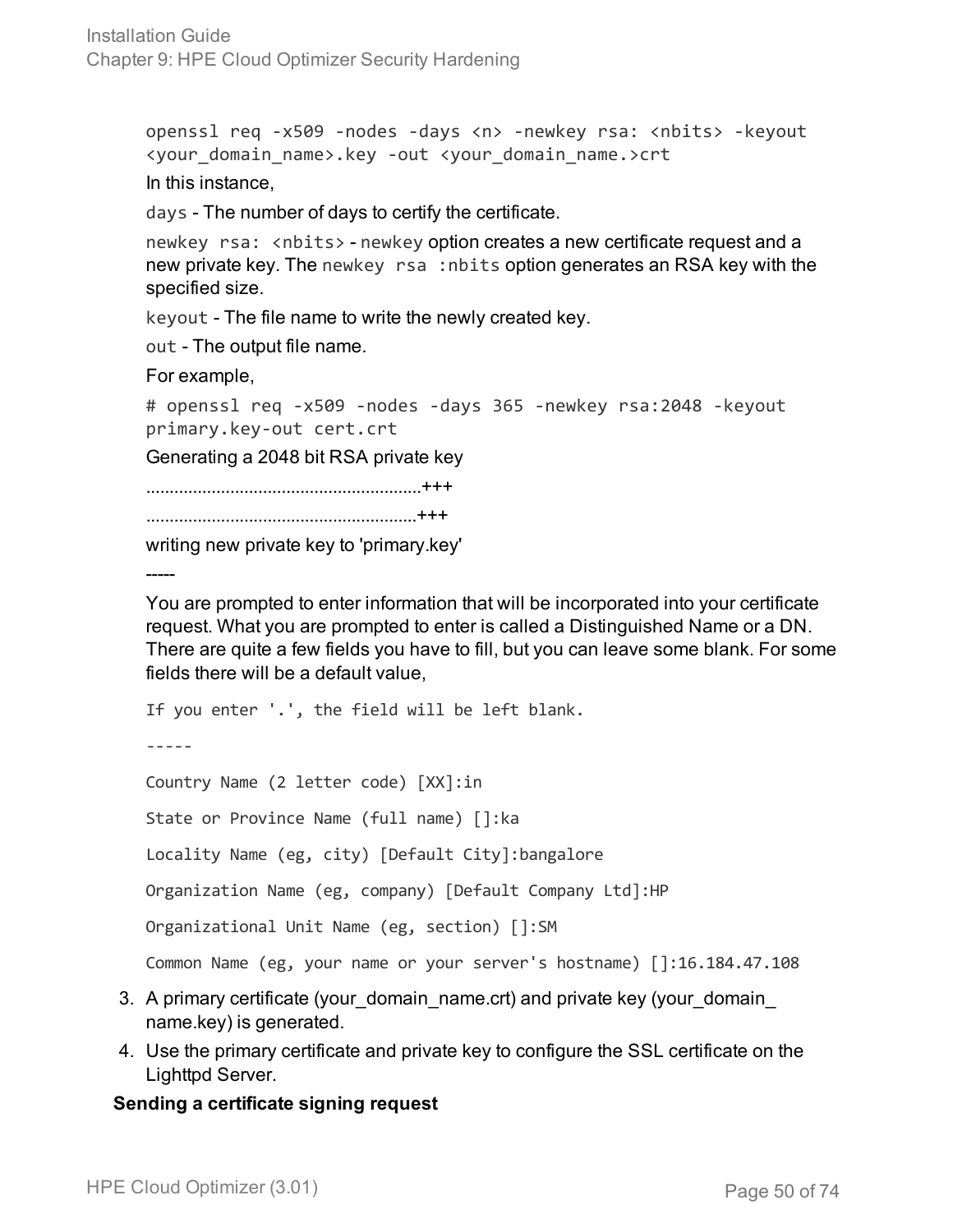- 1. Create a certificate store on the Lighttpd Server to save certificates and key files.
- 2. Log on to a node and then run the following command:

```
openssl req -new -key <filename>.pem -out <filename>.csr
For example,
openssl req -new -key privkey.pem -out cert.csr
```
In this instance,

new - This command generates a new certificate request. It prompts users for the relevant field values and creates a certificate after accepting relevant information.

key - The file to read the private key.

out - The output file to view certificates.

- 3. Send the generated .csr file to the CA authority.
- 4. After you receive the signed certificate from the CA, use the Intermediate (CA\_ issuing.crt), primary certificate (your\_domain\_name.crt), and private key (your\_domain\_name.key) to configure the SSL certificate on the Lighttpd Server.

#### **Configuring the SSL Certificate on the Lighttpd Server**

Follow these steps to configure SSL certificate on the Lighttpd Server:

1. Copy the Intermediate certificate (CA\_issuing.crt), primary certificate (your\_ domain\_name.crt), and private key (your\_domain\_name.key) to the certificate store.

**Note:** A primary certificate (your domain name.crt) and private key (your domain name.key) is generated when you create self-signed certificate. When you request for a CA certificate, the certificate authority provides you the intermediate (CA\_issuing.crt), primary certificate (your\_domain\_name.crt), and private key (your\_domain\_name.key).

2. Run the following command to combine the private key file and the primary certificate file into a single .pem file:

cat <your\_domain\_name.crt > <your\_domain\_name.key>> <your\_domain\_ name>.pem

For example,

cat sitename.crt sitename.key > iwf0041067.pem

3. Open lighttpd.conf file located at

/opt/vmware/etc/lighttpd/lighttpd.conf and change the following:

ssl.pemfile = "/cert path/ <your domain name.pem>

**Note**: Add the following to the lighttpd.conf file only if the certificate is issued by a certificate authority: ssl.ca-file = ""/cert\_path/CA\_issuing.crt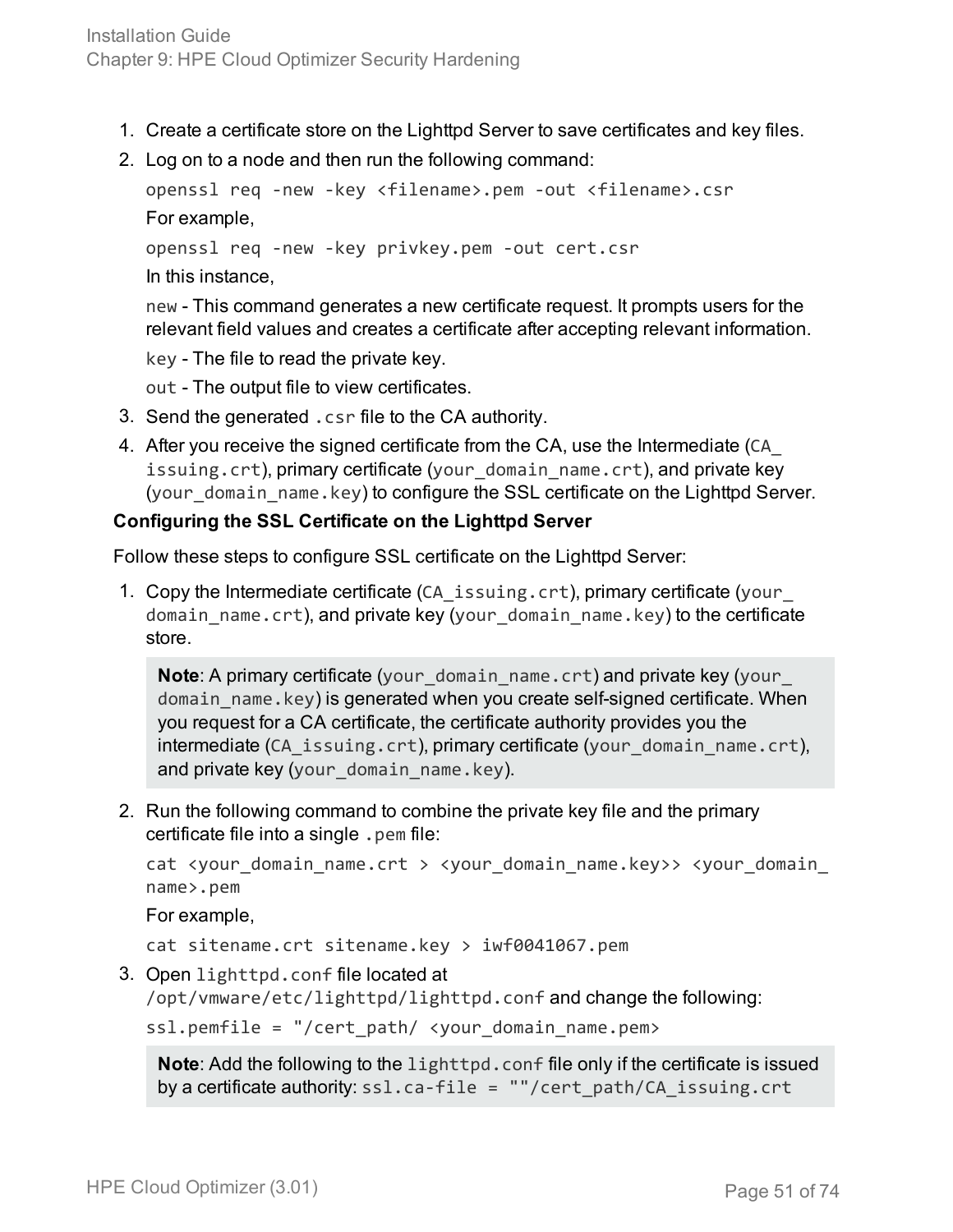4. Run the following commands to restart Lighttpd Server:

/etc/init.d/vami-sfcb restart

/etc/init.d/vami-lighttp restart

## Open Port Requirements

HPE Cloud Optimizer requires some ports to be open on the firewall. Click [here](#page-10-0) to view the list.

### Embedding HPE Cloud Optimizer into external applications

While embedding HPE Cloud Optimizer into external applications, perform this to make the applications more secure:

In the PVconfig.ini file of HPE Cloud Optimizer, use the *TRUSTED\_SITE\_URL* parameter to configure the trusted website for HPE Cloud Optimizer. An application will be able to embed HPE Cloud Optimizer page within itself only if the *TRUSTED\_SITE\_ URL* is set in the PVconfig.ini file.

For example, if the application that wants to embed HPE Cloud Optimizer has the URL *mydashboard.company.com/home/*, you must do the following configuration in the PVconfig.ini file:

*TRUSTED\_SITE\_URL=https://<application\_URL, for example, mydashboard.company.com>*

**Note:** This restriction is enforced only by the Internet Explorer and Firefox browsers.

### Disabling Support for RC4 and MD5 Secure Socket Layer (SSL) ciphers

HPE Cloud Optimizer currently disables support for RC4 and MD5 SSL ciphers to ensure secure communication.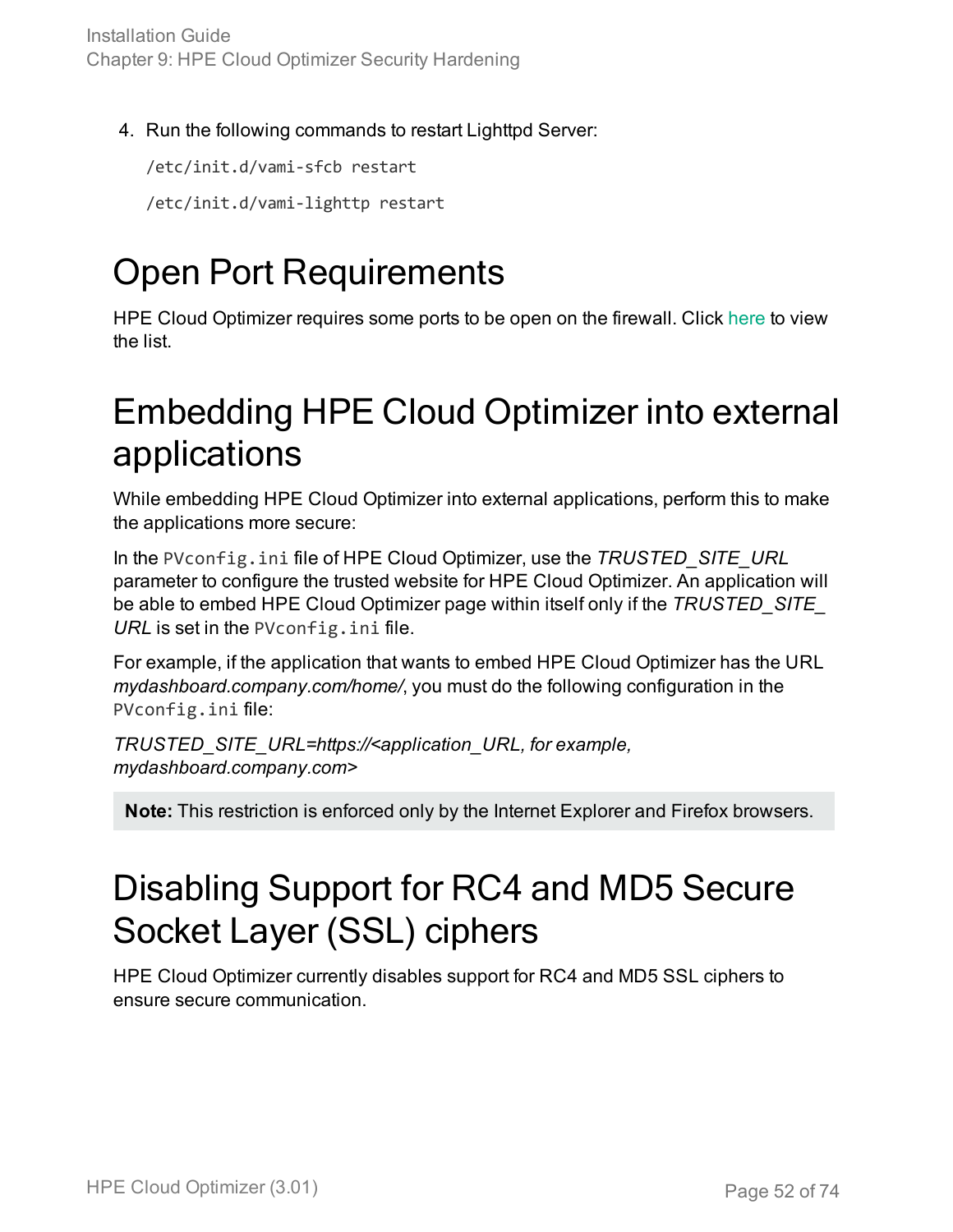### Modifying Default User (pv\_vertica) Password for Vertica

It is recommended to change the default password for improved security. The default password for Vertica is as follows:

1PerfView\*pass1234

Follow these steps to change the default password:

- 1. Log on to HPE Cloud Optimizer console as a root user.
- 2. Run su pv\_vertica -c "/opt/vertica/bin/vsql" and enter the pv\_vertica default password when prompted.
- 3. Run ALTER USER pv\_vertica IDENTIFIED BY <'new password'> ; and enter the new password.
- 4. Go to the root user and encrypt the new password using /opt/OV/bin/pvconfig en <new password>.
- 5. Run /opt/OV/bin/ovconfchg -ns pvcd.dml -set password <encrypted password> to save the encrypted password in the pvcd.dml namespace.
- 6. Open /var/opt/OV/conf/perf/PVHibernate.props and edit the following property file:

hibernate.connection.password=<encrypted password>

7. Run the following command to restart all the services:

/opt/OV/bin/ovc -restart

### Importing Certificate in HPE Cloud Optimizer using OpenSSL

#### **Prerequisites**

• Take a backup of the following files before you start importing the certificate:

| <b>Files</b> | Location                                                           |
|--------------|--------------------------------------------------------------------|
|              | tomcat.keystore //var/opt/OV/certificates/tomcat/b/tomcat.keystore |
| cacerts      | /opt/0V/non0V/jre/b/lib/security/cacerts                           |

- Make sure OpenSSL is installed on the machine with HPE Cloud Optimizer.
- Use "changeit" as the password, when prompted, during the importing procedure.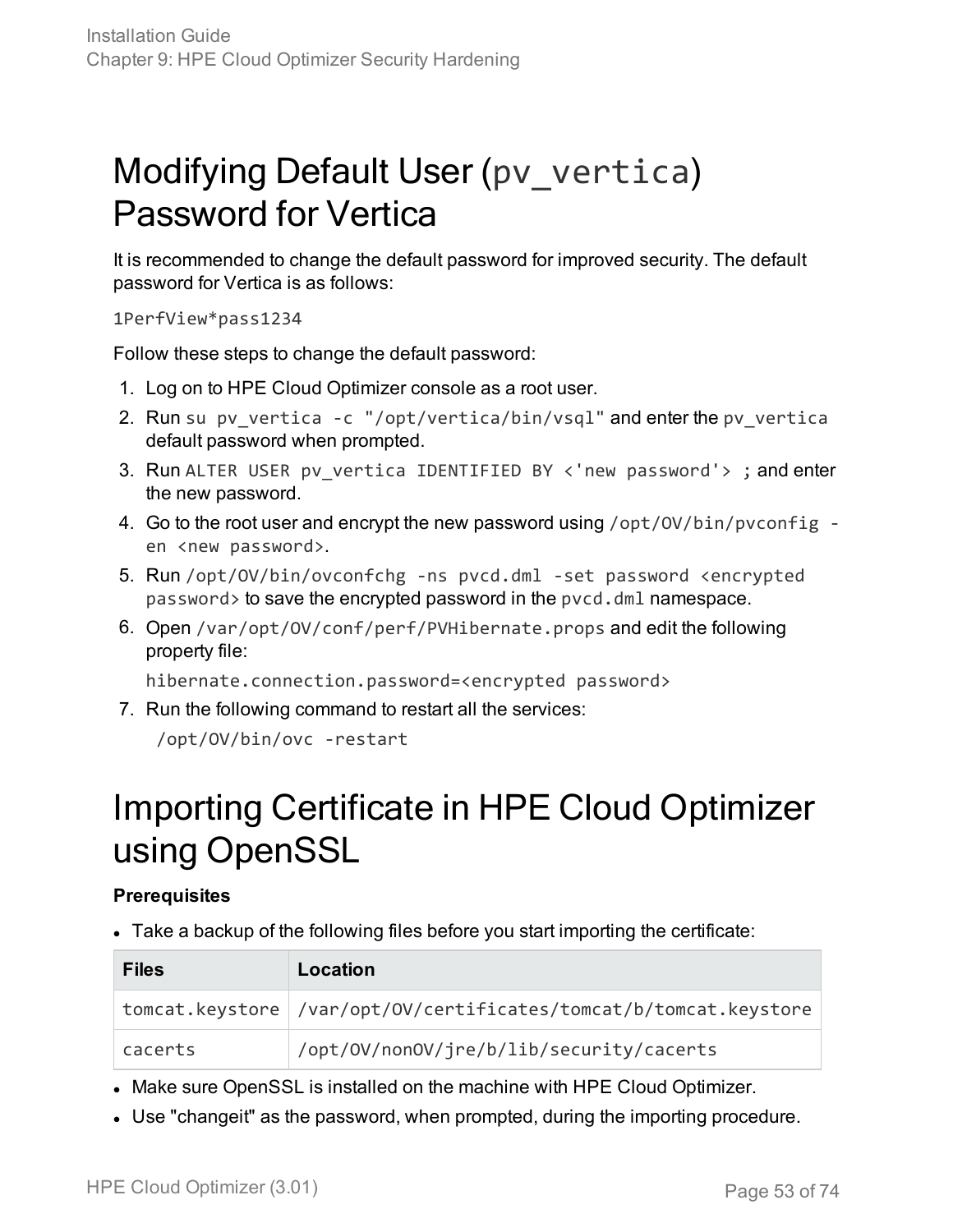#### **Follow these steps to import the certificate:**

1. Log on as a root user and run the following command:

pv stop

2. Create a Temporary Keystore.

Run the following command:

```
"/opt/OV/nonOV/jre/b/bin/keytool" -genkeypair -alias pas -validity
365 -keyalg rsa -keysize 2048 -keystore "/tmp/vpv-keystore.jks" -
storepass changeit
```
Enter the FQDN of the machine, where HPE Cloud Optimizer in installed, when prompted for your name. Enter other information as required.

3. Generate the Certificate Signing Request.

Run the following command:

```
"/opt/OV/nonOV/jre/b/bin/keytool" -certreq -keyalg RSA -alias pas
-file /tmp/<vPV machine Hostname>.csr -keystore "/tmp/vpv-
keystore.jks" -keypass changeit -storepass changeit -storetype JKS
-dname "CN=<FQDN of vPV>, OU=<OU you entered for the temporary
keystore>, O=<Organization you entered for the temporary
keystore>, L=<City you entered for the temporary keystore>,
ST=<Country you entered for the temporary keystore>, C=<Country
Code you entered for the temporary keystore>,
EMAILADDRESS=<Machine responsible email address>"
```
**Note**: The EMAILADDRESS attribute is not mandatory, it is a best-practice.

4. Submit the Certificate Signing Request to a Certificate Authority.

Follow procedures used by your organization or the third-party provider. After the submission has been processed, you will receive a Certificate Authority-signed certificate.

5. Convert the Temporary Keystore to .p12 format.

Run the following command:

```
"/opt/OV/nonOV/jre/b/bin/keytool" -importkeystore -srckeystore
"/tmp/vpv-keystore.jks" -destkeystore "/tmp/vpv-keystore.p12" -
srcstoretype JKS -deststoretype PKCS12 -srcstorepass changeit -
deststorepass changeit
```
6. Extract the private key from the Temporary Keystore with openSSL.

Assuming that openSSL is on the HPE Cloud Optimizer environment, type openssl in the console. The openSSL appears. However, if it is not the case, make sure that you have the .p12 temporary keystore on the machine where openSSL is installed. Run the following command: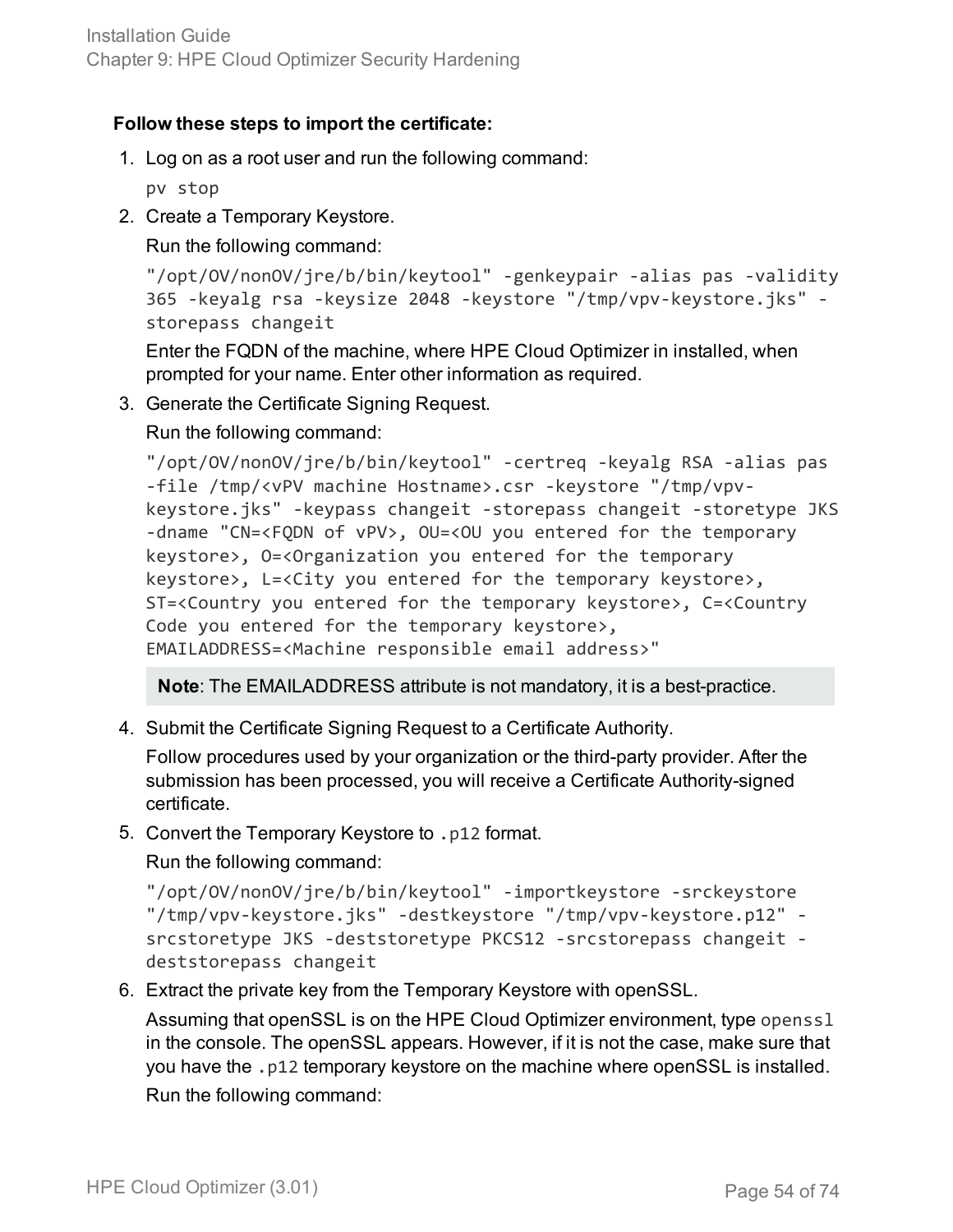Installation Guide Chapter 9: HPE Cloud Optimizer Security Hardening

pkcs12 -in /tmp/vpv-keystore.p12 -nocerts -out /tmp/userkey.key

7. Convert the certificate returned by the Certificate Authority to .p12 with OpenSSL if it is in .cer format.

Run the following command:

```
pkcs12 -export -out /tmp/<vPV Machine hostname>.p12 -inkey
/tmp/userkey.key -in <cer path that was returned by the
Certificate Authority>.cer -name <hostname>
```
8. Delete the existing Tomcat SSL Certificate.

Run the following command:

```
"/opt/OV/nonOV/jre/b/bin/keytool" -delete -alias ovtomcatb –
keystore "/var/opt/OV/certificates/tomcat/b/tomcat.keystore"
```
9. Import the Root Certificate into the Cacerts.

Run the following command:

```
"/opt/OV/nonOV/jre/b/bin/keytool" -importcert -alias rootca -file
"<Path to your Root certificate>" -trustcacerts -keystore
/opt/OV/nonOV/jre/b/lib/security/cacerts
```
10. Import the Intermediate Certificate into the Cacerts.

Run the following command:

```
"/opt/OV/nonOV/jre/b/bin/keytool" -importcert -alias intermca -
file "<Path to your intermediate certificate>" -trustcacerts -
keystore /opt/OV/nonOV/jre/b/lib/security/cacerts
```
11. Import the machine .p12 format into the HPE Cloud Optimizer keystore. Run the following command:

```
"/opt/OV/nonOV/jre/b/bin/keytool" -importkeystore -srckeystore
"/tmp/<vPV machine hostname>.p12" -destkeystore
/var/opt/OV/certificates/tomcat/b/tomcat.keystore -alias <vPV
machine hostname> -srcstoretype pkcs12 -deststoretype JKS -
destalias ovtomcatb
```
12. Start the HPE Cloud Optimizer Service.

Run the following command:

pv start

### Disabling TLSv1

HPE Cloud Optimizer recommends to disable TLSv1 for secure communication.

To disable TLSv1, follow these steps: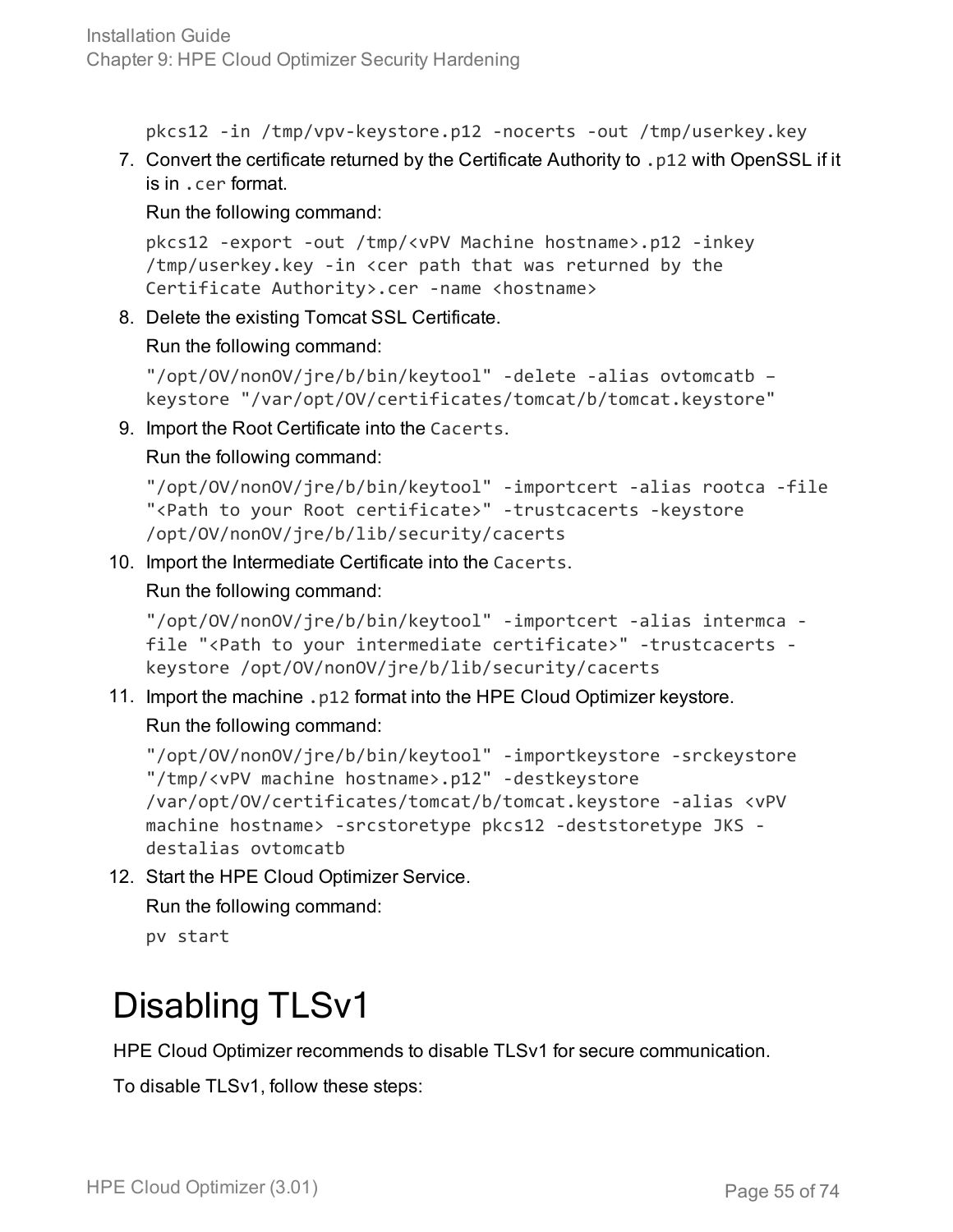- 1. Log on to HPE Cloud Optimizer as a root user.
- 2. Run the following command:

```
<install_dir>/bin/ovconfchg -edit
```
In this instance, install\_dir is the directory where HPE Cloud Optimizer is installed. The default location is /opt/OV. A text file opens.

3. In the text file, create the following namespace:

```
[sec.core.ssl]
COMM_PROTOCOL=TLSv1.1 or TLSv1.2
```
4. Add the following to /opt/OV/nonOV/jre/b/lib/security/java.security:

```
jdk.tls.disabledAlgorithms=SSLv3, RC4, MD5, DH, TLSv1
```
Also, disabling TLSv1 in HPE Cloud Optimizer has following impacts:

- If a vCenter supports only TLSv1, and not versions 1.1 and 1.2, the connection with that vCenter fails.
- HPE Operations Agent versions prior to 11.14 are not supported. Integration with OMi fails, where HPE Operations Agent versions prior to 11.14 is installed with OMi.

### Securing Communication when HPE Cloud Optimizer Collector is using Message Bus

Configure TLS (SSL) security to enable secure communication. You can generate the key and certificate files in number of ways. For more information, see *http://docs.confluent.io/2.0.1/kafka/ssl.html*. One of the ways to generate the keys and certificates is mentioned in the example:

```
#!/bin/bash
keytool -keystore kafka.server.keystore.jks -alias localhost -
validity 365 -genkey
openssl req -new -x509 -keyout ca-key -out ca-cert -days 365
keytool -keystore kafka.server.truststore.jks -alias CARoot -
import -file ca-cert
keytool -keystore kafka.client.truststore.jks -alias CARoot -
import -file ca-cert
keytool -keystore kafka.server.keystore.jks -alias localhost -
certreq -file cert-file
openssl x509 -req -CA ca-cert -CAkey ca-key -in cert-file -out
cert-signed -days 365 -CAcreateserial -passin pass:<Enter the
password>
keytool -keystore kafka.server.keystore.jks -alias CARoot -import
```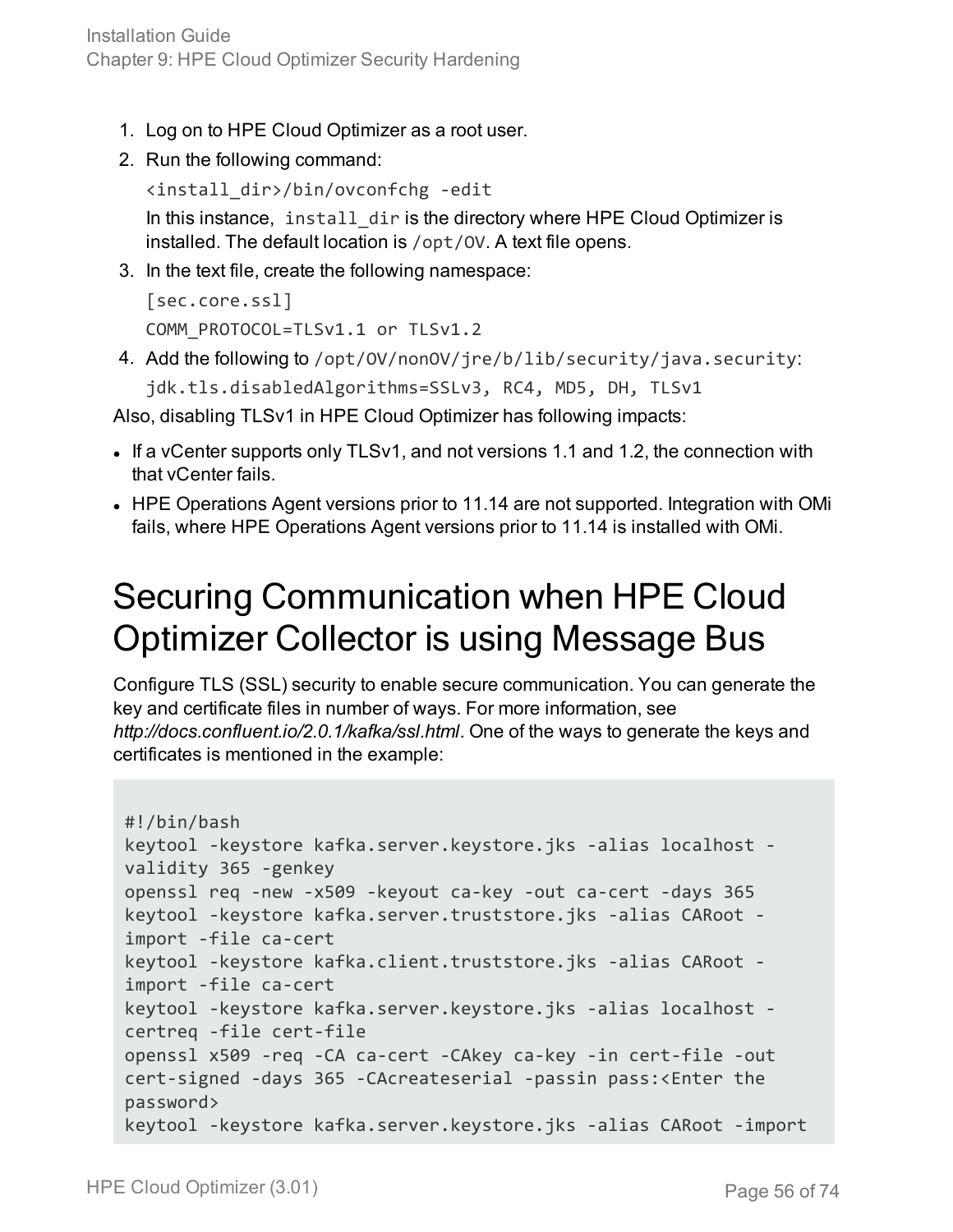Installation Guide Chapter 9: HPE Cloud Optimizer Security Hardening

```
-file ca-cert
keytool -keystore kafka.server.keystore.jks -alias localhost -
import -file cert-signed
```
Follow these steps:

- 1. Configure the Kafka Server as follows:
	- a. Go to the following location:

Opt/OV/nonOV/Kafka/config/server.properties

The server.properties contains the following files.

kafka.server.keystore.jks

kafka.server.truststore.jks

**Note**: The permission for these files need to be restricted to the users, who runs the HPE Cloud Optimizer services. To restrict the permission only to this user, run the following command:

chmod 600 /opt/OV/nonOV/kafka/config/server.properties

b. Change the following name spaces in the server.properties file as follows:

listeners=SSL://<hostname>:9092

ssl.client.auth=required

security.protocol=SSL

security.inter.broker.protocol=SSL

ssl.enabled.protocols=TLSv1.2

ssl.truststore.type=JKS

ssl.keystore.type=JKS

- ssl.keystore.location=/tmp/newkeys/kafka.server.keystore.jks
- ssl.truststore.location=/tmp/newkeys/kafka.server.truststore.jks
- ssl.keystore.password=<Enter the password>

ssl.key.password=<Enter the password>

ssl.truststore.password=<Enter the password>

Example: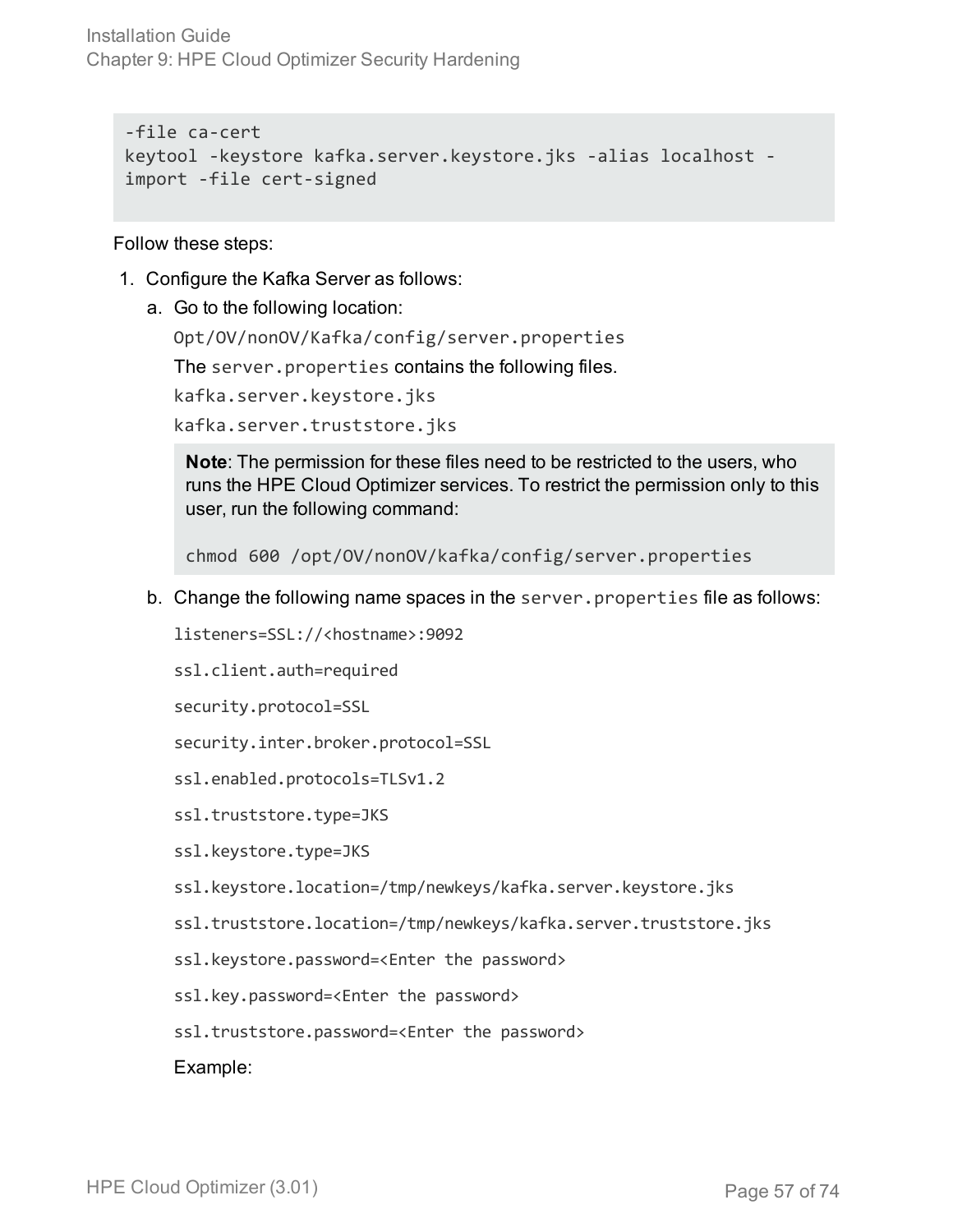```
listeners = SSL://<IP Address>;<Port>;, PLAINTEXT://<IP_
Address>:9095
SSL
ssl.protocol=TLS
ssl.enabled.protocols=TLSv1.2
ssl.keystore.type=JKS
ssl.keystore.location=/root/SSL/b<Kafka_Server>.keystore.jks
ssl.keystore.password=<Enter the password>
ssl.key.password=<Enter the password>
ssl.truststore.type=JKS
ssl.truststore.location=/root/SSL/Kafka_
Server.truststore.jks
ssl.truststore.password=<Enter the password>
```
To get the authentication for the clients use the parameters none, required. It is none in case client authentication is not required, and it is required in case authentication is required.

```
ssl.client.auth=required
security.inter.broker.protocol = SSL
If configured, it uses the value for the "listeners", else, it uses the value
returned from java.net.InetAddress.getCanonicalHostName().
advertised.listeners=SSL://<your.host.name>:9092,
PLAINTEXT://<IP_Address>:9095
```
2. Configure Kafka Producer and Kafka Consumer for the clients. The new Kafka Producers and Consumer processes support SSL. These processes does not support APIs. The *client-ssl.properties* is not present by default, and you need to create the file.

**Note**: The permission for these files need to be restricted to the users, who runs the HPE Cloud Optimizer services. To restrict the permission only to this user, run the following command:

```
chmod 600 /opt/OV/nonOV/kafka/config/client-ssl.properties
```
The *client-ssl.properties* includes the following files:

security.protocol=SSL

- ssl.truststore.location=/tmp/newkeys/kafka.client.truststore.jks
- ssl.keystore.location=/tmp/newkeys/kafka.client.keystore.jks
- ssl.truststore.password=<Enter the password>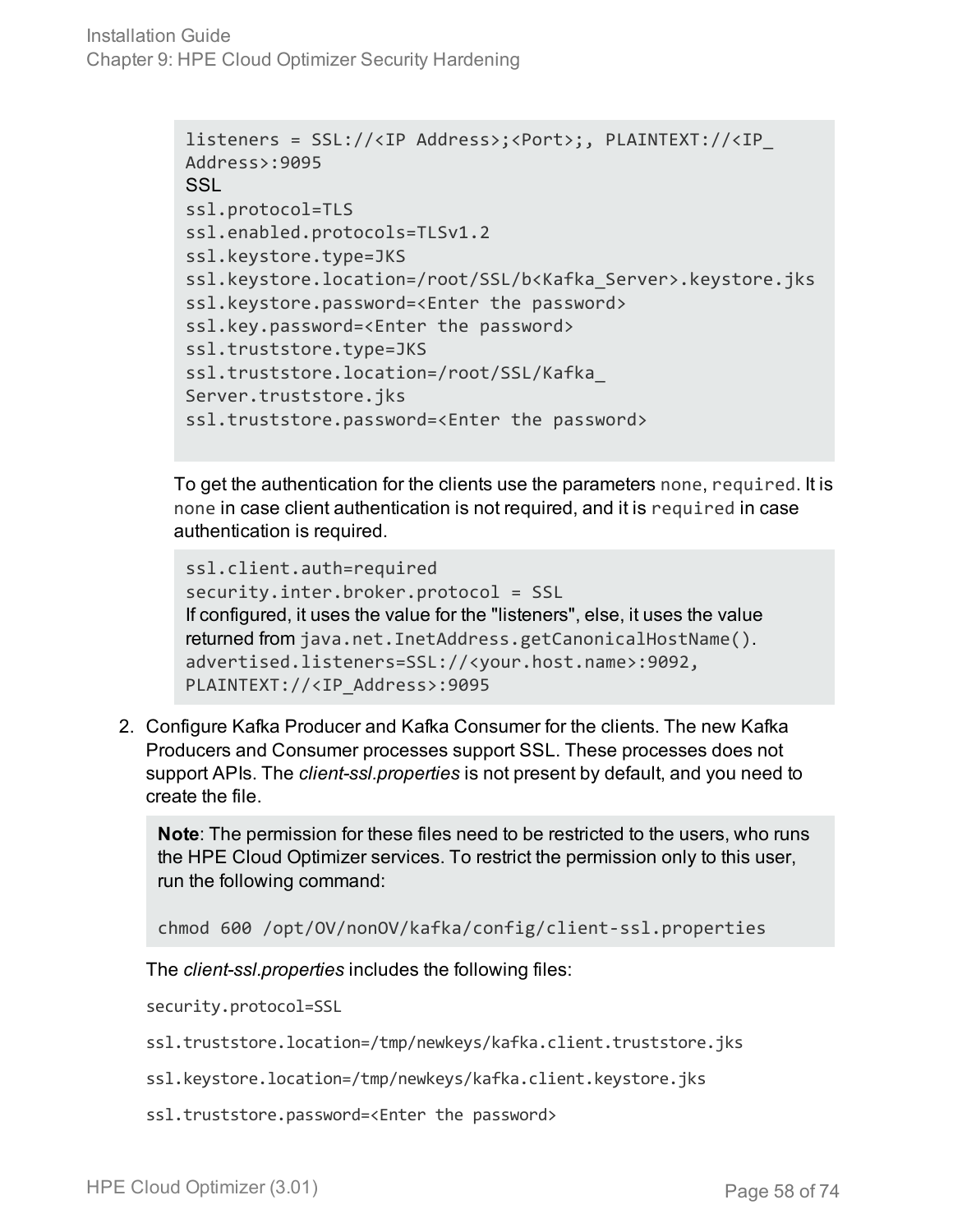Installation Guide Chapter 9: HPE Cloud Optimizer Security Hardening

ssl.keystore.password=<Enter the password>

ssl.key.password=<Enter the password>

```
ssl.enabled.protocols=TLSv1.2
```

```
ssl.truststore.type=JKS
```
ssl.keystore.type=JKS

#### **Examples using console-producer and console-consumer:**

For testing the Kafka SSL setup using console clients, the client configurations can be dumped into a file say client-ssl.properties and then the console clients can be run as follows:

```
bin/kafka-console-producer --broker-list localhost:9093 --topic
test --producer.config client-ssl.properties
```

```
bin/kafka-console-consumer --bootstrap-server localhost:9093 --
topic test --new-consumer --consumer.config client-
ssl.properties
```
3. Configure port number in HPE Cloud Optimizer.

For SSL, port 9092 should be open and bound to the IP address . Another port (9095) is required to be open for internal use and needs to be bound to the localhost. The Listener settings in server.properties file should be configured as follows:

listeners=PLAINTEXT://localhost:9095, SSL://<ipaddress>:9092

In this scenario, we can use localhost:9095 as the BootstrapServerAddress in XPL configuration of HPE Cloud Optimizer.

Configure /etc/hosts file in HPE Cloud Optimizer, so that the endpoint localhost:9095 is accessible internally to the components of HPE Cloud Optimizer.

```
Note: In case you are using only vCenter targets, bind the Kafka Server only to
the localhost. By default it is bound to the FQDN.
```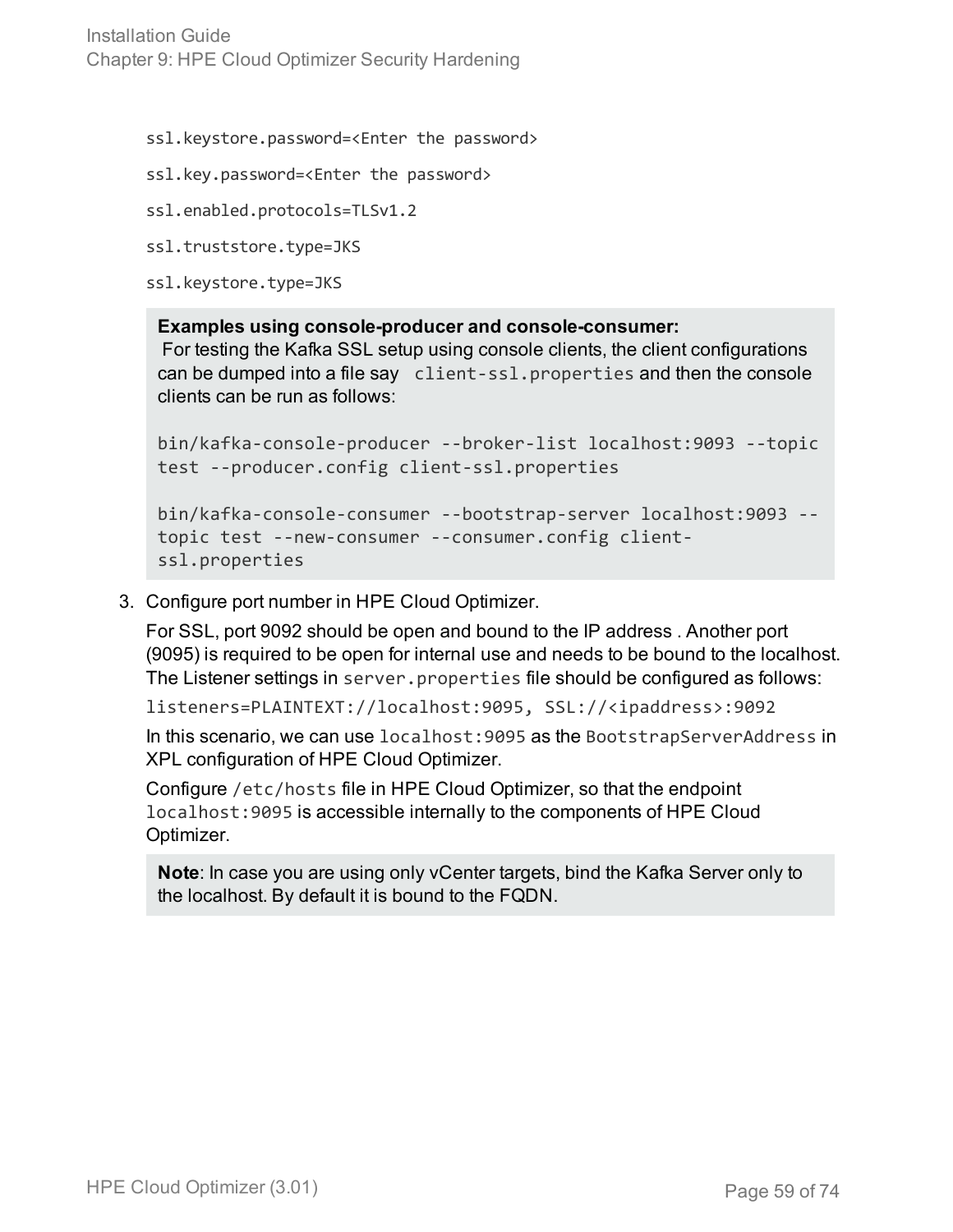# Chapter 10: Troubleshooting HPE Cloud **Optimizer**

The following section details how to troubleshoot HPE Cloud Optimizer:

**Vertica database is filled to near capacity due to the increase in the log file size.**

| Symptom    | The Vertica database is filled to near capacity due to the increase in the<br>log file size.                                                                       |
|------------|--------------------------------------------------------------------------------------------------------------------------------------------------------------------|
| Causes     | Vertica database consolidates and retains the log data in a .gz file daily.<br>By default, this process (called 'rotate') continues for 52 weeks.                  |
| Resolution | To create more space on the Vertica database implement any one of the<br>following two solutions:                                                                  |
|            | <b>Solution 1</b>                                                                                                                                                  |
|            | 1. Go to /opt/vertica/config/logrotate/.                                                                                                                           |
|            | 2. Open the pv file.                                                                                                                                               |
|            | 3. In the pv file, under # and keep for 52 weeks change the value of<br>rotate from 52 to the number of weeks for which you want to save the<br>rotated log files. |
|            | For example: rotate 3                                                                                                                                              |
|            | In this instance, the Vertica database will retain the .gz files for 3<br>weeks.                                                                                   |
|            | 4. Repeat step 3 for all instances of # and keep for 52 weeks.                                                                                                     |
|            | 5. Save and close the file.                                                                                                                                        |
|            | <b>Solution 2</b>                                                                                                                                                  |
|            | 1. Login as a root user.                                                                                                                                           |
|            | 2. Run the following commands on the HPE Cloud Optimizer server:                                                                                                   |
|            | cd /opt/vertica/bin                                                                                                                                                |
|            | ./admintools -t logrotate -d pv -r weekly -k <number_<br>of_weeks&gt;</number_<br>                                                                                 |
|            | where, <i><number of="" weeks=""></number></i> is the number of weeks for which you<br>want to retain the rotated logs.                                            |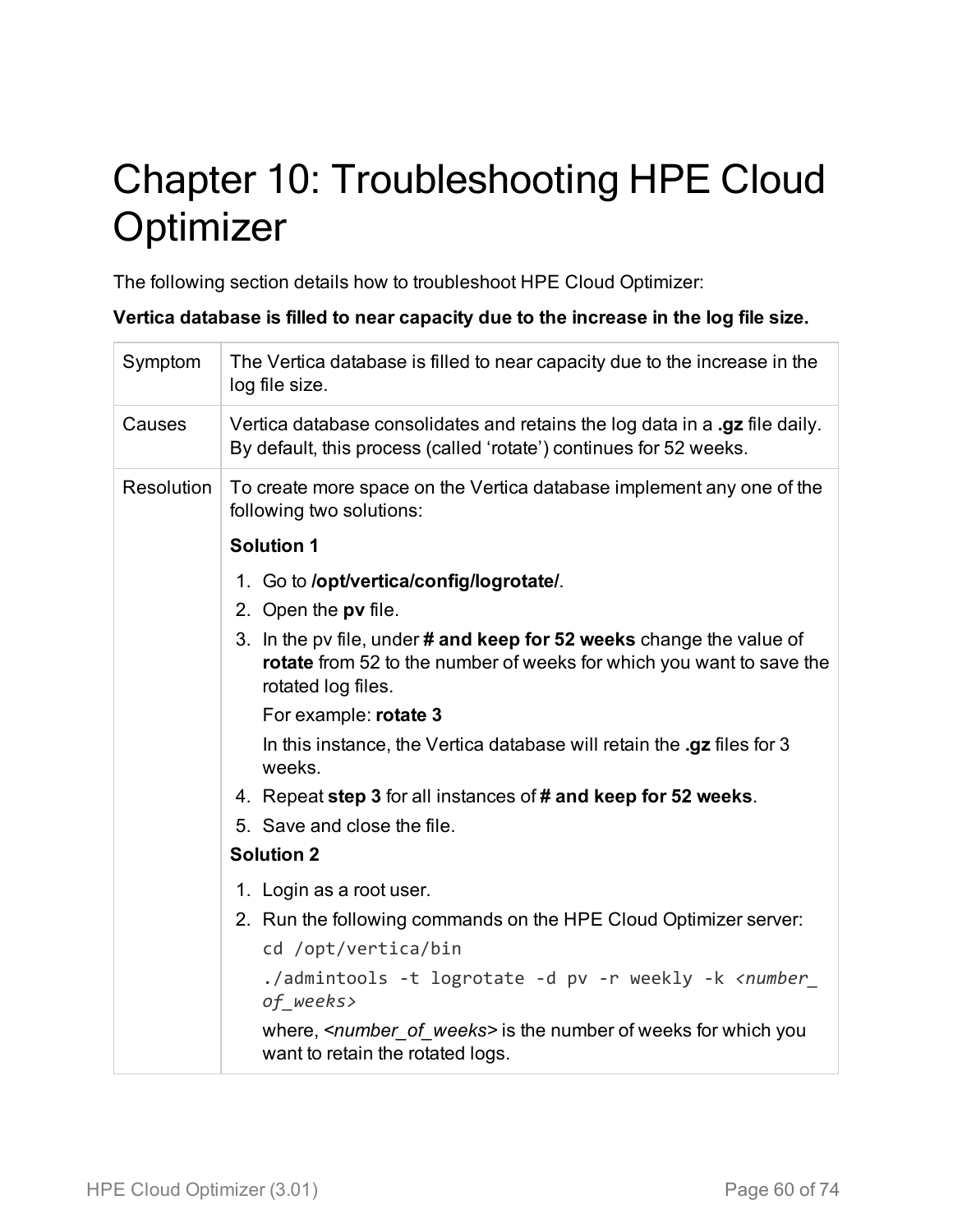#### **Unable to Access HPE Cloud Optimizer**

| Symptom    | Unable to access HPE Cloud Optimizer through the default network port<br>settings.                                                                                                                                                                                                                                                                                                                                                                                                                                                                                                                                                                                                                                                                                                                                                                                                                                                                                                                                                                                                                                                                                                            |
|------------|-----------------------------------------------------------------------------------------------------------------------------------------------------------------------------------------------------------------------------------------------------------------------------------------------------------------------------------------------------------------------------------------------------------------------------------------------------------------------------------------------------------------------------------------------------------------------------------------------------------------------------------------------------------------------------------------------------------------------------------------------------------------------------------------------------------------------------------------------------------------------------------------------------------------------------------------------------------------------------------------------------------------------------------------------------------------------------------------------------------------------------------------------------------------------------------------------|
| Causes     | • Your system has ovTomcatB configured to run with the non-root user<br>or non-local system account privileges and you have HPE Cloud<br>Optimizer installed on such a system.<br>• You cannot access HPE Cloud Optimizer using the default http (8081)<br>or https (8444) ports if these ports are in use by other applications.                                                                                                                                                                                                                                                                                                                                                                                                                                                                                                                                                                                                                                                                                                                                                                                                                                                             |
| Resolution | • Check if ovTomcatB is configured to run with the non-root user or<br>non-local system account privileges. If so, modify the settings to run<br>ovTomcatB with the Administrator or root user privileges.<br>• Try accessing HPE Cloud Optimizer by using the following URL:<br>http:// <ip address="" name="" system="">:<port number="">/PV<br/>where, <ip address="" name="" system=""> is the IP address or the system<br/>name of the HPE Cloud Optimizer server and <port number=""> is the port<br/>number of the HPE Cloud Optimizer server.<br/>If the HPE Cloud Optimizer Home page does not appear, check if the<br/>default ports are in use.<br/>• To change the port settings, follow these steps:<br/>1. Run the following command at the command prompt to change the<br/>port numbers for HTTP, HTTPS, and ShutdownPorts:<br/><bin_dir>ovconfchg -ns NONOV.TomcatB -set HTTPPort <port<br>number<br/><bin dir="">ovconfchg -ns NONOV. TomcatB -set HTTPSPort <port<br>number<br/><bin_dir>ovconfchg -ns NONOV.TomcatB -set ShutdownPort <port<br>number<br/>2. Restart HPE Cloud Optimizer.</port<br></bin_dir></port<br></bin></port<br></bin_dir></port></ip></port></ip> |

#### **Unable to connect to HPE Cloud Optimizer server through HTTPS protocol**

| Symptom | HPE Cloud Optimizer is unable to connect to the server through secure<br>communication (HTTPS) protocol.                                                |
|---------|---------------------------------------------------------------------------------------------------------------------------------------------------------|
| Cause   | The connection times out when HPE Cloud Optimizer is not able to<br>connect through the secure client in the default timeout interval of one<br>second. |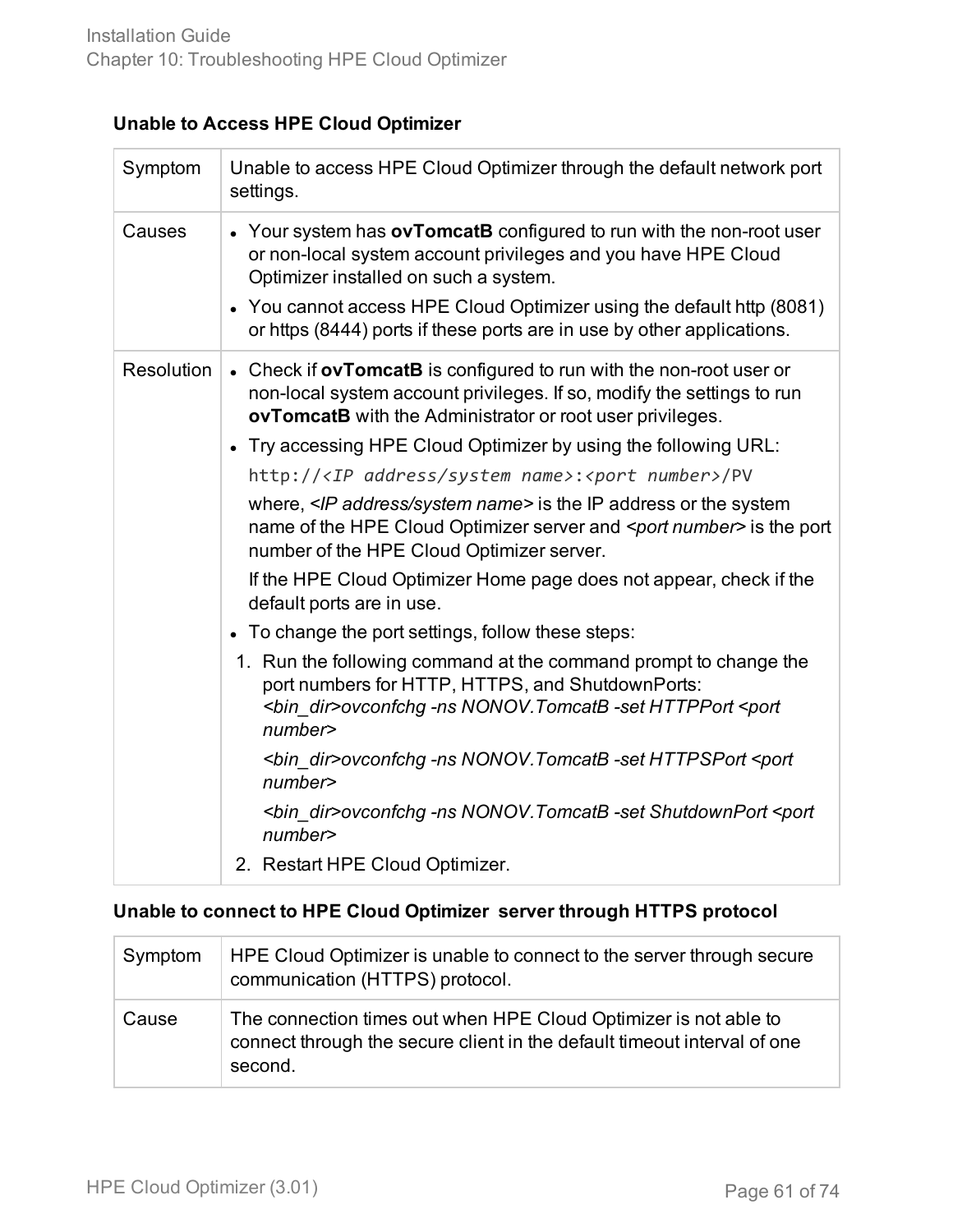|  | Resolution   Use the parameter SECURE CLIENT CONNECT TIMEOUT to adjust<br>the timeout interval to connect to HPE Cloud Optimizer server depending |  |
|--|---------------------------------------------------------------------------------------------------------------------------------------------------|--|
|  |                                                                                                                                                   |  |
|  | on your Internet connectivity or infrastructure setup.                                                                                            |  |

#### **Deployment of HPE Cloud Optimizer fails**

| Symptom | The deployment of the HPE Cloud Optimizer Virtual Appliance fails.       |  |
|---------|--------------------------------------------------------------------------|--|
| Cause   | This may happen when the time on the ESX server is set to a future time. |  |
|         | Resolution   Ensure that the time on the ESX server is set correctly.    |  |

#### **Unable to view content on HPE Cloud Optimizer home page**

| Symptom           | The HPE Cloud Optimizer Home page does not display anything except<br>the header.                                                                                                          |  |
|-------------------|--------------------------------------------------------------------------------------------------------------------------------------------------------------------------------------------|--|
| Cause             | JavaScript is not supported or Adobe® Flash Player is not installed in<br>your browser. Adobe® Flash Player version 10.3 is the minimum<br>required version.                               |  |
| <b>Resolution</b> | Install Adobe® Flash Player and enable JavaScript support for the<br>Internet Explorer (IE) or Mozilla Firefox web browser by adding HPE<br>Cloud Optimizer to your list of Trusted Sites. |  |
|                   | • To add HPE Cloud Optimizer Web server URL to a trusted site,<br>perform the following steps:                                                                                             |  |
|                   | For IE browser                                                                                                                                                                             |  |
|                   | a. From the Tools menu, click <b>Internet Options</b> . The Internet Options<br>pop-up window appears.                                                                                     |  |
|                   | b. Click Security tab.                                                                                                                                                                     |  |
|                   | c. Select the Trusted Sites icon.                                                                                                                                                          |  |
|                   | d. Click Sites. The Trusted Sites pop-up window appears.                                                                                                                                   |  |
|                   | e. Type the HPE Cloud Optimizer web server URL and click Add. The<br>typed URL appears in the list of trusted sites.                                                                       |  |
|                   | f. Click Close.                                                                                                                                                                            |  |
|                   | g. Click OK.                                                                                                                                                                               |  |
|                   | h. Restart the browser.                                                                                                                                                                    |  |
|                   | For Mozilla Firefox browser                                                                                                                                                                |  |
|                   | a. From the Edit menu, click Preferences. The Options pop-up                                                                                                                               |  |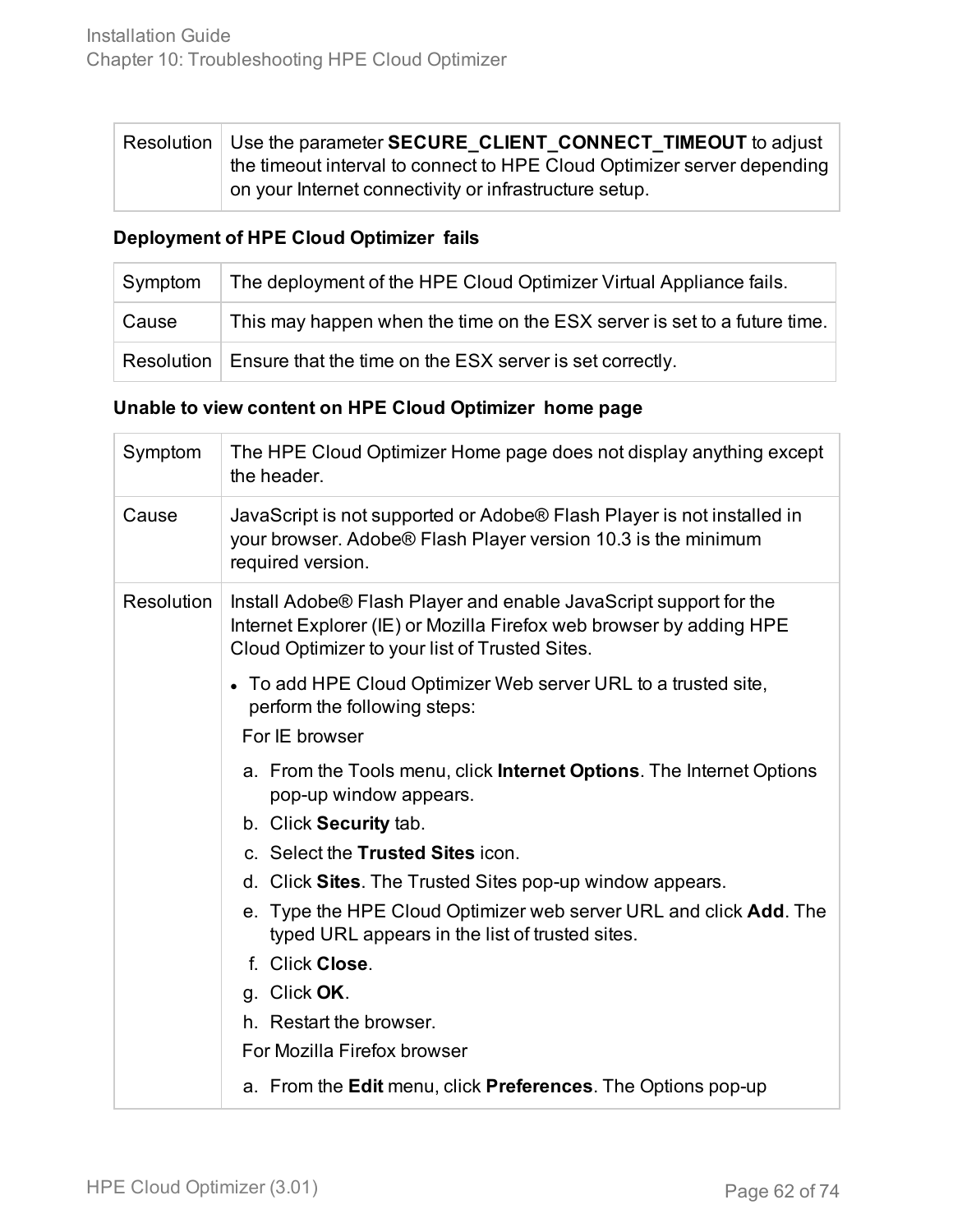|                   | window appears.<br>b. Click Privacy tab.<br>c. Click Exceptions.<br>d. Type the HPE Cloud Optimizer web server URL in the box under<br>Address of web site.<br>e. Click Allow.<br>f. Click Close.<br>g. Click OK.<br>h. Restart the browser.                                                                                                                                                                                                                                                                                                                                                                                                                                                                                                                                                                                                                                                                                                                                                                                                                                                                                                                                                                                                                                                                                              |
|-------------------|-------------------------------------------------------------------------------------------------------------------------------------------------------------------------------------------------------------------------------------------------------------------------------------------------------------------------------------------------------------------------------------------------------------------------------------------------------------------------------------------------------------------------------------------------------------------------------------------------------------------------------------------------------------------------------------------------------------------------------------------------------------------------------------------------------------------------------------------------------------------------------------------------------------------------------------------------------------------------------------------------------------------------------------------------------------------------------------------------------------------------------------------------------------------------------------------------------------------------------------------------------------------------------------------------------------------------------------------|
| <b>Resolution</b> | • If Adobe® Flash Player is not installed in your browser, HPE Cloud<br>Optimizer Home page does not appear. The browser displays a<br>message stating that you must Install Adobe Flash Player to view the<br>HPE Cloud Optimizer Home Page. Click the message to download<br>Adobe® Flash Player.<br>• If JavaScript is not enabled in your browser, HPE Cloud Optimizer<br>Home page does not appear in the IE browser even after adding it as a<br>trusted site. The browser displays a message stating that JavaScript is<br>not enabled in your browser and you must enable JavaScript to view<br>the page.<br>To enable JavaScript support, perform the following steps:<br>For IE browser<br>a. From the Tools menu, click Internet Options. The Internet Options<br>pop-up window appears.<br>b. Click the <b>Security</b> tab. Check if the security level in your browser<br>settings is set to High.<br>c. Make sure the Trusted Sites icon is selected and click Custom<br><b>Level.</b> The Security Settings pop-up window appears.<br>d. Scroll down to Scripting section and select the <b>Enabled</b> option<br>under Active Scripting.<br>e. Click OK.<br>f. Click Apply.<br>For Mozilla Firefox browser:<br>a. From the Tools menu, click Options.<br>b. Click Content.<br>c. Select the Enable JavaScript check box. |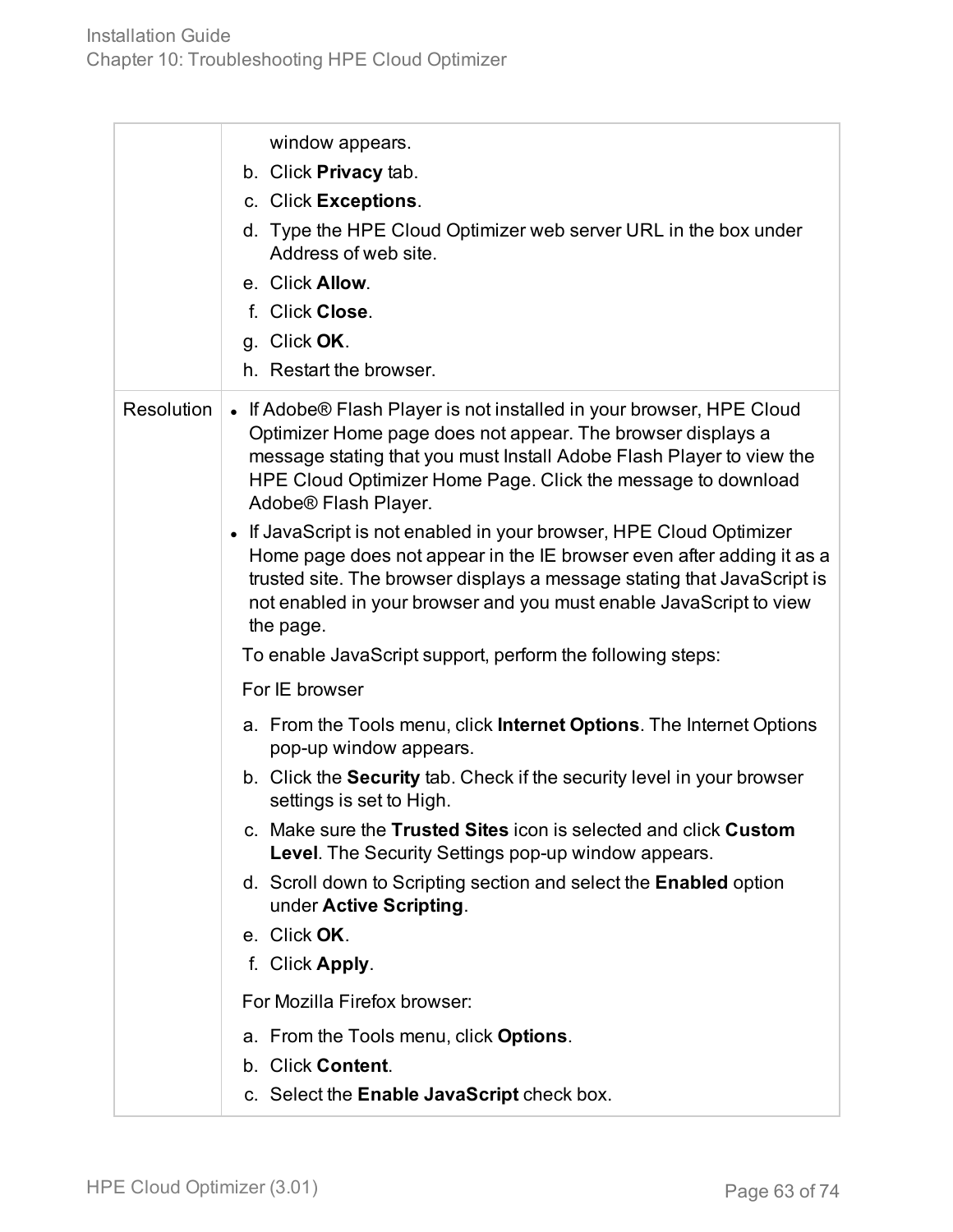| d. Click OK. |  |  |
|--------------|--|--|
|              |  |  |

#### **HTTP Status 404 - /PV Error**

| Symptom    | When trying to access HPE Cloud Optimizer, you get the HTTP Status<br>404 - /PV Error message.                                     |
|------------|------------------------------------------------------------------------------------------------------------------------------------|
| Cause      | The message appears if the <installdir>/www/webapps/PV directory<br/>is empty.</installdir>                                        |
| Resolution | Extract the Perf.war file again from /newconfig/PV to<br><install_dir>/www/webapps/PV. Run the command pv deploywar.</install_dir> |

#### **What are the log files available with HPE Cloud Optimizer?**

The following table lists the log files available with HPE Cloud Optimizer:

| Compo<br>nent                                | <b>Description</b>                                                                                                                      | Location                                                                                                        |
|----------------------------------------------|-----------------------------------------------------------------------------------------------------------------------------------------|-----------------------------------------------------------------------------------------------------------------|
| pvcd<br>(PV<br>Collecti<br>on<br>Daemo<br>n) | pvcd daemon uses XPL tracing<br>mechanism. A default pvcdXPL.itc (trace<br>configuration) is available in<br>/opt/0V/support directory. | If tracing is enabled, /tmp/<br>directory contains the trace<br>files (use $-$ 1s /tmp/pvcd<br>$*, \text{trc})$ |
|                                              | To start the tracing, run<br>/opt/0V/support/ovtrccfg -<br>app pvcd -cf<br>/opt/OV/newconfig/conf/xpl/t<br>rc/pvcdXPL.itc               |                                                                                                                 |
|                                              | The XPL trace files are present at<br>/tmp/pvcd_*.trc.                                                                                  |                                                                                                                 |
|                                              | To stop tracing, run<br>/opt/OV/support/ovtrccfg -<br>app pvcd -off                                                                     |                                                                                                                 |
|                                              | pvcd and pvconfig tools log important<br>status and error messages, if any, in<br>System.txt.                                           | /var/opt/0V/log/System.tx<br>t                                                                                  |
| Collect<br>ors                               | vCenter and OpenStack collector status<br>log file<br>/var/opt/0V/log/status.virtserv                                                   | /var/opt/0V/log/status.vi<br>rtserver                                                                           |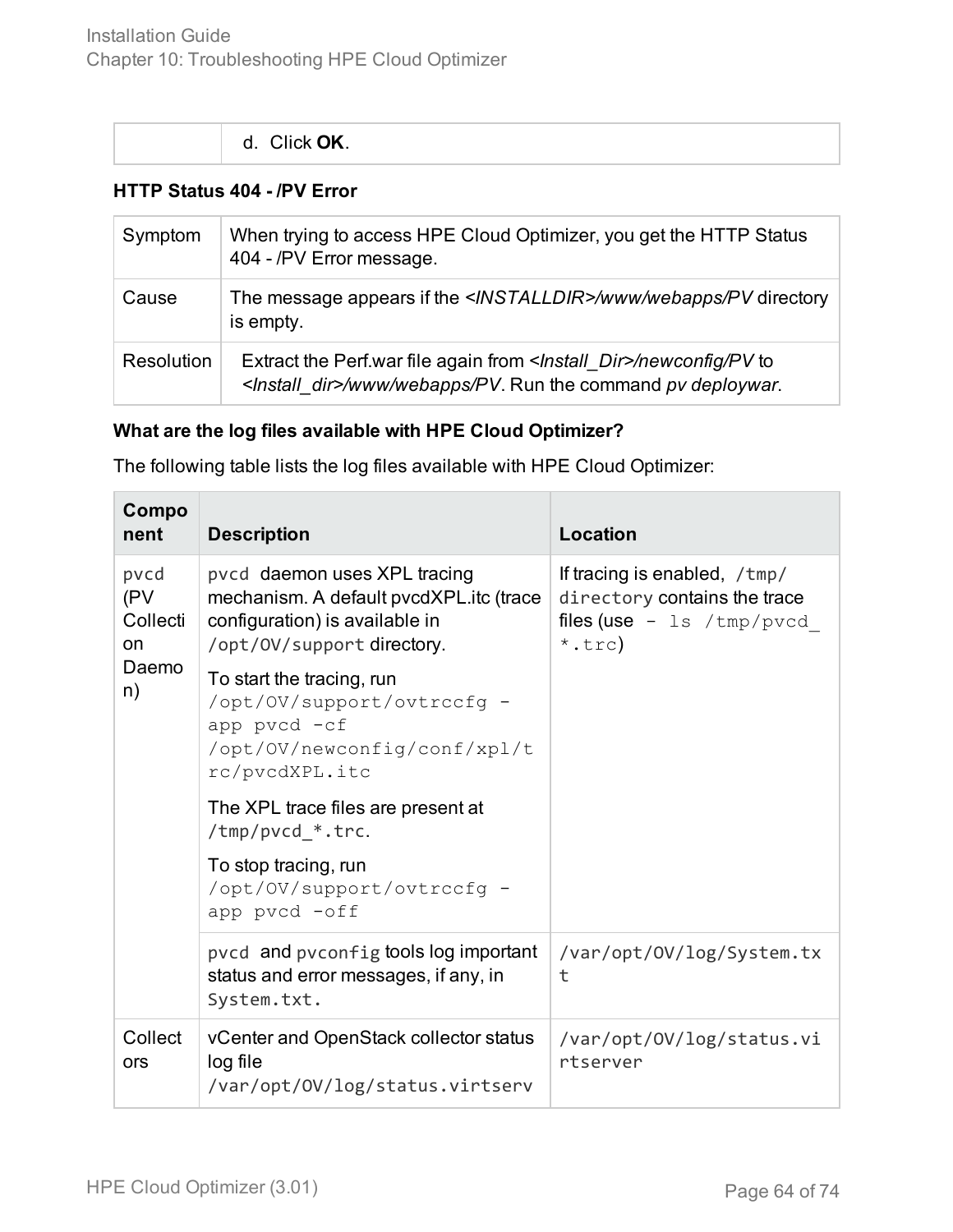| Compo<br>nent                   | <b>Description</b>                                                               | Location                                                                     |
|---------------------------------|----------------------------------------------------------------------------------|------------------------------------------------------------------------------|
|                                 | er                                                                               |                                                                              |
|                                 | KVM collector status log file                                                    | /var/opt/0V/log/status.kv<br>m                                               |
|                                 | XEN collector status log file                                                    | /var/opt/0V/log/tmp/statu<br>s.xen                                           |
| Databa<br>se<br>Transa<br>ction | Vertica catalog file to view database<br>transactions.                           | /var/opt/OV/databases/pv/<br>catalog/pv/v pv node0001<br>catalog/vertica.log |
| User<br><b>Interfac</b><br>e    | Local trace and log messages are<br>logged in pytrace.0.txtand<br>$ovpm.0.$ log. | /var/opt/0V/log                                                              |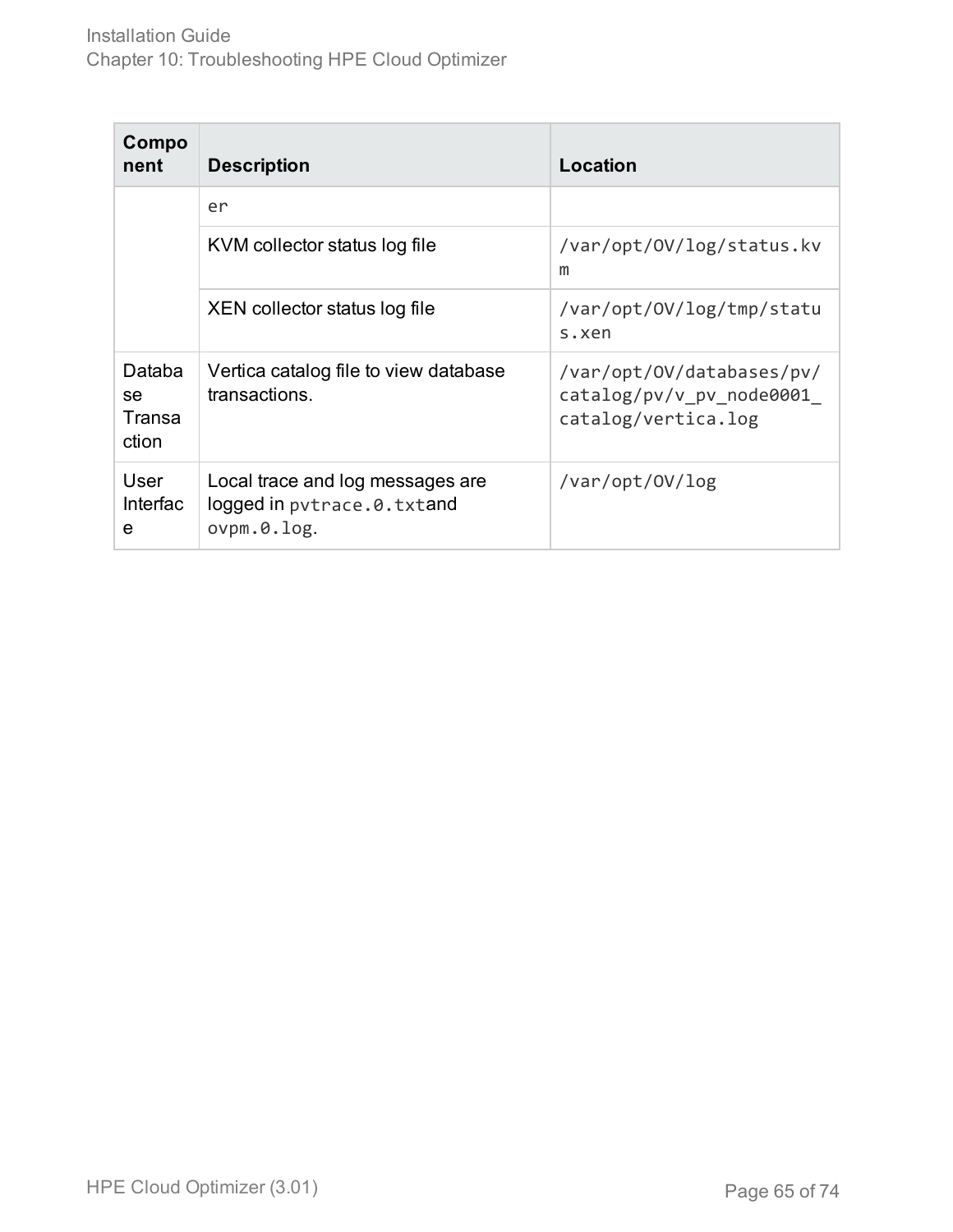# Appendix: RPMs Packaged with the HPE Cloud Optimizer Virtual Appliance

The RPMs packaged with the HPE Cloud Optimizer Virtual Appliance are as follows:

- $\bullet$  setup-2.8.14-20.el6.noarch
- basesystem-10.0-4.el6.noarch
- tzdata-2012j-1.el6.noarch
- glibc-common-2.12-1.107.el6.x86 64
- <sup>l</sup> ncurses-libs-5.7-3.20090208.el6.x86\_64
- libattr-2.4.44-7.el6.x86 64
- zlib-1.2.3-29.el6.x86 64
- $\bullet$  audit-libs-2.2-2.el6.x86 64
- popt-1.13-7.el6.x86 64
- $\bullet$  db4-4.7.25-17.el6.x86 64
- $\cdot$  nspr-4.9.2-1.el6.x86 64
- bzip2-libs-1.0.5-7.el6 0.x86 64
- $\bullet$  libselinux-2.0.94-5.3.el6.x86 64
- $\cdot$  sed-4.2.1-10.el6.x86 64
- $\bullet$  glib2-2.22.5-7.el6.x86\_64
- $\cdot$  gawk-3.1.7-10.el6.x86 64
- $\bullet$  sqlite-3.6.20-1.el6.x86 64
- libxml2-2.7.6-8.el6 3.4.x86 64
- libstdc4.4.7-3.el6.x86 64
- dbus-libs-1.2.24-7.el6 3.x86 64
- $\cdot$  grep-2.6.3-3.el6.x86 64
- $\bullet$  findutils-4.4.2-6.el6.x86 64
- cyrus-sasl-lib-2.1.23-13.el6 3.1.x86 64
- libblkid-2.17.2-12.9.el6.x86 64
- $\cdot$  keyutils-libs-1.4-4.el6.x86\_64
- $\bullet$  libgssglue-0.1-11.el6.x86 $64$
- $\bullet$  libgpg-error-1.7-4.el6.x86 $64$
- vim-minimal-7.2.411-1.8.el6.x86 64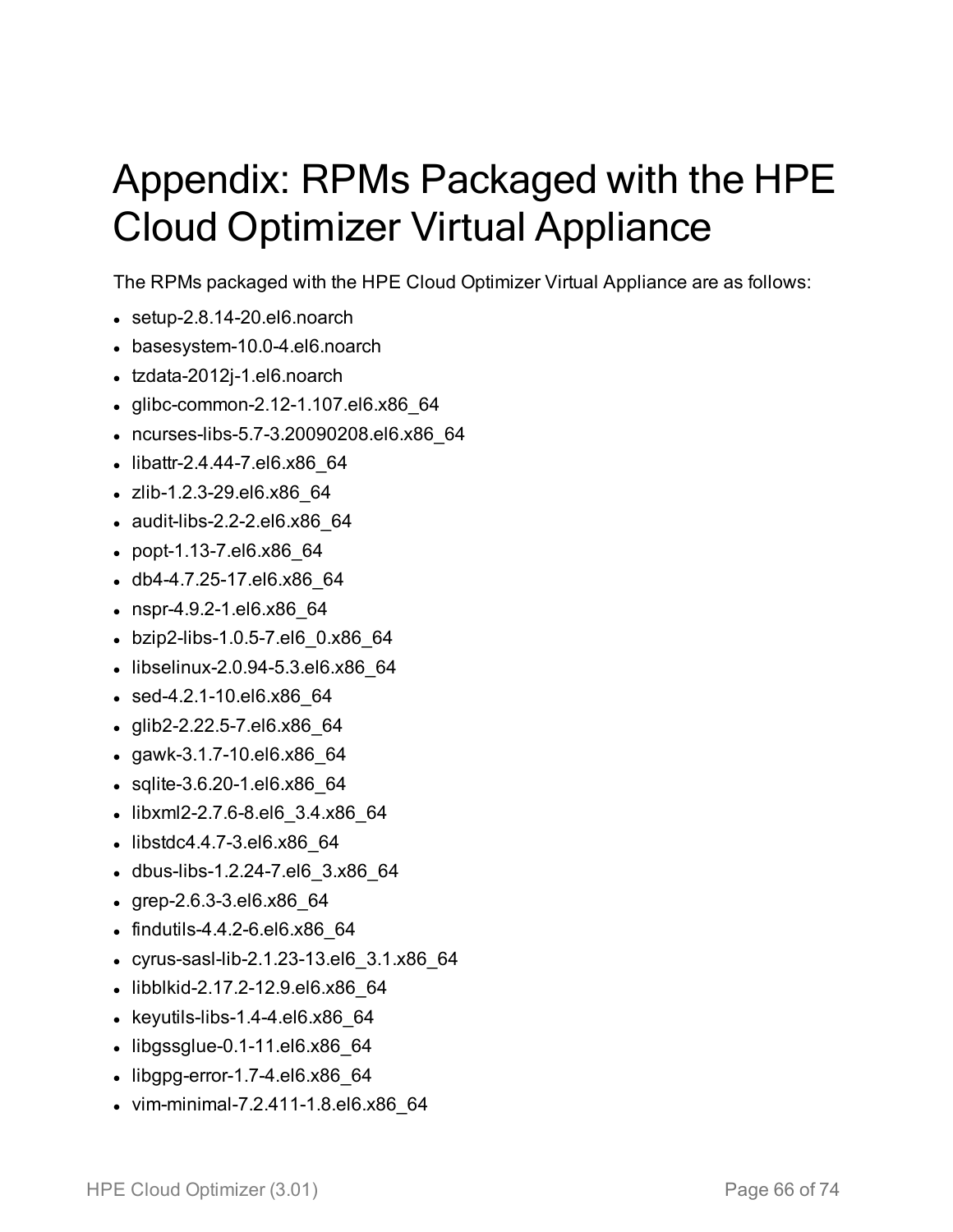Installation Guide

Appendix: RPMs Packaged with the HPE Cloud Optimizer Virtual Appliance

- $\bullet$  checkpolicy-2.0.22-1.el6.x86 64
- $\bullet$  sysvinit-tools-2.87-4.dsf.el6.x86 64
- perl-Pod-Escapes-1.04-129.el6.x86 64
- $\bullet$  perl-Module-Pluggable-3.90-129.el6.x86\_64
- perl-libs-5.10.1-129.el6.x86 64
- $\bullet$  pth-2.0.7-9.3.el6.x86 64
- $\bullet$  keyutils-1.4-4.el6.x86 64
- $\cdot$  grubby-7.0.15-3.el6.x86 64
- upstart-0.6.5-12.el6.x86 64
- libusb-0.1.12-23.el6.x86 64
- nss-softokn-3.12.9-11.el6.x86 64
- <sup>l</sup> xz-lzma-compat-4.999.9-0.3.beta.20091007git.el6.x86\_64
- MAKEDEV-3.24-6.el6.x86 64
- net-tools-1.60-110.el6 2.x86 64
- tar-1.23-11.el6.x86 64
- $\bullet$  pinentry-0.7.6-6.el6.x86 64
- $\cdot$  e2fsprogs-libs-1.41.12-14.el6.x86 64
- $\bullet$  which-2.19-6.el6.x86 64
- diffutils-2.8.1-28.el6.x86 64
- dash-0.5.5.1-4.el6.x86 64
- $\cdot$  groff-1.18.1.4-21.el6.x86 64
- $\bullet$  coreutils-libs-8.4-19.el6.x86 64
- cracklib-2.8.16-4.el6.x86 64
- coreutils-8.4-19.el6.x86 $64$
- $\bullet$  module-init-tools-3.9-21.el6.x86 64
- $\bullet$  redhat-logos-60.0.14-12.el6.centos.noarch
- $\bullet$  libpciaccess-0.13.1-2.el6.x86\_64
- rpcbind-0.2.0-11.el6.x86 64
- nss-3.14.0.0-12.el6.x86 64
- nss-tools-3.14.0.0-12.el6.x86\_64
- libuser-0.56.13-5.el6.x86 64
- $\bullet$  pciutils-libs-3.1.10-2.el6.x86 64
- $\bullet$  mingetty-1.08-5.el6.x86 64
- ustr-1.0.4-9.1.el6.x86\_64
- $\bullet$  libffi-3.0.5-3.2.el6.x86 64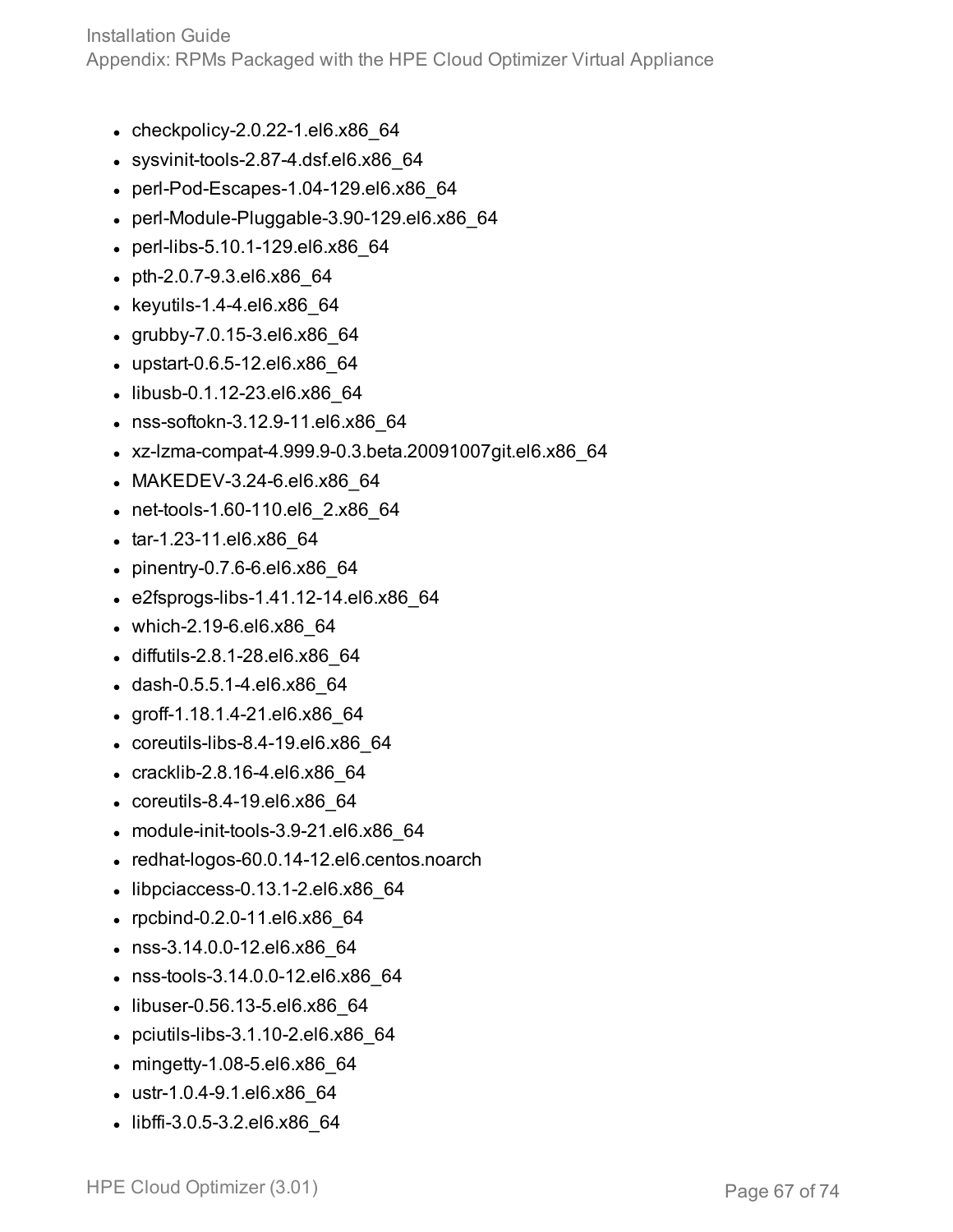Installation Guide Appendix: RPMs Packaged with the HPE Cloud Optimizer Virtual Appliance

- newt-0.52.11-3.el6.x86 64
- $\cdot$  ca-certificates-2010.63-3.el6 1.5.noarch
- python-libs-2.6.6-36.el6.x86 64
- libssh2-1.4.2-1.el6.x86 64
- curl-7.19.7-35.el6.x86 64
- rpm-4.8.0-32.el6.x86\_64
- $\bullet$  python-pycurl-7.19.0-8.el6.x86 64
- $\cdot$  gnupg2-2.0.14-4.el6.x86 64
- pygpgme-0.1-18.20090824bzr68.el6.x86 64
- $\bullet$  yum-metadata-parser-1.1.2-16.el6.x86 $64$
- yum-plugin-fastestmirror-1.1.30-14.el6.noarch
- bind-libs-9.8.2-0.17.rc1.el6.x86 64
- $\bullet$  fipscheck-lib-1.2.0-7.el6.x86 64
- $\bullet$  kbd-misc-1.15-11.el6.noarch
- $\bullet$  policycoreutils-2.0.83-19.30.el6.x86 64
- $\bullet$  iproute-2.6.32-23.el6.x86 64
- $\bullet$  util-linux-ng-2.17.2-12.9.el6.x86 64
- $\bullet$  udev-147-2.46.el6.x86 64
- $\bullet$  plymouth-0.8.3-27.el6.centos.x86 64
- $\bullet$  dracut-004-303.el6.noarch
- $\cdot$  rsyslog-5.8.10-6.el6.x86 64
- <sup>l</sup> cyrus-sasl-2.1.23-13.el6\_3.1.x86\_64
- $\cdot$  cronie-anacron-1.4.4-7.el6.x86 64
- $\bullet$  crontabs-1.10-33.el6.noarch
- nfs-utils-1.2.3-36.el6.x86 64
- selinux-policy-3.7.19-195.el6.noarch
- $\bullet$  kernel-firmware-2.6.32-358.el6.noarch
- $\bullet$  dhclient-4.1.1-34.P1.el6.centos.x86 64
- $\bullet$  system-config-firewall-base-1.2.27-5.el6.noarch
- $\bullet$  bfa-firmware-3.0.3.1-1.el6.noarch
- $\bullet$  iwl100-firmware-39.31.5.1-1.el6.noarch
- $\bullet$  b43-openfwwf-5.2-4.el6.noarch
- aic94xx-firmware-30-2.el6.noarch
- $\bullet$  iwl1000-firmware-39.31.5.1-1.el6.noarch
- $\bullet$  authconfig-6.1.12-13.el6.x86 64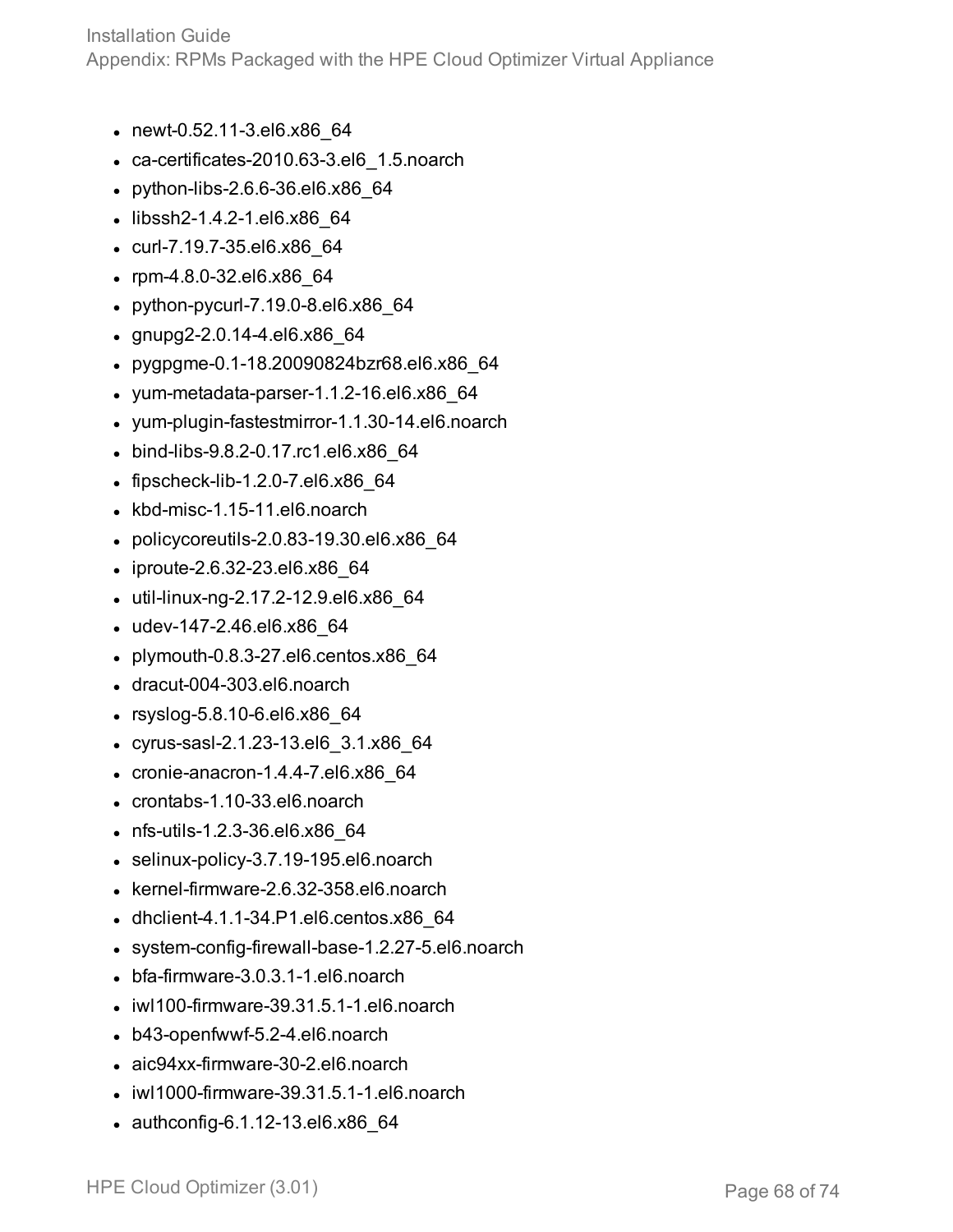- $\bullet$  gettext-0.17-16.el6.x86 64
- $\cdot$  grub-0.97-81.el6.x86 64
- $\bullet$  wget-1.12-1.8.el6.x86 64
- passwd-0.77-4.el6 2.2.x86 64
- audit-2.2-2.el6.x86 64
- $\bullet$  acl-2.2.49-6.el6.x86 64
- $\bullet$  ql2400-firmware-5.08.00-1.el6.noarch
- $\bullet$  ql2100-firmware-1.19.38-3.1.el6.noarch
- $\bullet$  libertas-usb8388-firmware-5.110.22.p23-3.1.el6.noarch
- $\cdot$  ql2500-firmware-5.08.00-1.el6.noarch
- $\bullet$  zd1211-firmware-1.4-4.el6.noarch
- $\cdot$  rt61 pci-firmware-1.2-7.el6.noarch
- $\bullet$  ql2200-firmware-2.02.08-3.1.el6.noarch
- $\bullet$  ipw2100-firmware-1.3-11.el6.noarch
- $\bullet$  ipw2200-firmware-3.1-4.el6.noarch
- $\bullet$  vmware-studio-vami-tools-2.6.0.0-631426.x86 64
- $\bullet$  vmware-studio-vami-servicebase-2.6.0.0-631426.x86\_64
- $\bullet$  vmware-studio-vami-service-system-2.6.0.0-0.x86 64
- vmware-studio-vami-service-oaconfig-1.0.0.0-0.x86 64
- $\bullet$  vmware-studio-appliance-config-2.6.0.0-130820235403.noarch
- $\bullet$  vmware-studio-vami-login-2.6.0.0-631426.x86 64
- $\bullet$  libgcc-4.4.7-3.el6.x86\_64
- $\bullet$  filesystem-2.4.30-3.el6.x86 $64$
- ncurses-base-5.7-3.20090208.el6.x86 64
- $\cdot$  nss-softokn-freebl-3.12.9-11.el6.x86 64
- $\bullet$  glibc-2.12-1.107.el6.x86 64
- bash-4.1.2-14.el6.x86 64
- libcap-2.16-5.5.el6.x86 64
- $\cdot$  info-4.13a-8.el6.x86 64
- libcom err-1.41.12-14.el6.x86 64
- chkconfig-1.3.49.3-2.el6.x86 $64$
- libacl-2.2.49-6.el6.x86 64
- nss-util-3.14.0.0-2.el6.x86\_64
- $\bullet$  libsepol-2.0.41-4.el6.x86 64
- $\bullet$  shadow-utils-4.1.4.2-13.el6.x86 64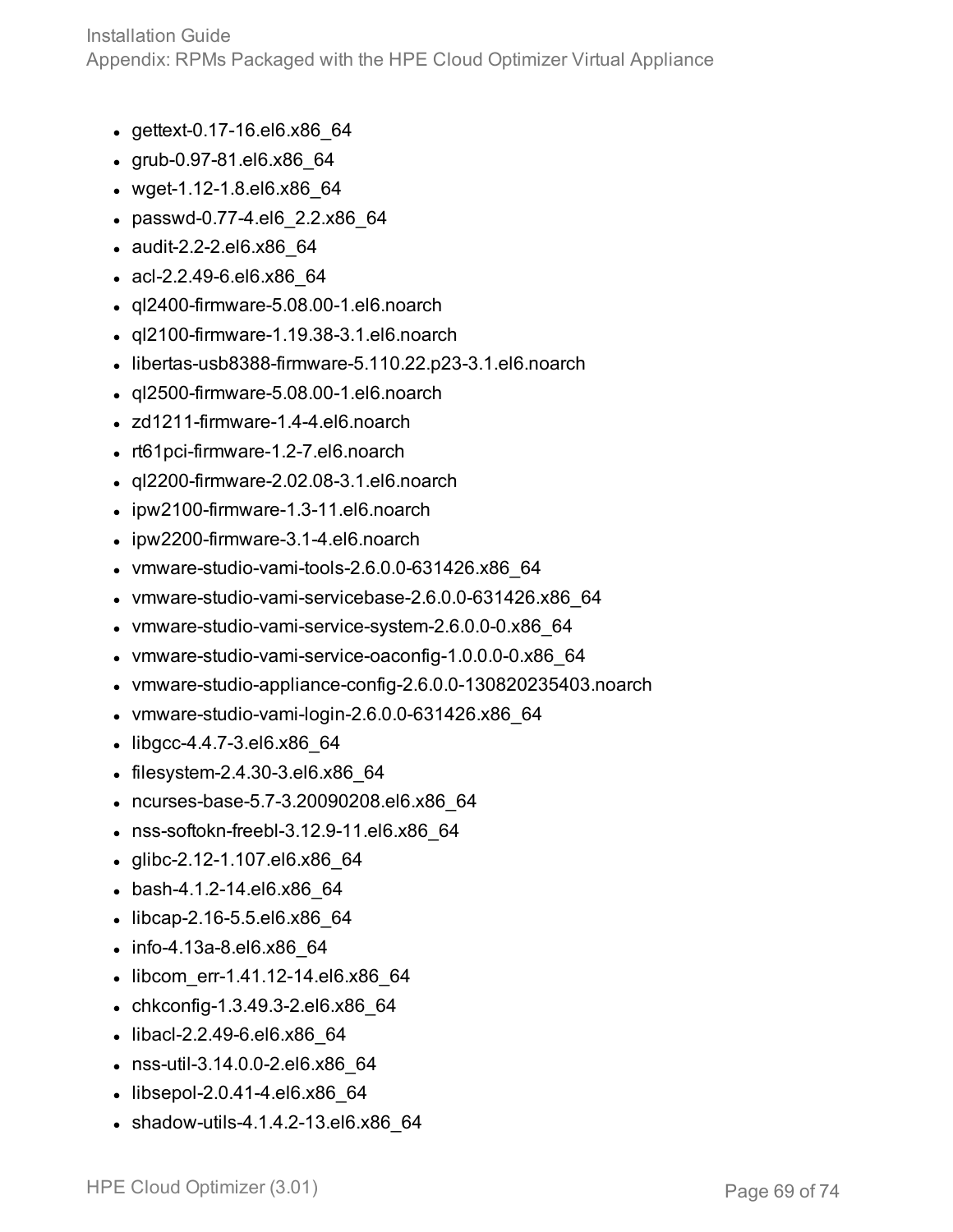- gamin-0.1.10-9.el6.x86 64
- $\cdot$  readline-6.0-4.el6.x86 64
- <sup>l</sup> xz-libs-4.999.9-0.3.beta.20091007git.el6.x86\_64
- libidn-1.18-2.el6.x86 64
- $\bullet$  file-libs-5.04-15.el6.x86 64
- $\cdot$  tcp wrappers-libs-7.6-57.el6.x86 64
- pcre-7.8-6.el6.x86 64
- $\bullet$  lua-5.1.4-4.1.el6.x86 64
- $\bullet$  bzip2-1.0.5-7.el6 0.x86 64
- libuuid-2.17.2-12.9.el6.x86 64
- expat-2.0.1-11.el6 2.x86 64
- krb5-libs-1.10.3-10.el6.x86\_64
- $\bullet$  elfutils-libelf-0.152-1.el6.x86 64
- $\bullet$  libtirpc-0.2.1-5.el6.x86 64
- $\bullet$  libselinux-utils-2.0.94-5.3.el6.x86 64
- cpio-2.10-11.el6 3.x86 64
- gdbm-1.8.0-36.el6.x86\_64
- perl-version-0.77-129.el6.x86 64
- perl-Pod-Simple-3.13-129.el6.x86 64
- perl-5.10.1-129.el6.x86 64
- libgcrypt-1.4.5-9.el6  $2.2.x86664$
- dbus-glib-0.86-5.el6.x86\_64
- libnih-1.0.1-7.el6.x86 64
- <sup>l</sup> gmp-4.3.1-7.el6\_2.2.x86\_64
- file-5.04-15.el6.x86 64
- <sup>l</sup> xz-4.999.9-0.3.beta.20091007git.el6.x86\_64
- $\bullet$  libutempter-1.1.5-4.1.el6.x86 64
- $\cdot$  procps-3.2.8-25.el6.x86 64
- psmisc-22.6-15.el6 0.1.x86 64
- db4-utils-4.7.25-17.el6.x86 64
- libss-1.41.12-14.el6.x86 64
- $\cdot$  m4-1.4.13-5.el6.x86 64
- $\bullet$  libgomp-4.4.7-3.el6.x86 64
- binutils-2.20.51.0.2-5.36.el6.x86\_64
- ncurses-5.7-3.20090208.el6.x86 64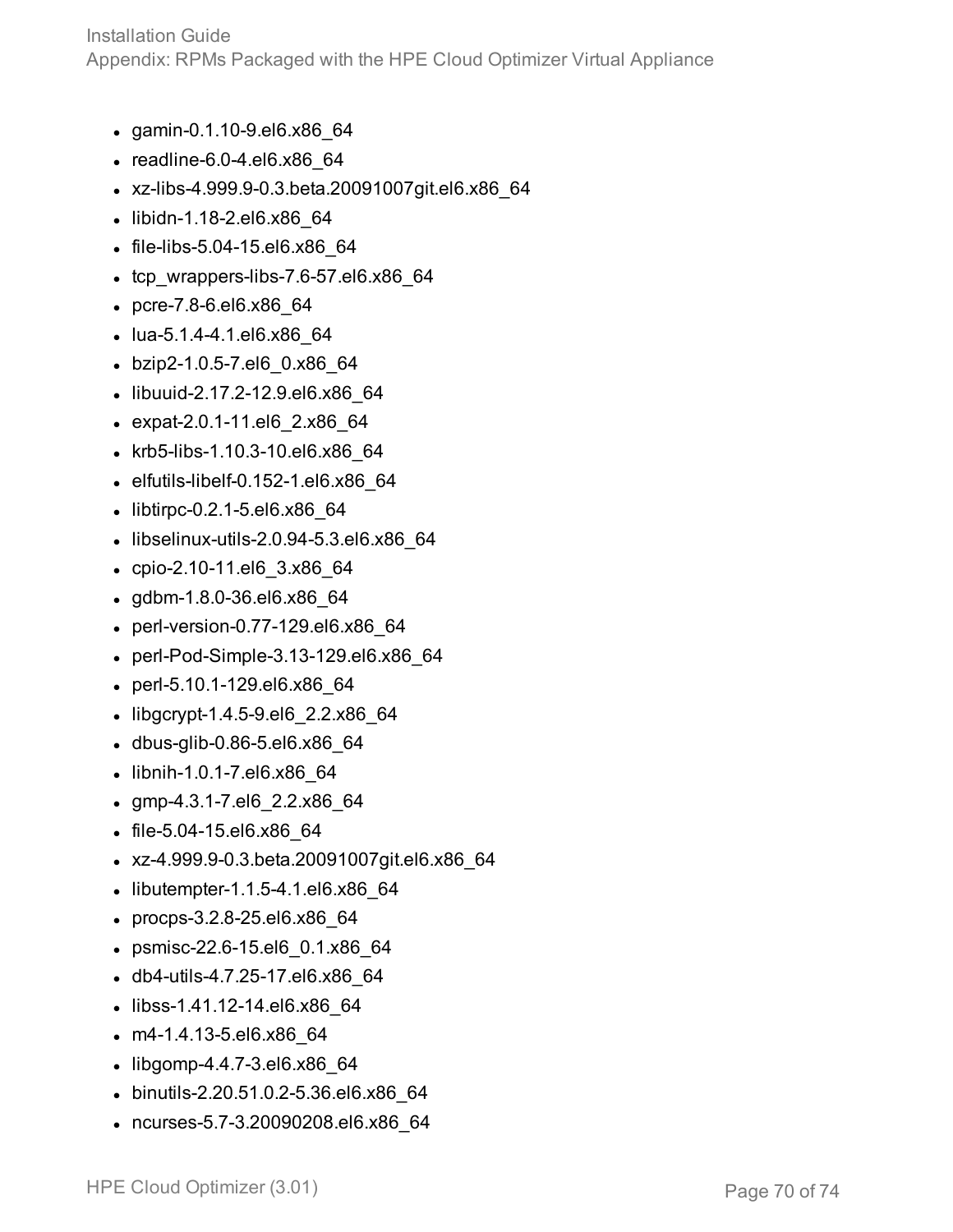- less-436-10.el6.x86 64
- $\cdot$  gzip-1.3.12-18.el6.x86 64
- $\cdot$  cracklib-dicts-2.8.16-4.el6.x86 64
- pam-1.1.1-13.el6.x86 64
- $\bullet$  hwdata-0.233-7.9.el6.noarch
- $\bullet$  plymouth-scripts-0.8.3-27.el6.centos.x86 $64$
- cvs-1.11.23-15.el6.x86 64
- logrotate-3.7.8-16.el6.x86 64
- nss-sysinit-3.14.0.0-12.el6.x86\_64
- openIdap-2.4.23-31.el6.x86 64
- $\bullet$  libcap-ng-0.6.4-3.el6 0.1.x86 64
- $\bullet$  ethtool-3.5-1.el6.x86 64
- $\bullet$  libevent-1.4.13-4.el6.x86 64
- $\bullet$  libsemanage-2.0.43-4.2.el6.x86 64
- slang-2.2.1-1.el6.x86 64
- $\bullet$  plymouth-core-libs-0.8.3-27.el6.centos.x86 64
- openssl-1.0.0-27.el6.x86 64
- $\bullet$  python-2.6.6-36.el6.x86 64
- libcurl-7.19.7-35.el6.x86 64
- $\cdot$  rpm-libs-4.8.0-32.el6.x86 64
- rpm-python-4.8.0-32.el6.x86 $64$
- python-urlgrabber-3.9.1-8.el6.noarch
- gpgme-1.1.8-3.el6.x86 $64$
- newt-python-0.52.11-3.el6.x86 $64$
- python-iniparse-0.3.1-2.1.el6.noarch
- $\nu$  yum-3.2.29-40.el6.centos.noarch
- mysql-libs-5.1.66-2.el6 3.x86 64
- $\bullet$  fipscheck-1.2.0-7.el6.x86 $64$
- $\cdot$  centos-release-6-4.el6.centos.10.x86 64
- $\bullet$  iptables-1.4.7-9.el6.x86 64
- iputils-20071127-16.el6.x86 64
- $\cdot$  initscripts-9.03.38-1.el6.centos.x86 64
- libdrm-2.4.39-1.el6.x86 64
- kbd-1.15-11.el6.x86 64
- dracut-kernel-004-303.el6.noarch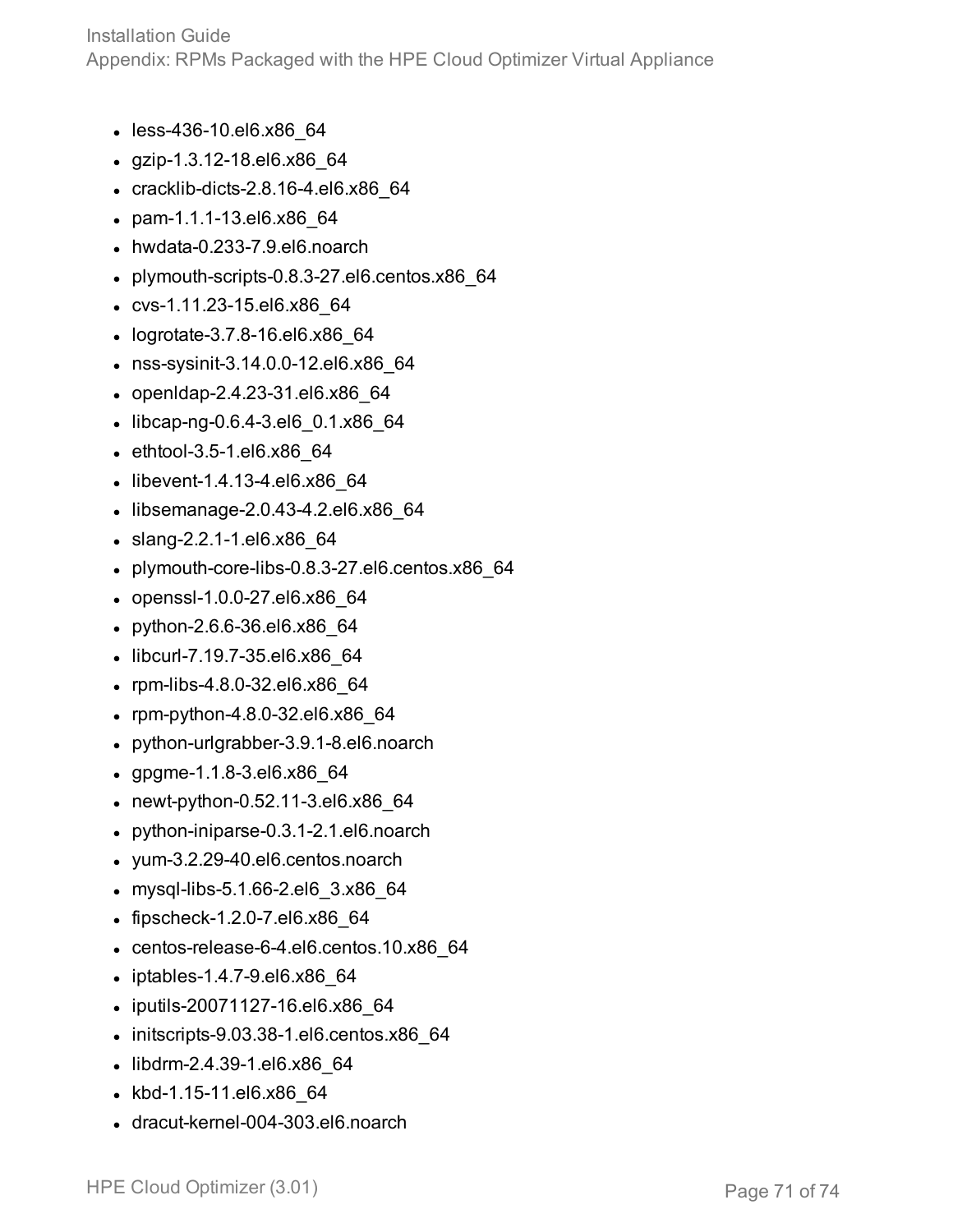Installation Guide Appendix: RPMs Packaged with the HPE Cloud Optimizer Virtual Appliance

- $\bullet$  openssh-5.3p1-84.1.el6.x86 64
- postfix-2.6.6-2.2.el6 1.x86 64
- $\cdot$  cronie-1.4.4-7.el6.x86 64
- nfs-utils-lib-1.1.5-6.el6.x86 64
- $\bullet$  iptables-ipv6-1.4.7-9.el6.x86 64
- $\bullet$  dhcp-common-4.1.1-34.P1.el6.centos.x86 $64$
- $\bullet$  kernel-2.6.32-358.el6.x86 64
- $\bullet$  selinux-policy-targeted-3.7.19-195.el6.noarch
- $\bullet$  openssh-server-5.3p1-84.1.el6.x86 64
- $\bullet$  iwl5150-firmware-8.24.2.2-1.el6.noarch
- $\bullet$  iwl6050-firmware-41.28.5.1-2.el6.noarch
- $\bullet$  iwl6000g2a-firmware-17.168.5.3-1.el6.noarch
- $\bullet$  iwl6000-firmware-9.221.4.1-1.el6.noarch
- bind-utils-9.8.2-0.17.rc1.el6.x86 64
- man-1.6f-32.el6.x86 64
- $\bullet$  libxml2-python-2.7.6-8.el6 3.4.x86 64
- $\cdot$  gdb-7.2-60.el6.x86 $64$
- $\cdot$  efibootmgr-0.5.4-10.el6.x86 64
- $\bullet$  sudo-1.8.6p3-7.el6.x86 64
- $\cdot$  e2fsprogs-1.41.12-14.el6.x86 64
- $\bullet$  attr-2.4.44-7.el6.x86 64
- iwl5000-firmware-8.83.5.1 1-1.el6 1.1.noarch
- $\bullet$  ivtv-firmware-20080701-20.2.noarch
- xorg-x11-drv-ati-firmware-6.99.99-1.el6.noarch
- atmel-firmware-1.3-7.el6.noarch
- $\bullet$  iwl4965-firmware-228.61.2.24-2.1.el6.noarch
- $\bullet$  iwl3945-firmware-15.32.2.9-4.el6.noarch
- rt73usb-firmware-1.8-7.el6.noarch
- $\cdot$  ql23xx-firmware-3.03.27-3.1.el6.noarch
- rootfiles-8.1-6.1.el6.noarch
- $\bullet$  vmware-studio-init-2.6.0.0-130820235404.noarch
- $\bullet$  vmware-studio-vami-cimom-2.6.0.0-631426.x86 64
- $\bullet$  vmware-studio-vami-service-core-2.6.0.0-0.x86 64
- vmware-studio-vami-service-network-2.6.0.0-0.x86\_64
- vmware-studio-vami-service-update-2.6.0.0-0.x86 64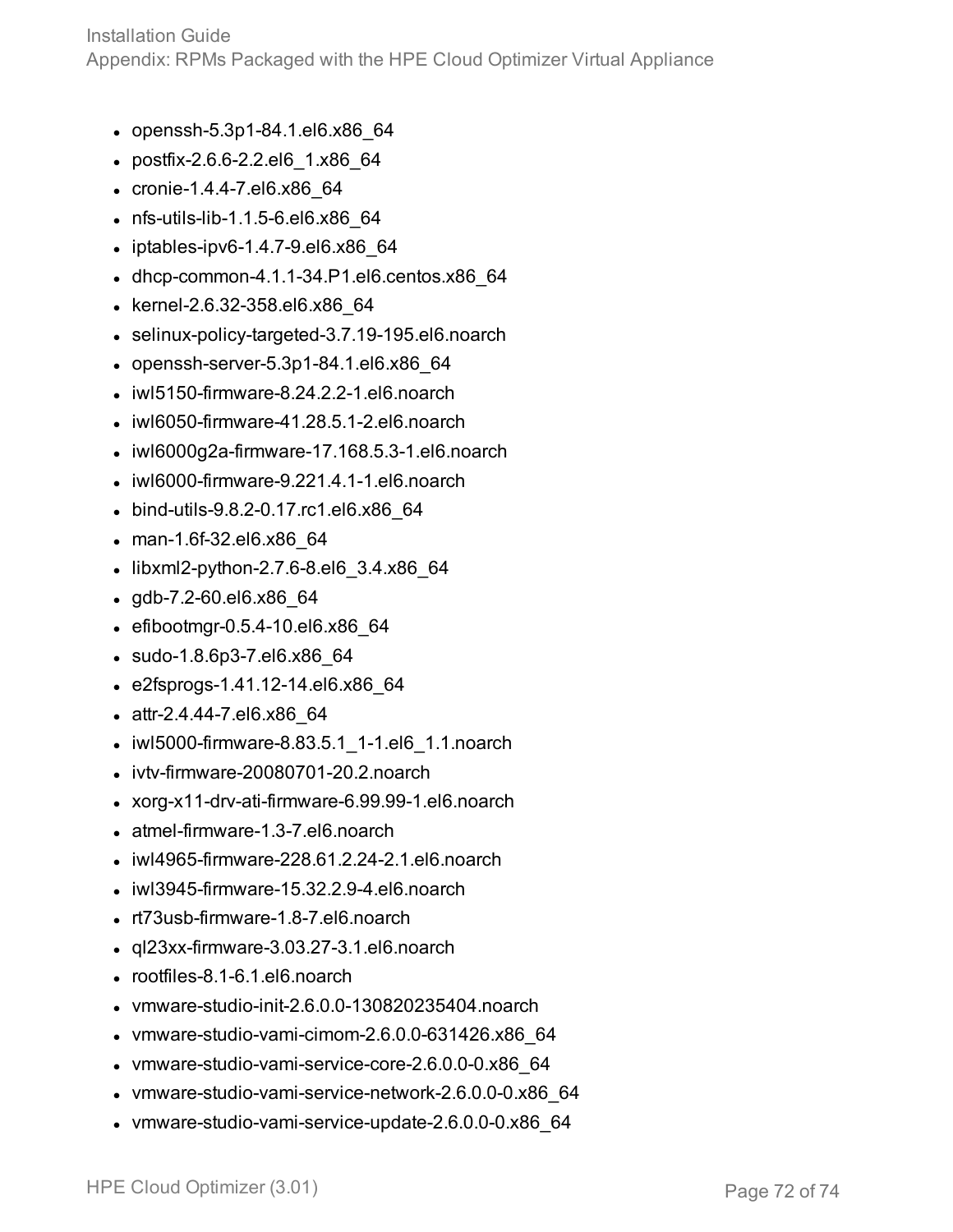Installation Guide Appendix: RPMs Packaged with the HPE Cloud Optimizer Virtual Appliance

 $\bullet$  vmware-studio-vami-lighttpd-2.6.0.0-631426.x86\_64